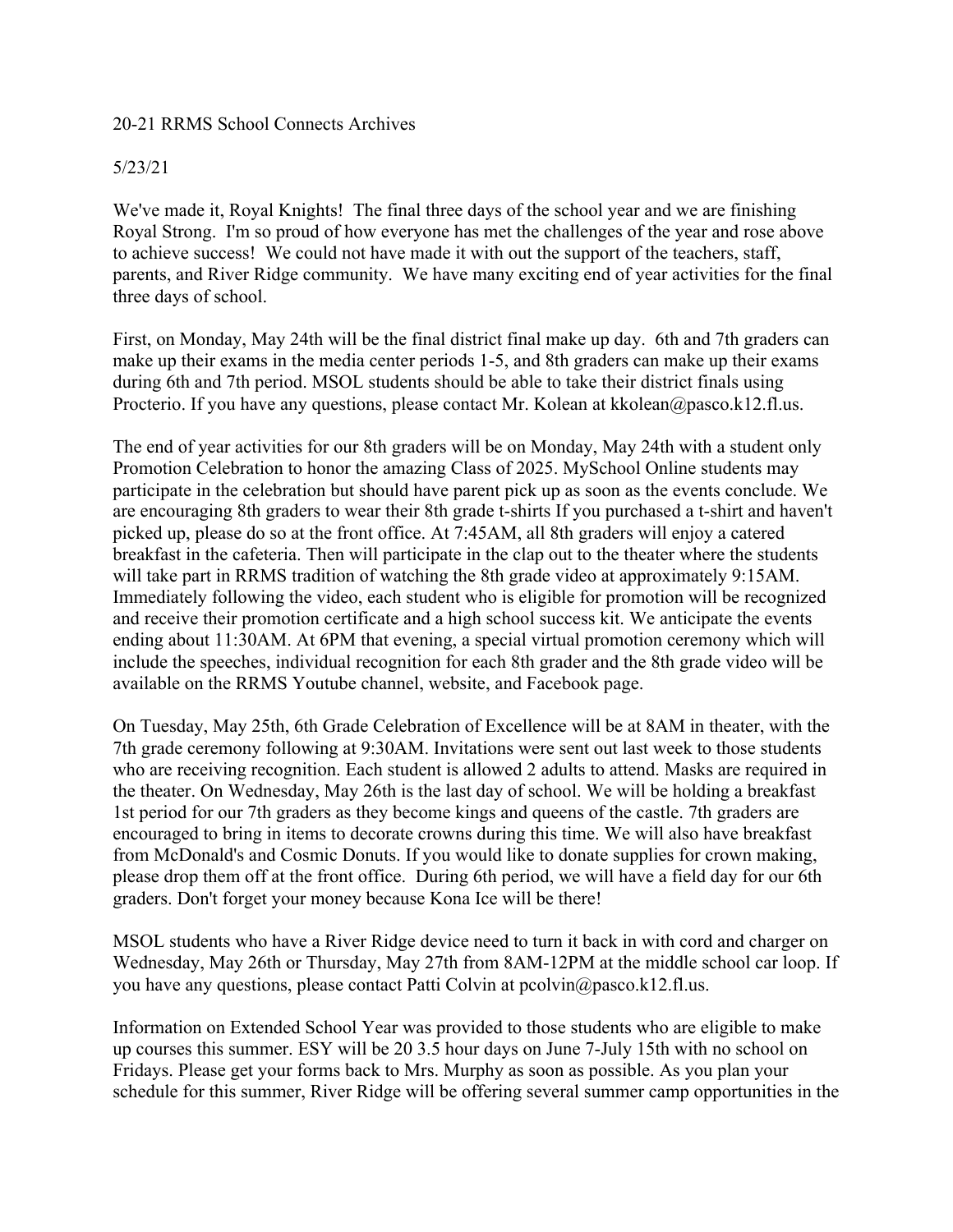following areas: football, volleyball, dance, basketball, baseball, and music. We also are planning a musical theater camp in mid-July with more information coming soon. Registration information is located on the River Ridge Middle and High School website at https://rrms.pasco.k12.fl.us/?p=8217.

Please continue to put in to practice each morning the screening of your student to ensure that they are feeling healthy and well to come to school. The self-screener is located on our website. If your child has been exposed to someone that has been diagnosed or is waiting for COVID-19 test results, please keep them home and contact Mrs. Mundy, school nurse. We would also appreciate the support of our families to remind their students of the Stay Safe protocols of wearing a face covering properly over their nose, mouth and chin, washing/sanitizing their hands, social distancing, and keeping their hands, feet and other objects to themselves. It's a collective effort of ALL of our Royal Knights to keep everyone healthy and safe.

Finally, RRMS will be under construction for most of the summer as we are getting all new restrooms in the entire school. Due to this factor, we have had to move back the Storm the Castle 6th grade and new student orientation to August 5th from 8AM-12PM. Mark your calendars, that afternoon from 1PM-3PM we will be opening the school for incoming 7th and 8th graders as an open house to walk their schedules, pay fees, and become acclimated for the 21-22 school year.

Let's make it a great final week and finish Royal Strong! We also wish everyone a safe and restful summer!

# 5/16/21

Good afternoon, Royal families… this is the last full week of school and we know everyone can finish Royal Strong! This week students in Algebra, 7th grade advanced math, and Civics will take their state assessments. We will also be finishing up district finals in a variety of subjects. Please see the testing page on the RRMS website for the most up to date testing schedule. Attendance is crucial as make up sessions are very limited.

Monday: 7:30AM Algebra 1 Session 1, 12:30PM FSA Math Gr. 7 Adv. Session 1 (12:30PM)

Tuesday: 7:30AM Algebra 1 Session 2 and 3, 11AM FSA Math Gr. 7 Adv. Session 2 and 3

Wednesday and Thursday: 7:30 AM Civics EOC

There is Dance Team tryouts on Monday, May 17 through Wednesday, May 19 after school until 4:30pm. See Mrs. Vairo in the dance room for more information.

On Tuesday, May 18th, the RRMS Music Department will host the spring concert at 6:30PM in the theater. Each student may invite 4 guests to attend. Masks are required in the theater.

On Thursday, May 20th, we will be celebrating our Royal Knights with the 8th Grade Celebration of Excellence end of year awards ceremony in the theater at 8AM. Invitations were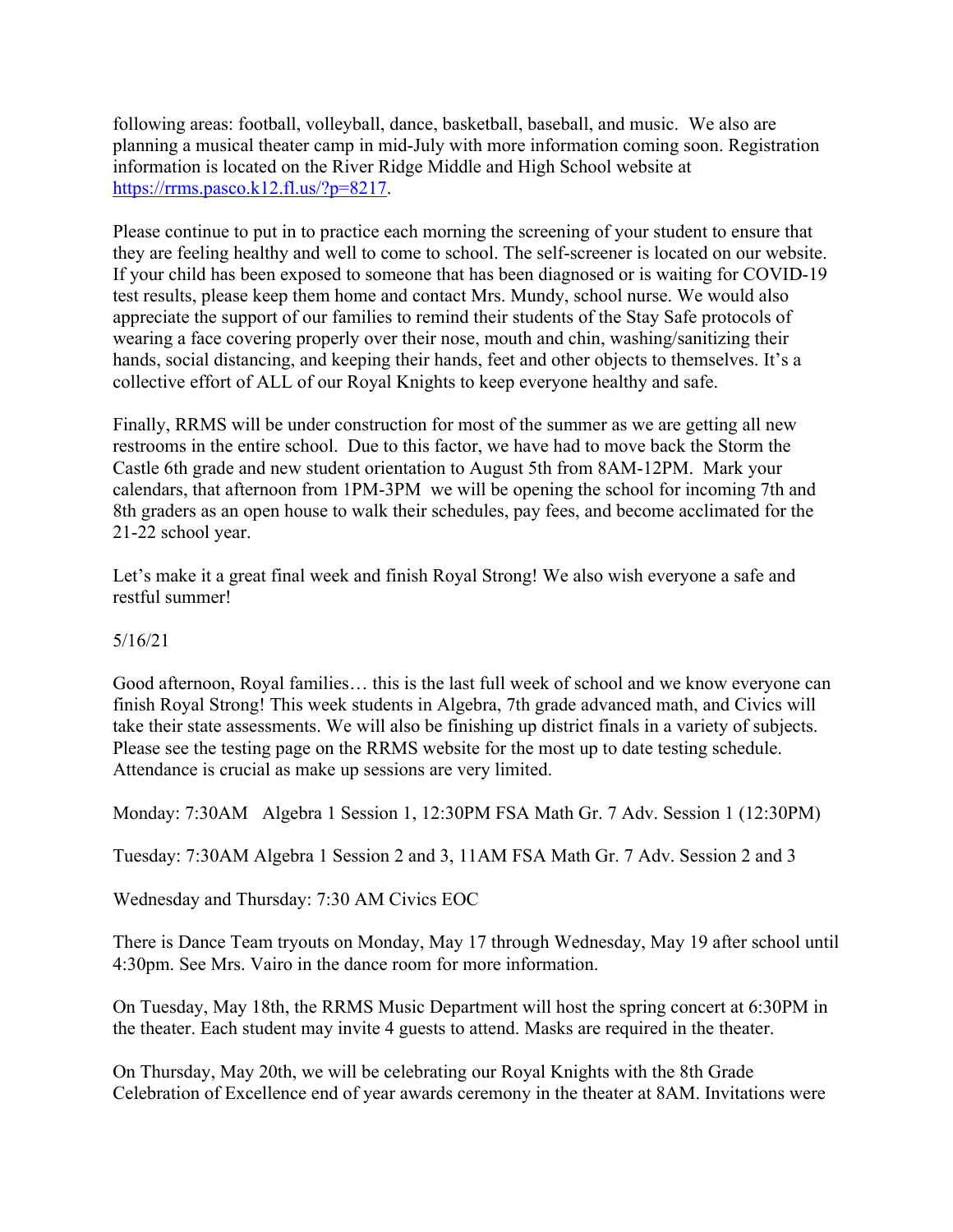distributed last week. Invited students may invite 2 parent/guardians to attend. Masks are required in the theater.

The end of year activities for our 8th graders continue on Monday, May 24th with a student only Promotion Celebration to honor the amazing Class of 2025. MySchool Online students may participate in the celebration but should have parent pick up as soon as the events conclude. At 7:45AM, all 8th graders will enjoy a catered breakfast in the cafeteria. Then will participate in the clap out to the theater where the students will take part in RRMS tradition of watching the 8th grade video. Immediately following the video, each student who is eligible for promotion will be recognized and receive their promotion certificate and a high school success kit. At 6PM that evening, a special virtual promotion ceremony which will include the speeches, individual recognition for each 8th grader and the 8th grade video will be available on the RRMS Youtube channel, website, and Facebook page.

Then the following Tuesday, May 25th, 6th graders will be recognized at 8AM in the theater with 7th grade following at 9:30AM. Each invited student may invite 2 parents/guardians to attend. Masks must be worn in the theater. Invitations for both events will be distributed on Monday. The last day of school for students is Wednesday, May 26th. We will be holding a breakfast 1st period for our 7th graders as they become kings and queens of the castle. 7th graders are encouraged to bring in items to decorate crowns during this time. We are also looking for craft and food donations for the event, please contact Sue Hammelman for more information at shammelm@pasco.k12.fl.us.

All MSOL students who have a River Ridge device need to turn it back in with cord and charger on Wednesday, May 26th or Thursday, May 27th from 8AM-12PM at the middle school car loop. If you have any questions, please contact Patti Colvin at pcolvin@pasco.k12.fl.us.

Information on Extended School Year was provided to those students who are eligible to make up courses this summer. ESY will be 20 3.5 hour days on June 7-July 15th with no school on Fridays. Please get your forms back to Mrs. Murphy as soon as possible. As you plan your schedule for this summer, River Ridge will be offering several summer camp opportunities in the following areas: football, volleyball, dance, basketball, baseball, and music. Registration information is located on the River Ridge Middle and High School website.

We are planning for the upcoming year! Would you be interested in seeing Beyond the Bell after school program return for the 21-22 school year? The district is trying to gauge interest, please complete the survey for planning

purposes. https://ryu.pasco.k12.fl.us/asep/view.php?id=120138 If you know of an incoming 6th grade family, please share with them.

Please continue to put in to practice each morning the screening of your student to ensure that they are feeling healthy and well to come to school. The self-screener is located on our website. If your child has been exposed to someone that has been diagnosed or is waiting for COVID-19 test results, please keep them home and contact Mrs. Mundy, school nurse. We would also appreciate the support of our families to remind their students of the Stay Safe protocols of wearing a face covering properly over their nose, mouth and chin, washing/sanitizing their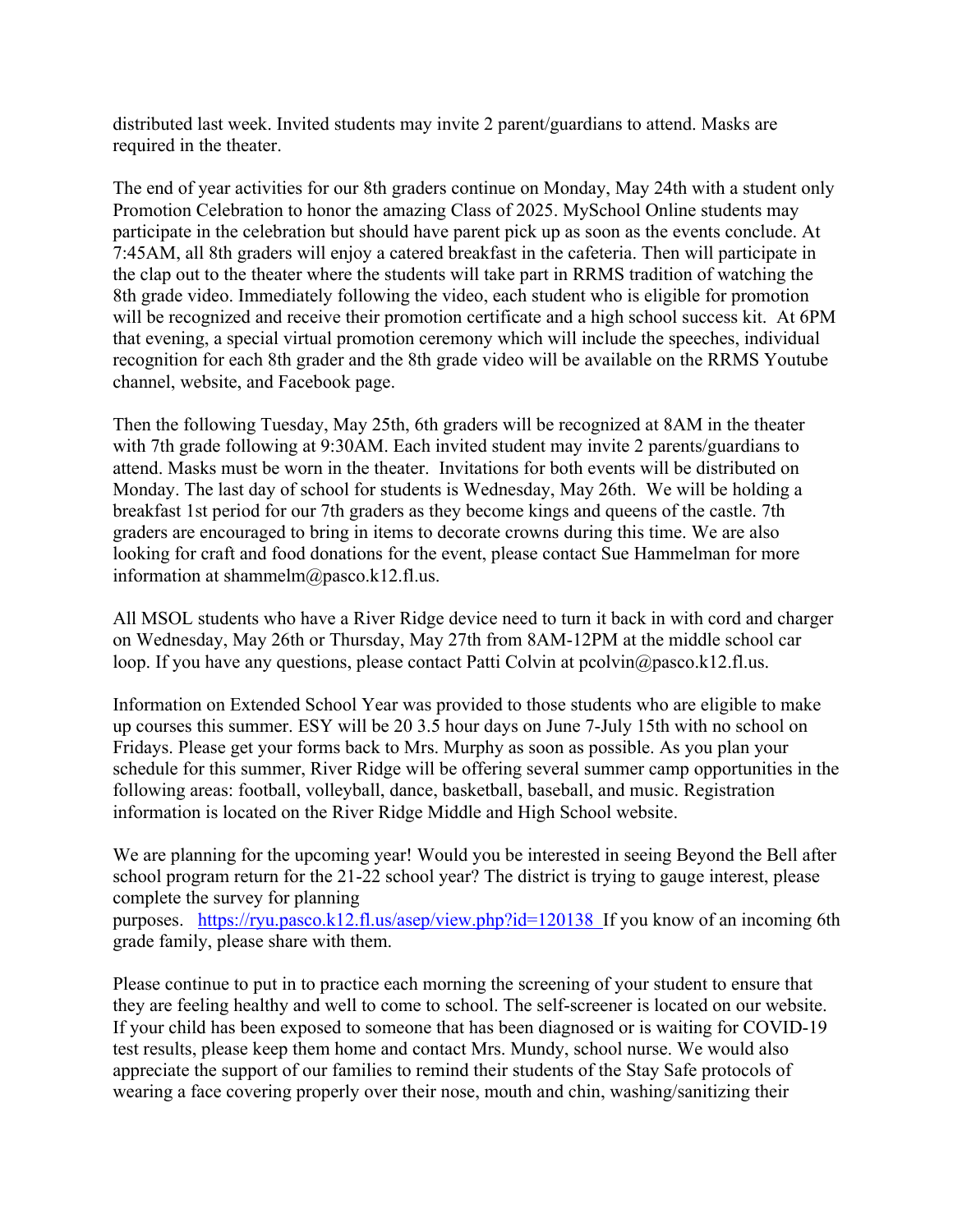hands, social distancing, and keeping their hands, feet and other objects to themselves. It's a collective effort of ALL of our Royal Knights to keep everyone healthy and safe.

Let's make it a great week and finish Royal Strong!

5/9/21

We had an amazing Staff Appreciation Week thanks to the generous donations from the RRMS PTSA, Royal Families, and many local businesses. We are so blessed to have a wonderful community that supports education, our teachers, and students!

This week FSA ELA and Math testing will continue with Science on Friday. These assessments have up to three sessions on multiple days in a row. Please make sure that your child knows their testing day, time and location. Lists have been put out in myLearning and are posted in the media center and cafeteria. They also were provided cards with the information. We also will begin district finals for all non-state tested courses which will count as 10% of the student's grade. The week's testing schedule is below:

Monday: 7:30AM FSA Math Gr. 7 Accommodated Session 2 & 3; District Finals: Art, Spanish 1 & 2

Tuesday: 7:30AM FSA Math Gr. 7 Session 2 & 3; District Finals: Health, Science 1, World History

Wednesday: 7:30AM/9:30AM FSA ELA Gr. 7 Session 1; District Finals: Research, US History

Thursday: 7:30AM/9:30AM FSA ELA Gr. 7 Session 2; District Finals: CTE (Coding, Marketing, Engineering)

Friday: 7:30AM FSSA Gr. 8 & Gr. 7 Accl. Science; District Finals: Theater, Science 2

These assessments provide vital information for course placement and student instructional progress. Please make it a priority to attend during your assigned testing time. All MSOL students must complete these assessments face to face. We are confident that our students are well prepared to excel by showing what they know! If you have any questions, please contact for state assessments Mrs. White at  $d$ mwright@pasco.k12.fl.us. and Mr. Kolean at kkolean@pasco.k12.fl.us for district finals.

On Wednesday, May 12th, the spring induction ceremony for NJHS will take place in the theater at 1PM. Inductees may invite two guests to attend the ceremony. Dress is professional for students. Contact Mrs. Wierenga with questions.

On Saturday, May 15th the RRMS Dance Department will present the Spring Dance Showcase at 4PM and 6PM at the River Ridge Center for the Performing Arts. Tickets had to be prepurchased from Mrs. Vairo. There will be no tickets sold at the door. Seating is limited and masks will be required in the theater.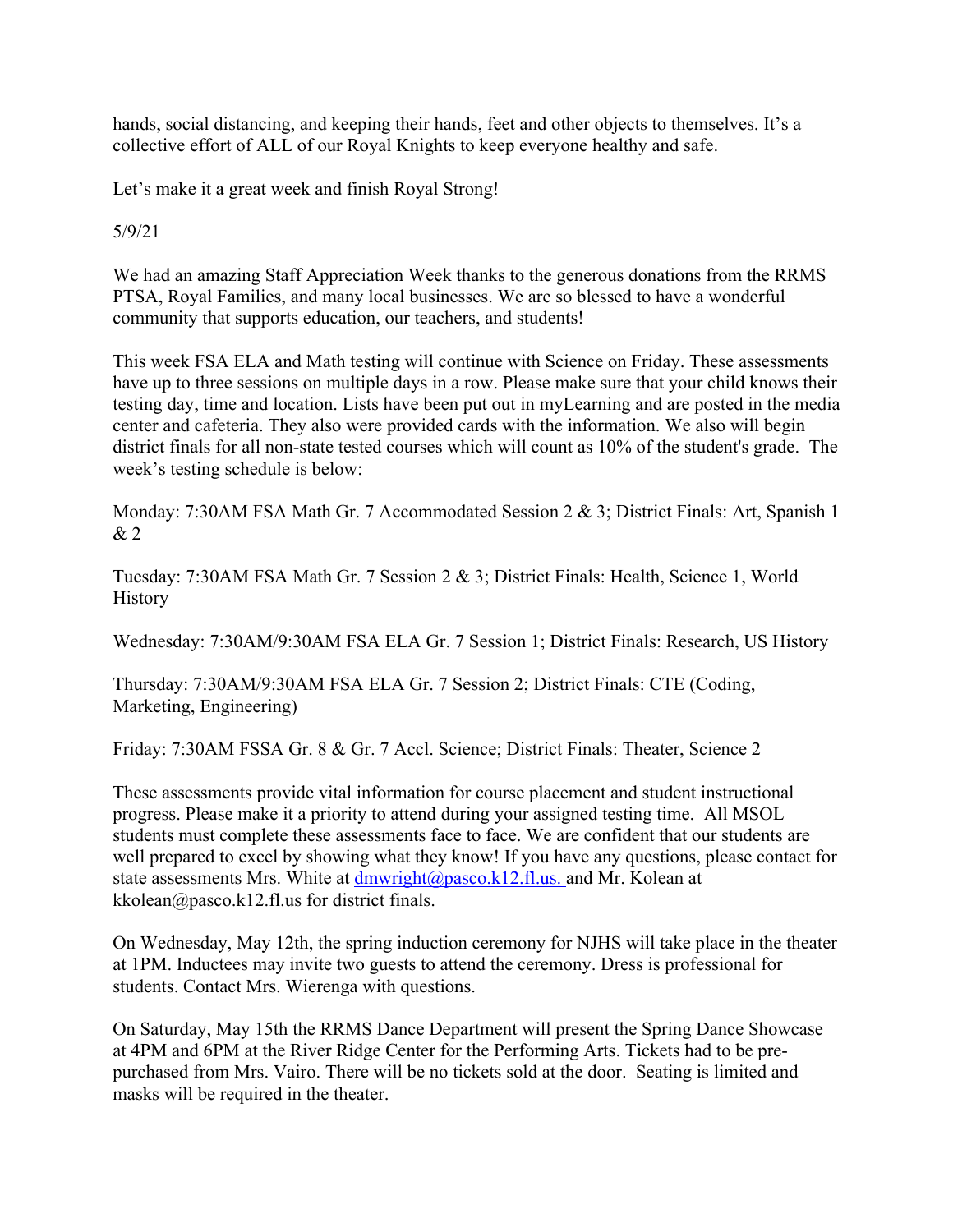We are planning for the upcoming year! Would you be interested in seeing Beyond the Bell after school program return for the 21-22 school year? The district is trying to gauge interest, please complete the survey for planning purposes.

https://ryu.pasco.k12.fl.us/asep/view.php?id=120138 If you know of an incoming 6th grade family, please share with them.

Please continue to put in to practice each morning the screening of your student to ensure that they are feeling healthy and well to come to school. The self-screener is located on our website. If your child has been exposed to someone that has been diagnosed or is waiting for COVID-19 test results, please keep them home and contact Mrs. Mundy, school nurse. We would also appreciate the support of our families to remind their students of the Stay Safe protocols of wearing a face covering properly over their nose, mouth and chin, washing/sanitizing their hands, social distancing, and keeping their hands, feet and other objects to themselves. It's a collective effort of ALL of our Royal Knights to keep everyone healthy and safe.

Thank you for partnering with us in your child's education! So proud you are Royal!

# 5/2/21

Happy May, Royal Families! Only four weeks left in the school year to finish Royal Strong! This week we are celebrating our Royal Teachers and Staff with an amazing week of appreciation. Thank you to all of the local businesses, River Ridge families, and the community for your generous donations to make this week a success. Please take a minute to share your individual appreciation for our staff by giving a staff member a Royal Staff Shout Outs at this: https://rrms.pasco.k12.fl.us/mform/view.php?id=13869.

FSA Reading and Math testing begin this week. These assessments have up to three sessions on multiple days in a row. Please make sure that your child knows their testing day, time and location. Lists have been put out in myLearning and are posted in the media center and cafeteria. They also were provided cards with the information. The week's testing schedule is below:

Monday: 7:30AM FSA Reading Gr. 6 and Gr. 8 Session 1

Tuesday: 7:30AM FSA Reading Gr. 6 and Gr. 8 Session 2

Wednesday: 7:30AM FSA Math Gr. 6 and FSA Double Adv. Math Gr. 6 Session 1, 7:30AM/9:30AM FSA Math Gr. 8 Session 1, 12:30PM FSA Math Gr. 7 Session 1

Thursday: 7:30AM FSA Math Gr. 6 and FSA Double Adv. Math Gr. 6 Session 2 & 3, 7:30AM FSA Math Gr. 8 Session 1

Friday: 7:30AM FSA Math Gr. 8 Math Session 2 & 3, 7:30AM FSA Math Gr. 7 Session 1 Acc.

These assessments provide vital information for course placement and student instructional progress. Please make it a priority to attend during your assigned testing time. All MSOL students must complete these assessments face to face. We are confident that our students are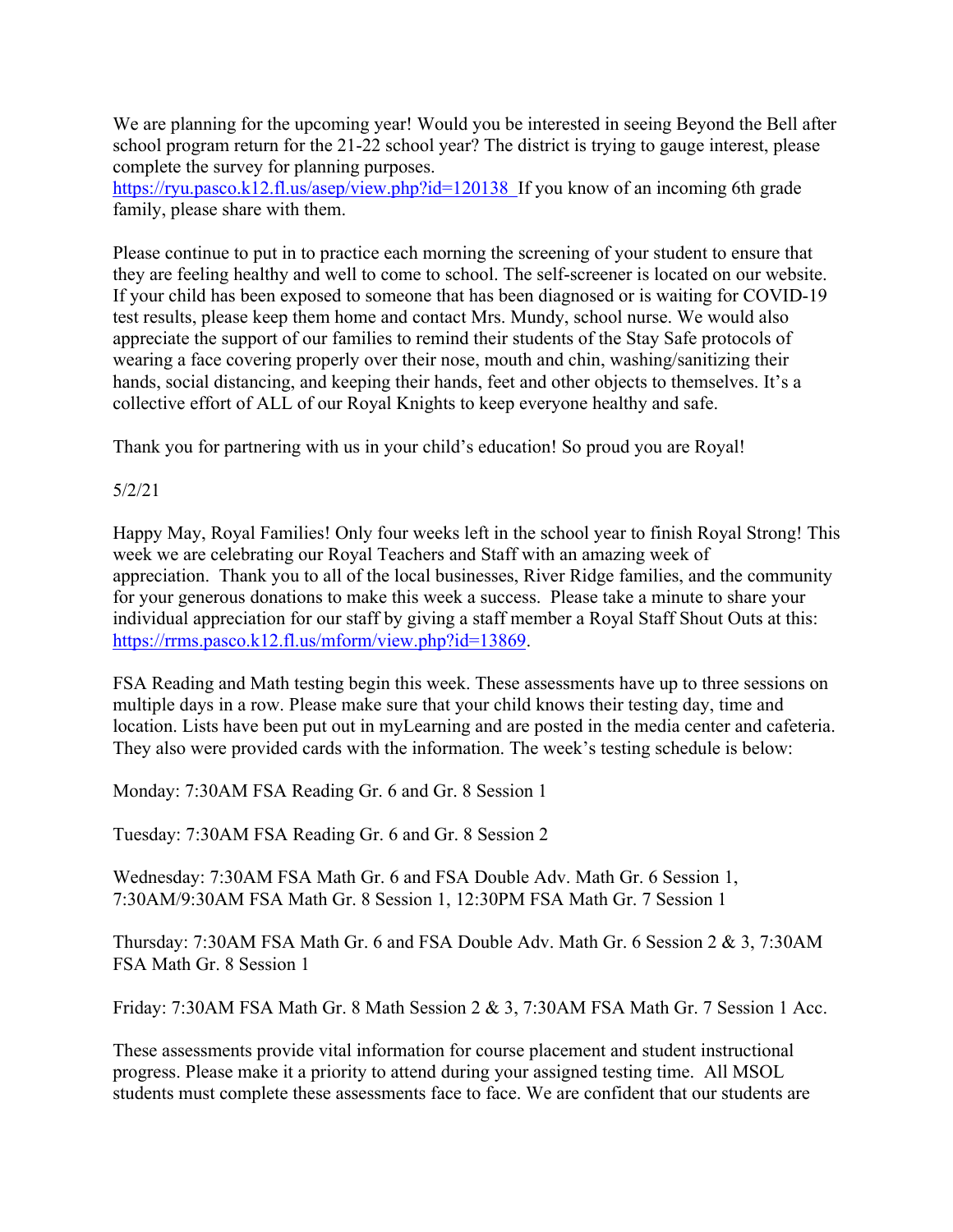well prepared to excel by showing what they know! If you have any questions, please contact Mrs. White at dmwright@pasco.k12.fl.us.

On Monday, May 3rd, the RRMS Drama Department will present the Thespian Revue at 6:30PM at the River Ridge Center for the Performing Arts. Tickets are \$5 and can be pre-purchased on TicketSpicket.com. Seating is limited and masks will be required in the theater.

On Tuesday, May 4th, River Ridge MS Boys and Girls Track Teams will compete in the Conference Meet at Fivay High School at 5PM. Only selected athletes will compete at this meet. Good Luck, Knights finish Royal Strong!

A new Pasco Pathways School Choice application window for the 21-22 school year will be open from May 3-May 7. If you know of 6th and 7th graders looking to be a Royal Knight, please share that the RRMS FAME (Fine Arts Music Entertainment) Academy for rising 6th and 7th Graders have a few SCHOOL CHOICE open seats available for the 21-22 school year! APPLY during the LAST school choice window. (If your child has already been accepted through school choice, please do NOT reapply.) Applications can be accessed through myStudent. The application window will close on May 7 at 4:30PM.

Please continue to put in to practice each morning the screening of your student to ensure that they are feeling healthy and well to come to school. The self-screener is located on our website. If your child has been exposed to someone that has been diagnosed or is waiting for COVID-19 test results, please keep them home and contact Mrs. Mundy, school nurse. We would also appreciate the support of our families to remind their students of the Stay Safe protocols of wearing a face covering properly over their nose, mouth and chin, washing/sanitizing their hands, social distancing, and keeping their hands, feet and other objects to themselves. It's a collective effort of ALL of our Royal Knights to keep everyone healthy and safe.

Thank you for partnering with us in your child's education! So proud you are Royal!

# 4/25/21

Please continue to put in to practice each morning the screening of your student to ensure that they are feeling healthy and well to come to school. The self-screener is located on our website. If your child has been exposed to someone that has been diagnosed or is waiting for COVID-19 test results, please keep them home and contact Mrs. Mundy, school nurse. We would also appreciate the support of our families to remind their students of the Stay Safe protocols of wearing a face covering properly over their nose, mouth and chin, washing/sanitizing their hands, social distancing, and keeping their hands, feet and other objects to themselves. It's a collective effort of ALL of our Royal Knights to keep everyone healthy and safe.

Progress Reports for quarter 4 were available in myStudent on Friday. PTSA will be providing progress reports "on track" treats as part of our Royal Rewards on Monday at lunches. There are only a few short weeks left to finish Royal Strong! In order to be promoted to high school, students must earn a semester grade of D or higher in all core classes of Math, Science, Social Studies, and Language Arts. Students who are at risk or off track should have received a letter in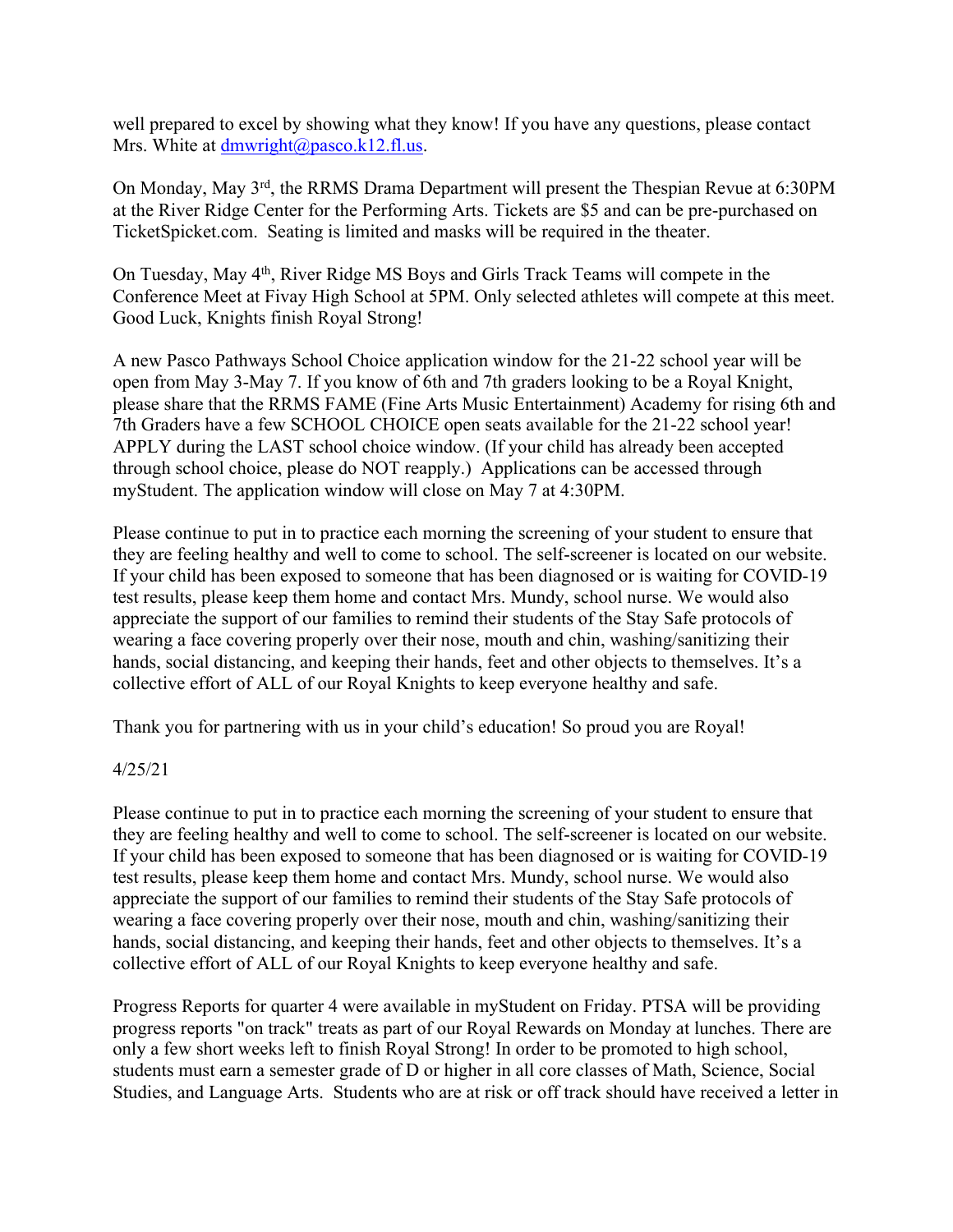the mail outlining course recovery options and possible extended school year which will be 20 half days from June 7th - July 22nd. More information will be coming regarding the summer programs.

Extended School Day will be Monday, Wednesday and Thursday this week from 2:15PM-5:15PM in Portable 14.

This week in sports the track team travels on Tuesday, April 27th to Fivay High School and is home on Thursday, April 29th. Field events start at 5PM, running events are immediately following at 6PM. Please make sure to follow the Pasco County Schools spectator athletics guidelines including mask requirements, if you plan to attend. Tickets for the River Ridge home events are only available on TicketSpicket.com for \$3. Please purchase tickets prior to entering the gate. We look forward to an awesome showing for both the boys' and girls' track teams!

Attention 8th Graders, there are some important deadlines approaching in the next week.

The RRMS PTSA is providing an opportunity to celebrate your 8th grader with a high school bound sign, incoming 6th grader, or just to show your Royal Spirit with Royal Spirit Yard Signs. We have the following schools: River Ridge Middle School 8th Grade high school bound to River Ridge High School, Cypress Elementary, Deer Park Elementary, Longleaf Elementary, Moon Lake Elementary, Cotee River Elementary and River Ridge Middle School. Signs can be purchased through the PTSA Member Hub for \$12 from now to April 30th the date has been extended at this link: https://riverridgemsptsa.memberhub.store/store. Signs will be delivered to the school the first week of May for pick up. Elementary signs will be dropped off at the specific elementary schools. If you have any questions, please contact the RRMS PTSA at riverridgemsptsa@gmail.com.

Order Your 8th Grade T-shirts now on Rycor! The shirt design includes a class list with all 8th grade student names on the back. Orders are due by April 30th in Rycor. There will be no extra shirts ordered after this date. We are asking that students wear their 8th grade shirts to the 8th grade breakfast and the other events on May 24th. If you need assistance with Rycor, please contact Mrs. Cione, Bookkeeper, at fcione@pasco.k12.fl.us.

Teacher Appreciation Week is right around the corner May 3rd - May 7th! RRMS Administration and RRMS PTSA are looking to the community to thank our staff by donating gift cards, baskets, prizes or services! Really, anything that you can think of that would make a good prize! If you have a business or know a business who would like to donate coupons, discount cards, or promotional items to the Staff Appreciation bags, please contact Mrs. Murphy as soon as possible at amurphy@pasco.k12.fl.us.

We are also collecting packages of spaghetti and spaghetti sauce in hopes of sending every staff member home with dinner for one night. If you are able to donate something, please sign up at this link: https://www.signupgenius.com/go/30e084dada82dabff2-river5.Please turn in any donations to the front office by this Monday, April 26th. We appreciate your help in celebrating the best staff in all of the land!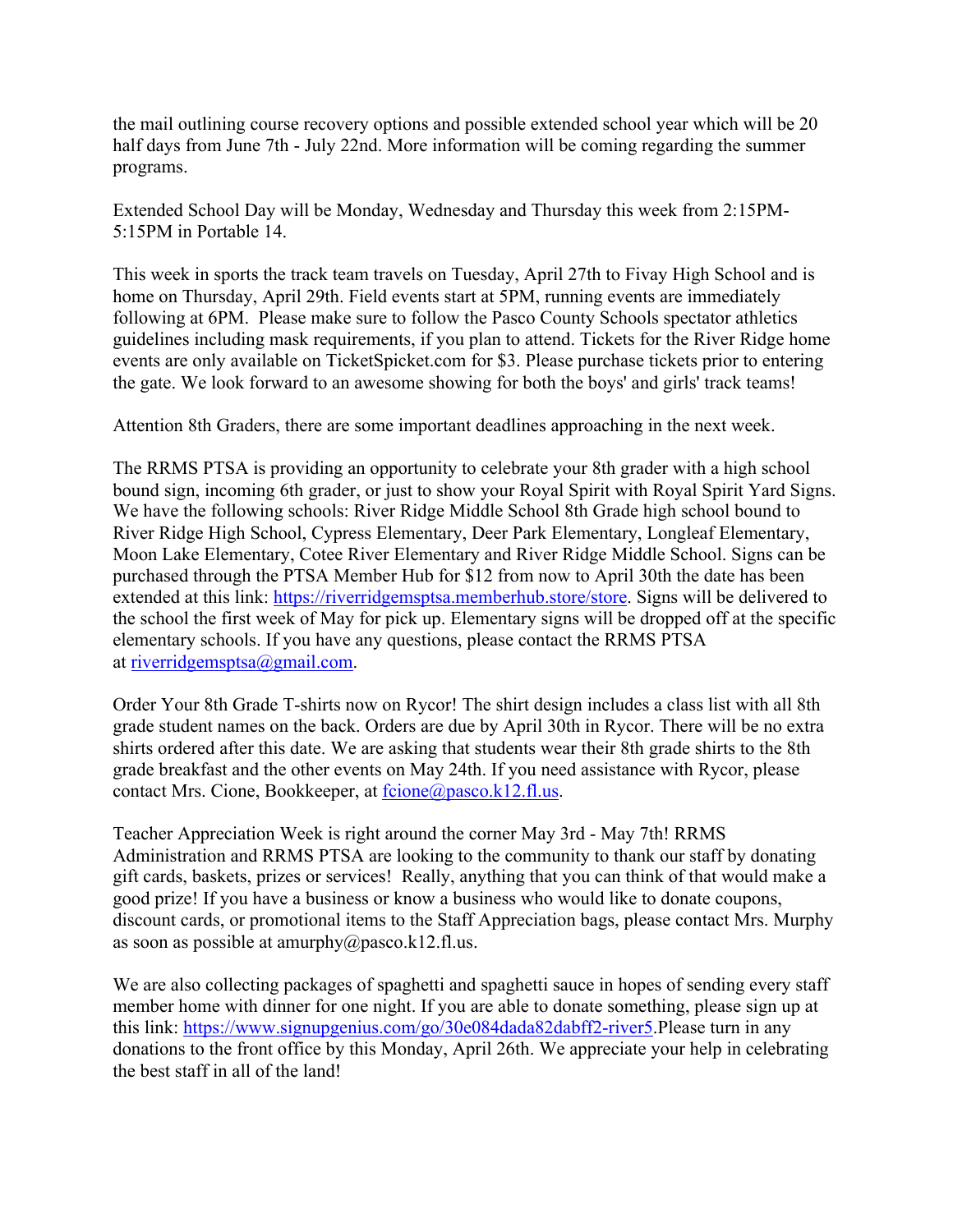Finally, FSA and EOC testing will begin again the first week of May. Please make sure that your child knows their testing day, time and location. Lists have been put out in myLearning and are posted in the media center and cafeteria. They also were provided cards with the information. These assessments provide vital information for course placement and student instructional progress. Please make it a priority to attend during your assigned testing time. All MSOL students must complete these assessments face to face. We are confident that our students are well prepared to excel by showing what they know! If you have any questions, please contact Mrs. White at dmwright@pasco.k12.fl.us.

Thank you for partnering with us in your child's education!

### 4/18/21

This week we are celebrating Administrative Professionals Week at RRMS! We would like to thank all of our support staff, Mrs. Blanchard, Mrs. Cace, Mrs. Cione, Ms. Cione, Mr. Cione, Mrs. Colvin, Mrs. Hammelman, Mrs. McAuliffe, Ms. Noe, Mrs. Pruneau, Mrs. Sarris, Mrs. Sestokas, and Mrs. Zampella for everything they do for the Royal Family. Please take the opportunity to send them a shout out of appreciation on our website at this link: https://rrms.pasco.k12.fl.us/mform/view.php?id=13869.

This week Quarter 4 Progress Reports will be available on myStudent on Friday, April 23rd marking only a few short weeks until the end of the year. The Student Success Team will also be meeting with all "at risk" and "off track" 6th and 7th graders this week through Science and US History class to hold student data chats. Please make sure to check myStudent regularly for grades, attendance, and assessment progress. Student success is truly a partnership between home and school! Students will also continue with NWEA Map testing to determine instructional needs prior to FSA and EOCs in May. We will be holding Extended School Day on Monday, Wednesday, and Thursday this week in Portable 14 from 2:15PM-5:15PM. If you have concerns about your child's progress in any area, please contact your child's teacher or school counselor to set up a parent teacher conference and to develop a success plan.

River Ridge Middle School would like to congratulate 8th grader Terry Pixler, who will be recognized on Tuesday at the School Board meeting as the Pasco County Schools CTE Middle School Student of the Year. Terry is an amazing student who is in the Engineering Program and aspire to be an aerospace engineer. Congratulations Terry, way to represent being Royal!

This week in sports the track team hosts both home meets on Tuesday, April 20th and Thursday, April 22nd. Field events start at 5PM, running events are immediately following at 6PM. Please make sure to follow the Pasco County Schools spectator athletics guidelines including mask requirements, if you plan to attend. Tickets are only available on TicketSpicket.com for \$3. Please purchase tickets prior to entering the gate. We look forward to an awesome showing for both the boys' and girls' track teams!

We also will be conducting our Quarter 4 Active Threat Plan Drill this week.

Attention 8th Graders, there are some important deadlines approaching in the next two weeks.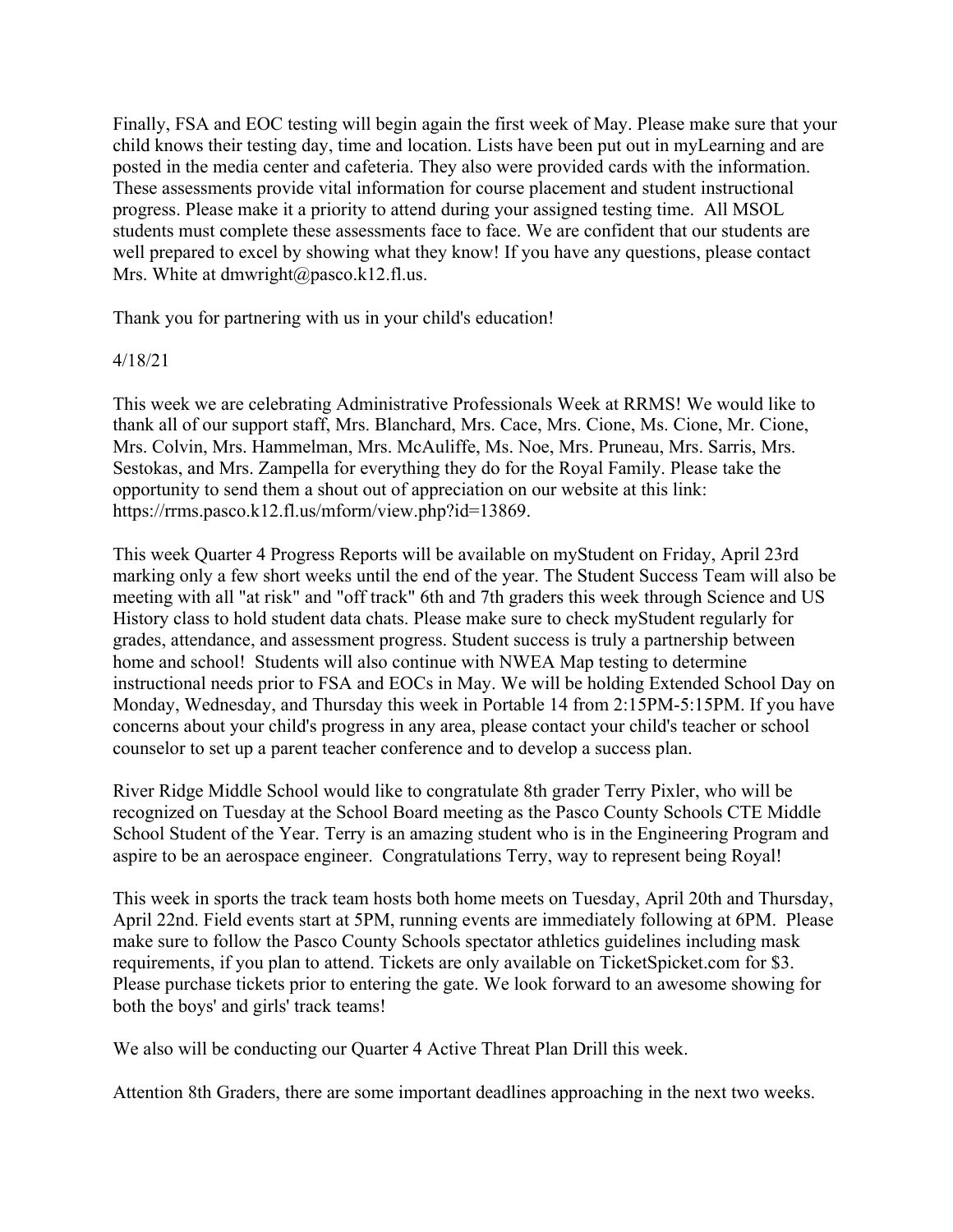The RRMS PTSA is providing an opportunity to celebrate your 8th grader with a high school bound sign, incoming 6th grader, or just to show your Royal Spirit with Royal Spirit Yard Signs. We have the following schools: River Ridge Middle School 8th Grade high school bound to River Ridge High School, Cypress Elementary, Deer Park Elementary, Longleaf Elementary, Moon Lake Elementary, Cotee River Elementary and River Ridge Middle School. Signs can be purchased through the PTSA Member Hub for \$12 from now to April 23rd at this link: https://riverridgemsptsa.memberhub.store/store. Signs will be delivered to the school the first week of May for pick up. Elementary signs will be dropped off at the specific elementary schools. If you have any questions, please contact the RRMS PTSA at riverridgemsptsa@gmail.com.

Order Your 8th Grade T-shirts now on Rycor! The shirt design includes a class list with all 8th grade student names on the back. Orders are due by April 30th in Rycor. There will be no extra shirts ordered after this date. We are asking that students wear their 8th grade shirts to the 8th grade breakfast and the other events on May 24th. If you need assistance with Rycor, please contact Mrs. Cione, Bookkeeper, at fcione@pasco.k12.fl.us.

8th Grade video pictures are due to Mrs. Baumaister this week! Please email ONE baby picture and ONE current individual picture. All pictures need to be sent electronically to Mrs. Baumaister at  $\frac{c$ baumais $\omega$ pasco.k12.fl.us with the subject line: 8th Grade Baby Picture – Student Name. Deadline for photo submission is April 23rd.

Teacher Appreciation Week is right around the corner May 3rd - May 7th! RRMS Administration and RRMS PTSA are looking to the community to thank our staff by donating gift cards, baskets, prizes or services! Really, anything that you can think of that would make a good prize! We are also collecting packages of spaghetti and spaghetti sauce in hopes of sending every staff member home with dinner for one night. If you are able to donate something, please sign up at this link: https://www.signupgenius.com/go/30e084dada82dabff2-river5.

Please turn in any donations to the front office by April 26th. We appreciate your help in celebrating the best staff in all of the land!

Please continue to put in to practice each morning the screening of your student to ensure that they are feeling healthy and well to come to school. The self-screener is located on our website. If your child has been exposed to someone that has been diagnosed or is waiting for test results, please keep them home and contact Mrs. Mundy, school nurse. We would also appreciate the support of our families to remind their students of the Stay Safe protocols of wearing a face covering properly over their nose, mouth and chin, washing/sanitizing their hands, social distancing, and keeping their hands, feet and other objects to themselves. It's a collective effort of ALL of our Royal Knights to keep everyone healthy and safe.

Thank you for partnering with us in your child's education!

4/11/21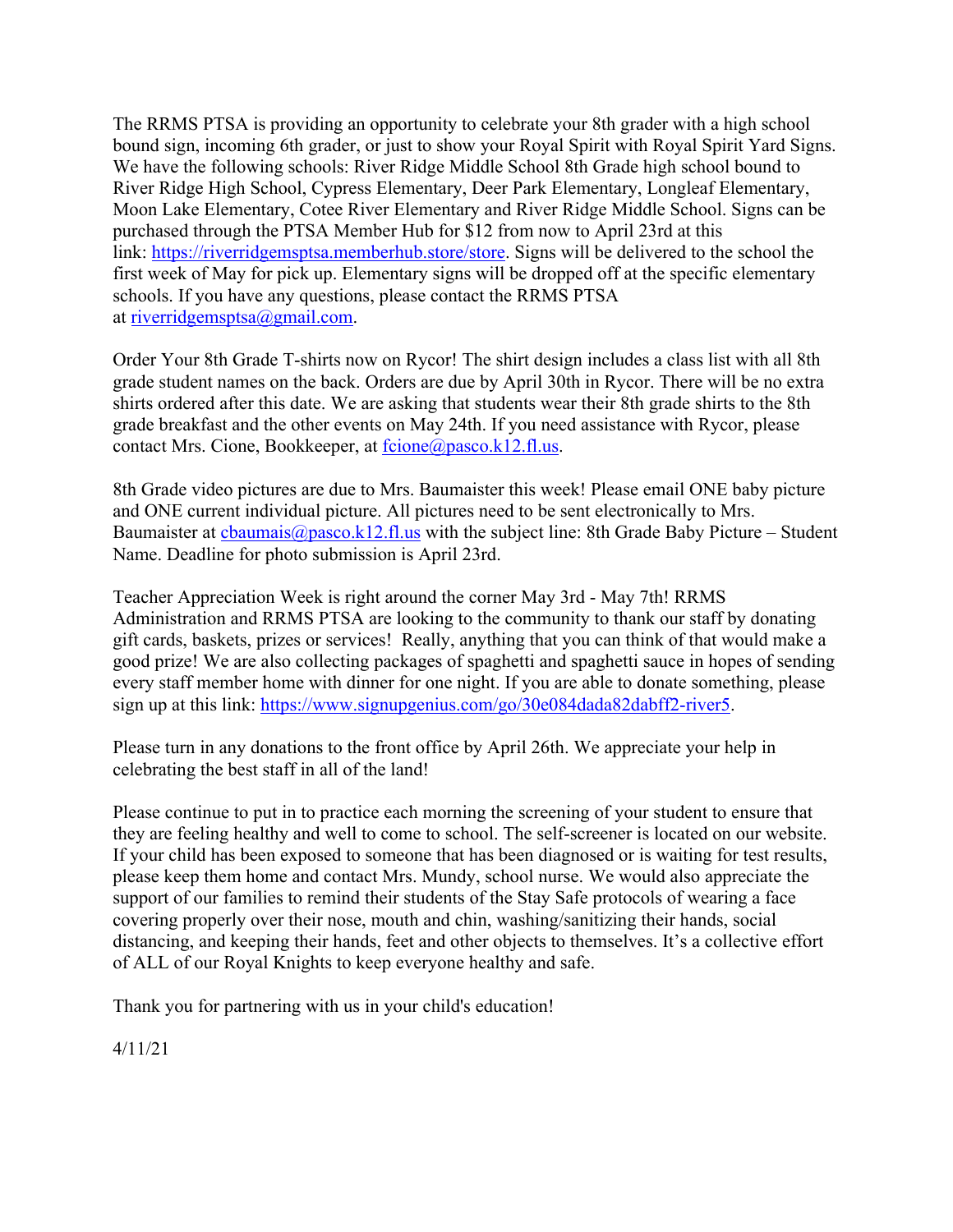Last week began state testing with FSA writing assessment. We had an amazing turn out with focused students ready to show what they know. This week we will have make up sessions on Monday and Tuesday. Those students have been contacted with their testing times and locations. The final window of NWEA Map Assessment also begins this week through April 30th in order to show growth and progress in the areas of Math, Science, and Language Arts. These diagnostic assessments help to guide instruction to prepare students to meet grade level standards.

The online PBIS School Store will be open on Monday and Tuesday this week with distribution at lunches on Thursday, April 15th. MSOL students can pick up their items at the front office.

There will be a School Advisory Council meeting on Thursday, April 15th at 2:30PM via Zoom. Please contact Mr. Astone for the link.

This week in sports the track team travels to Gulf High School on Tuesday, April 13th and to Anclote HIgh School on Thursday, April 15th. Field events start at 5PM, running events are immediately following at 6PM. Please make sure to follow the Pasco County Schools spectator athletics guidelines if you plan to attend. Tickets are \$3 at the gate.

8th Grade T-shirts now on Rycor! The shirt design includes a class list with all 8th grade student names on the back. Orders are due by April 30th in Rycor. There will be no extra shirts ordered after this date. If you need assistance with Rycor, please contact Mrs. Cione, Bookkeeper, at fcione@pasco.k12.fl.us. Also, don't forget to submit your baby picture and current picture to Mrs. Baumaister at cbaumais@pasco.k12.fl.us for the 8th grade video by April 26th. The RRMS PTSA is providing an opportunity to celebrate your 8th grader with a high school bound sign, incoming 6th grader, or just to show your Royal Spirit with Royal Spirit Yard Signs. Signs can be purchased through the PTSA Member Hub for \$12 from now to April 23rd at this link: https://riverridgemsptsa.memberhub.store/store. Signs will be delivered to the school the first week of May for pick up. Elementary signs will be dropped off at the specific elementary schools. If you have any questions, please contact the RRMS PTSA at riverridgemsptsa@gmail.com. We are looking forward to celebrating our 8th graders' accomplishments and May as we all finish Royal Strong!

Teacher Appreciation Week is right around the corner May 3rd - May 7th! RRMS Administration and RRMS PTSA are looking to the community to thank our staff by donating gift cards, baskets, prizes or services! Really, anything that you can think of that would make a good prize! We are also collecting packages of spaghetti and spaghetti sauce in hopes of sending every staff member home with dinner for one night. If you are able to donate something, please sign up at this link: https://www.signupgenius.com/go/30e084dada82dabff2-river5.

Please turn in any donations to the front office by April 26th. We appreciate your help in celebrating the best staff in all of the land!

Please continue to put in to practice each morning the screening of your student to ensure that they are feeling healthy and well to come to school. The self-screener is located on our website. If your child has been exposed to someone that has been diagnosed or is waiting for test results,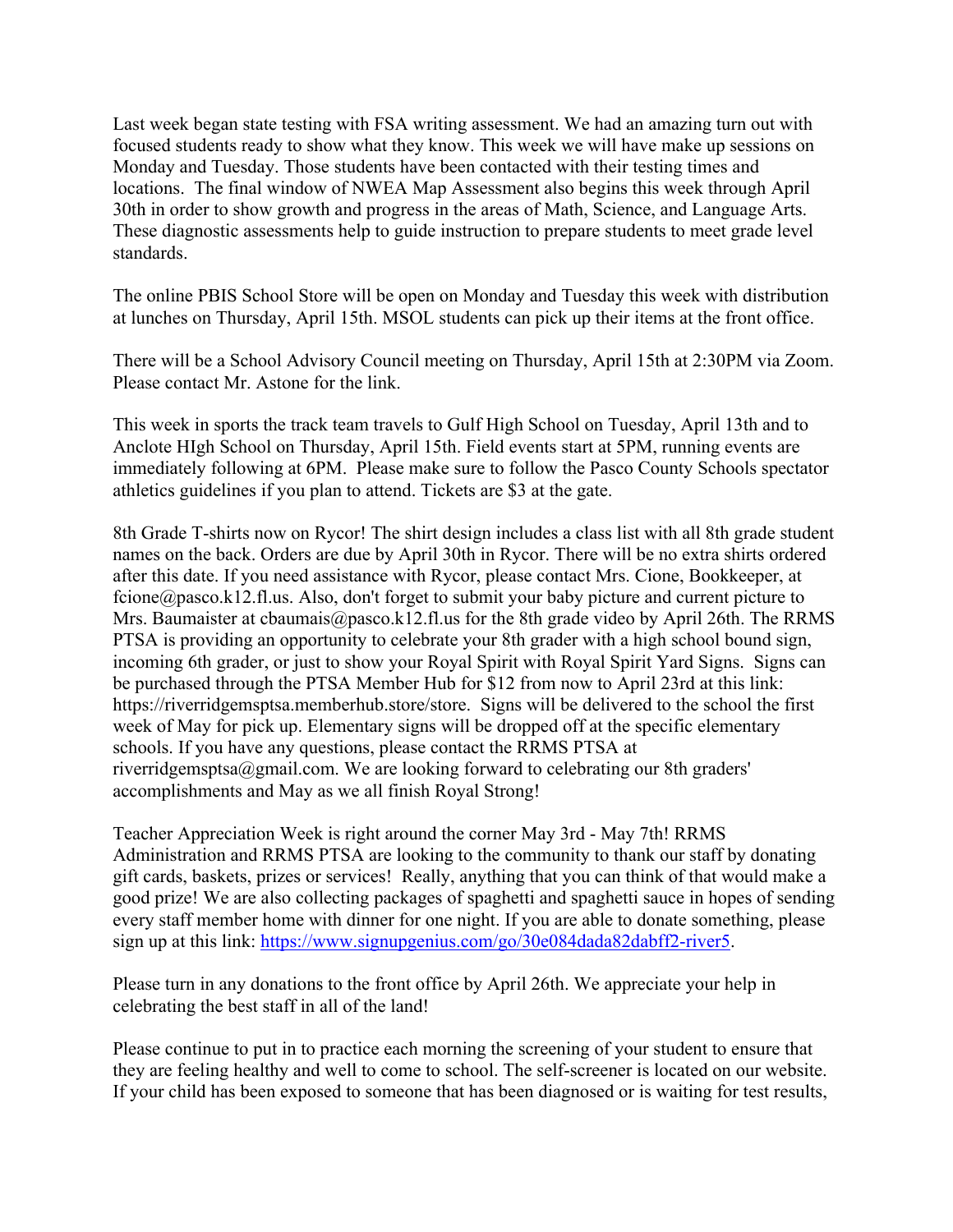please keep them home and contact Mrs. Mundy, school nurse. We would also appreciate the support of our families to remind their students of the Stay Safe protocols of wearing a face covering properly over their nose, mouth and chin, washing/sanitizing their hands, social distancing, and keeping their hands, feet and other objects to themselves. It's a collective effort of ALL of our Royal Knights to keep everyone healthy and safe.

Thank you for partnering with us in your child's education!

### 4/3/21

The FSA Writing testing begins this week for all students Grades 6-8. On Monday, April 5th, ALL 6th grade students and half of 8th grade is testing. On Tuesday, April 6th, the other half of the 8th grade will test. Then on Thursday, April 8th and Friday, April 9th, the 7th grade students will test. Students should get a good night's sleep and eat breakfast. Lists with locations, times, and dates were sent out through myLearning announcements and are located on the media center and cafeteria windows. Students should also have reminder tickets with this information. Students need to arrive on campus no later than 7:15AM, can go to the cafeteria to pick up breakfast and then report immediately to their testing rooms. There will be staff outside to direct students to their locations. For those MSOL and FLVS students, who are coming on campus, you can report to your testing rooms or if you need assistance, please report to the front office. Testing will begin promptly at 7:30AM every day. Once testing is complete, MSOL and FLVS students should be picked up promptly by a parent at the middle school car loop. Students who are absent will be called for make-up testing the week of April 12th. State testing is important and will determine your child's course placement next year so please make this a priority. The entire FSA/EOC/District Finals schedule is located on the RRMS website at https://rrms.pasco.k12.fl.us/?page\_id=7723.

On Monday, April 5th, there will be an RRMS PTSA General Elections meeting in the middle school cafeteria at 6:30PM. According to PTSA bylaws, elections must be done in person. If you have any questions, please contact Tara Fielding at riverridgemsptsa@gmail.com.

On Wednesday, April 7th , we will have our final early release day of the year. We will be on a shortened activity schedule and school will end at 12:08PM. We will also have clubs that day so students should dress appropriately and bring the materials they need for their club. There will also not be extended school day program or track practice this day.

Teacher Appreciation Week is right around the corner May 3rd - May 7th! RRMS Administration and RRMS PTSA are looking to the community to thank our staff by donating gift cards, baskets, prizes or services! Really, anything that you can think of that would make a good prize! We are also collecting packages of spaghetti and spaghetti sauce in hopes of sending every staff member home with dinner for one night. If you are able to donate something, please sign up at this link: https://www.signupgenius.com/go/30e084dada82dabff2-river5.

Please turn in any donations to the front office by April 26th. We appreciate your help in celebrating the best staff in all of the land!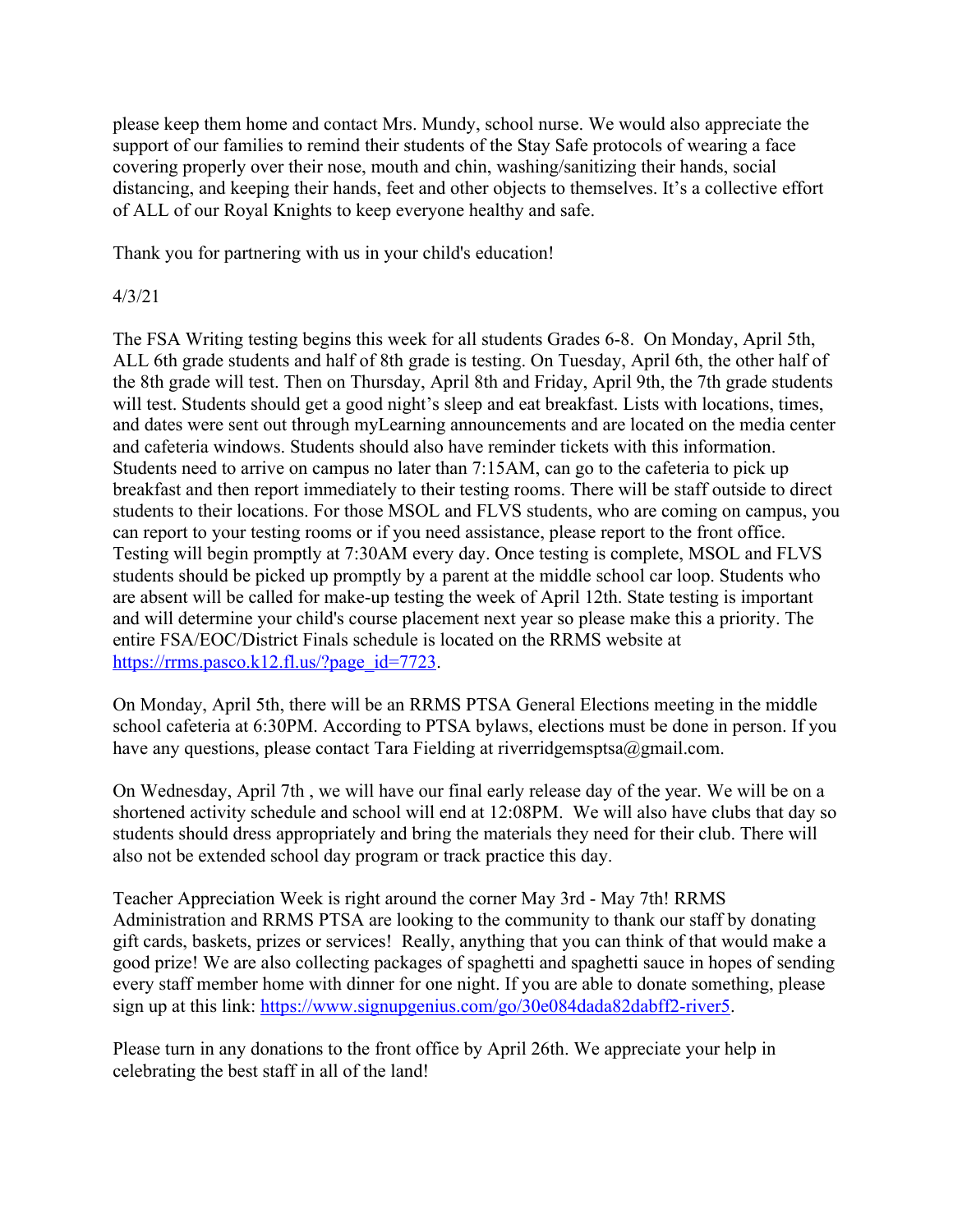Finally, 8th Grade T-shirts now on Rycor! The shirt design includes a class list with all 8th grade student names on the back. Orders are due by April 30th in Rycor. There will be no extra shirts ordered after this date. If you need assistance with Rycor, please contact Mrs. Cione, Bookkeeper, at fcione@pasco.k12.fl.us. Also, don't forget to submit your baby picture and current picture to Mrs. Baumaister at cbaumais@pasco.k12.fl.us for the 8th grade video by April 26th. We are looking forward to celebrating our 8th graders' accomplishments and May as we all finish Royal Strong!

Please continue to put in to practice each morning the screening of your student to ensure that they are feeling healthy and well to come to school. The self-screener is located on our website. If your child has been exposed to someone that has been diagnosed or is waiting for test results, please keep them home and contact Mrs. Mundy, school nurse. We would also appreciate the support of our families to remind their students of the Stay Safe protocols of wearing a face covering properly over their nose, mouth and chin, washing/sanitizing their hands, social distancing, and keeping their hands, feet and other objects to themselves. It's a collective effort of ALL of our Royal Knights to keep everyone healthy and safe.

Thank you for partnering with us in your child's education!

### 3/28/21

This week we will kick off our Spring Spirit Week. Let's say goodbye to winter and hello to spring before going into spring testing and make sure we finish the quarter Royal Strong! There will be dress up days, games at lunch, and recognition for our new track teams. Monday is March Madness Monday - wear your favorite jersey or athletic gear. Tuesday is Tourist Tuesday - wear your favorite beach gear (school appropriate) or a shirt from a place you have traveled. Wednesday is Disney Day - wear your Disney gear and don't forget your Mickey and Minnie ears. Thursday is Tie Dye Thursday - get creative! Shine bright with spring colors. Friday, April 2nd there is no school so enjoy your day off! We will also be hosting a Royal Egg Hunt throughout the week. Students should look for eggs with scratch offs hidden around campus this week to win a Royal Reward.

The 4th quarter is incredibly important to finishing the year Royal strong with both academics and behavior. The student's progress made can affect the upcoming year in the way of course placement and standardized testing results so attendance and motivation are the keys. 3rd Quarter Report Cards will be available in myStudent on Tuesday, March 30th. Please check myStudent regularly to review your child's grades and that they are on track for promotion. In order to be promoted to high school, students must earn a semester grade of D or higher in all core classes of math, science, ELA, and social studies. If your child needs support, please reach out to their teachers and have them participate in our after school tutoring and extended school day programs. Extended School Day will be on Monday, Wednesday, and Thursday of this week from 2:15PM-5:15PM. Students can also come for tutoring on Tuesdays and Thursdays from 2:15PM-3:15PM in the Media Center. Please take advantage of all of these opportunities! We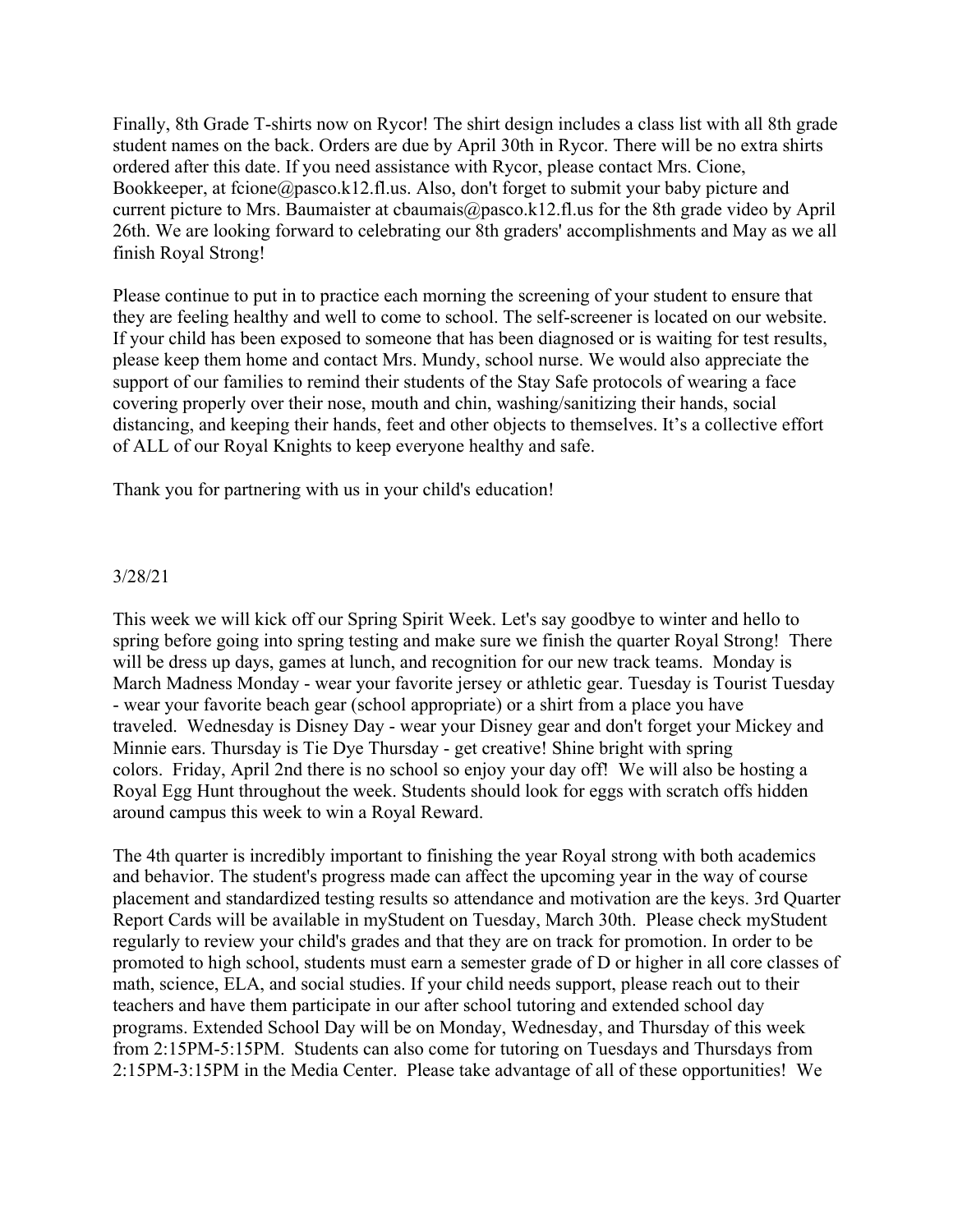will also be rewarding students who are "on track" with "on track" Royal Scholar bands and an "on track" treat this week at lunches.

Please make sure to check out the Spring Assessment Information on the RRMS website which includes parent letters and calendars at this link: https://rrms.pasco.k12.fl.us/?page\_id=7723. State testing begins April 5th with the FSA Writing and goes through the end of May. All MSOL students must take their FSA/EOC State Assessments on campus in a face to face setting. State testing is important and will determine your child's course placement next year so please make this a priority. All rosters with dates, times, and locations have been sent through myLearning and are also posted in the grade level hallways, media center and cafeteria windows. Students will complete a testing reminder ticket in Knight Time on Monday. If you have any questions, please contact Mrs. White, Assistant Principal.

ATTENTION 8th GRADE FAMILIES: It's hard to believe that the 2020-21 school year is coming to a close and in a short time your 8th grader will soon be transitioning to high school. The final months of 8th grade will be filled with many exciting milestones and memorable events. We wanted to take a moment to share important information and an outline of the 8th Grade End of Year Activities. Although we know that the end of year activities may look differently than in years past, we are excited to celebrate the 8th Grade Class and all of their accomplishments. You may download the 8th Grade End of Year Letter that was distributed to all 8th graders in ELA classes and mailed home prior to Spring Break at this link: https://rrms.pasco.k12.fl.us/?p=8136

It's time to find those incredibly cute baby pictures for our 8th grade video! Please email ONE baby picture and ONE current individual picture. All pictures need to be sent electronically to Mrs. Baumaister at cbaumais@pasco.k12.fl.us with the subject line: 8th Grade Baby Picture – Student Name. Deadline for photo submission is April 23rd.

Please continue to put in to practice each morning the screening of your student to ensure that they are feeling healthy and well to come to school. The self-screener is located on our website. If your child has been exposed to someone that has been diagnosed or is waiting for test results, please keep them home and contact Mrs. Mundy, school nurse. We would also appreciate the support of our families to remind their students of the Stay Safe protocols of wearing a face covering properly over their nose, mouth and chin, washing/sanitizing their hands, social distancing, and keeping their hands, feet and other objects to themselves. It's a collective effort of ALL of our Royal Knights to keep everyone healthy and safe.

Thank you for partnering with us in your child's education! We are looking forward to a strong finish to this year because We Are Royal!

# 3/21/21

We are hopeful that everyone enjoyed the Spring Break. We are looking forward to welcoming all of our Royal Knights back for the 4th Quarter on Tuesday, March 23rd as Monday is a Teacher Planning Day and there is no school for students.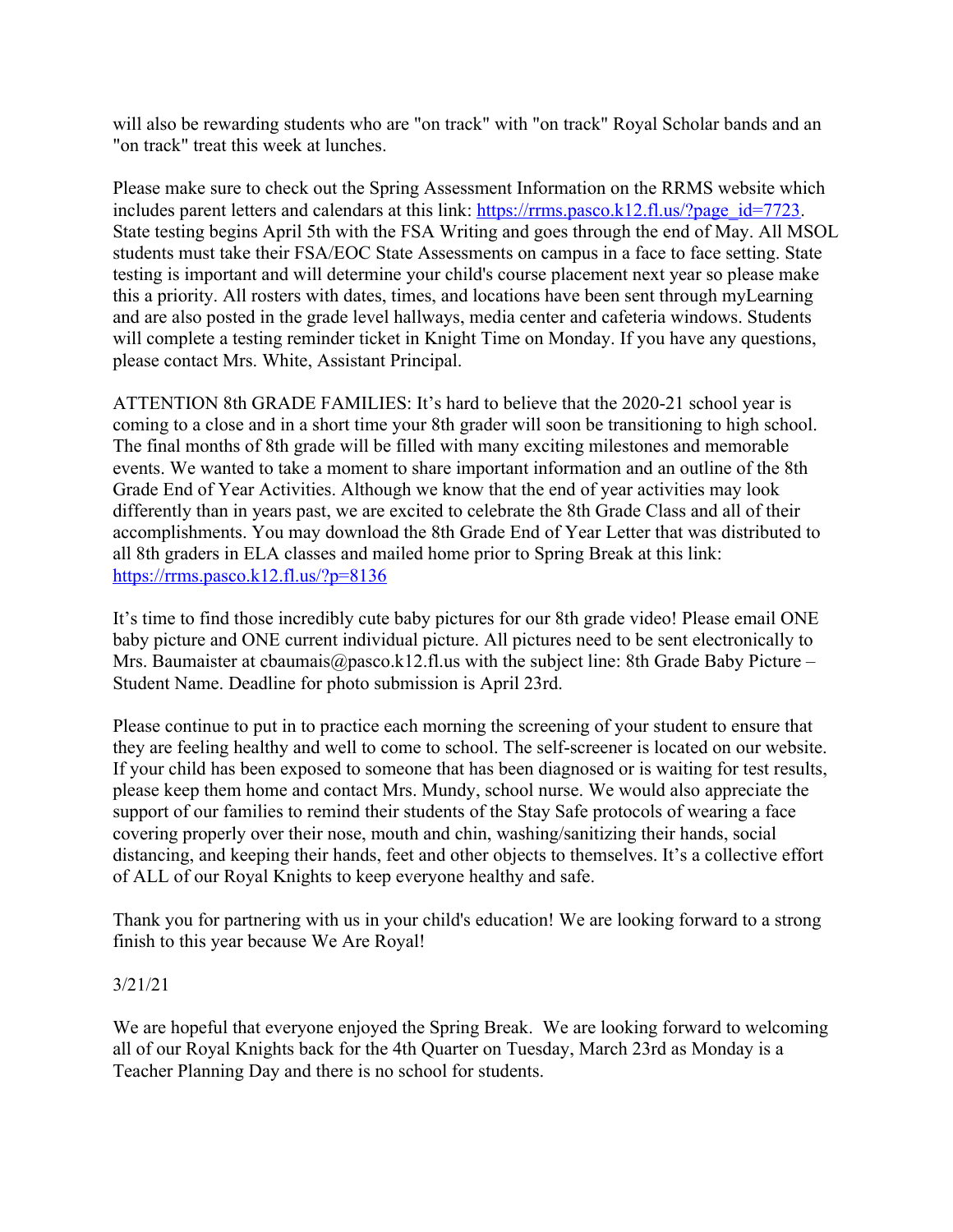The 4th quarter is incredibly important to finishing the year Royal strong with both academics and behavior. The student's progress made can affect the upcoming year in the way of course placement and standardized testing results so attendance and motivation are the keys. Please make sure that you are checking myStudent regularly to review your child's grades and that they are on track for promotion. If your child needs support, please reach out to their teachers and have them participate in our after school tutoring and extended school day programs. Extended School Day will be on Wednesday, and Thursday of this week from 2:15PM-5:15PM. Students can also come for tutoring on Tuesdays and Thursdays from 2:15PM-3:15PM in the Media Center. Please take advantage of all of these opportunities!

Please continue to put in to practice each morning the screening of your student to ensure that they are feeling healthy and well to come to school. The self-screener is located on our website. If your child has been exposed to someone that has been diagnosed or is waiting for test results, please keep them home and contact Mrs. Mundy, school nurse. We would also appreciate the support of our families to remind their students of the Stay Safe protocols of wearing a face covering properly over their nose, mouth and chin, washing/sanitizing their hands, social distancing, and keeping their hands, feet and other objects to themselves. It's a collective effort of ALL of our Royal Knights to keep everyone healthy and safe.

We are excited to begin the Spring Sports Season with Boys' and Girls' Track and Field Tryouts from Tuesday, March 23rd-Friday, March 26th from 2:15PM-4PM at the Middle School Track. There is no experience required and students in all grade levels are encouraged to come out to be on the team. Prior to try outs, students must have an up to date physical and the athletic paperwork completed. If your child has previously participated or try out for a sport this year, they will not need any else to come out. Please see Coach Brando, Coach Koos, or Coach Fout for more information.

Please make sure to check out the Spring Assessment Information on the RRMS website which includes parent letters and calendars at this link:  $\frac{https://rrms.pasco.k12.f1.us/?pageid=7723.}$ State testing begins April 5th with the FSA Writing and goes through the end of May. All MSOL students must take their FSA/EOC State Assessments on campus in a face to face setting. State testing is important and will determine your child's course placement next year so please make this a priority. If you have any questions, please contact Mrs. White, Assistant Principal.

Upon our return and the start of the 4th quarter, the 7th grade science and 8th grade world history classes will have 1-hour presentations on the topic of human trafficking, which is state-mandated for all secondary students on either March 23, 25, or 26. We are fortunate to partner with the Selah Freedom, a national organization providing awareness, prevention, outreach, and housing for victims. A parent letter was sent home prior to Spring Break and is located on our website. If you would like your child to opt out of the presentation, please complete the form and return to the teacher. The letter is at this link: https://rrms.pasco.k12.fl.us/?p=8140.

ATTENTION 8th GRADE FAMILIES: It's hard to believe that the 2020-21 school year is coming to a close and in a short time your 8th grader will soon be transitioning to high school. The final months of 8th grade will be filled with many exciting milestones and memorable events. We wanted to take a moment to share important information and an outline of the 8th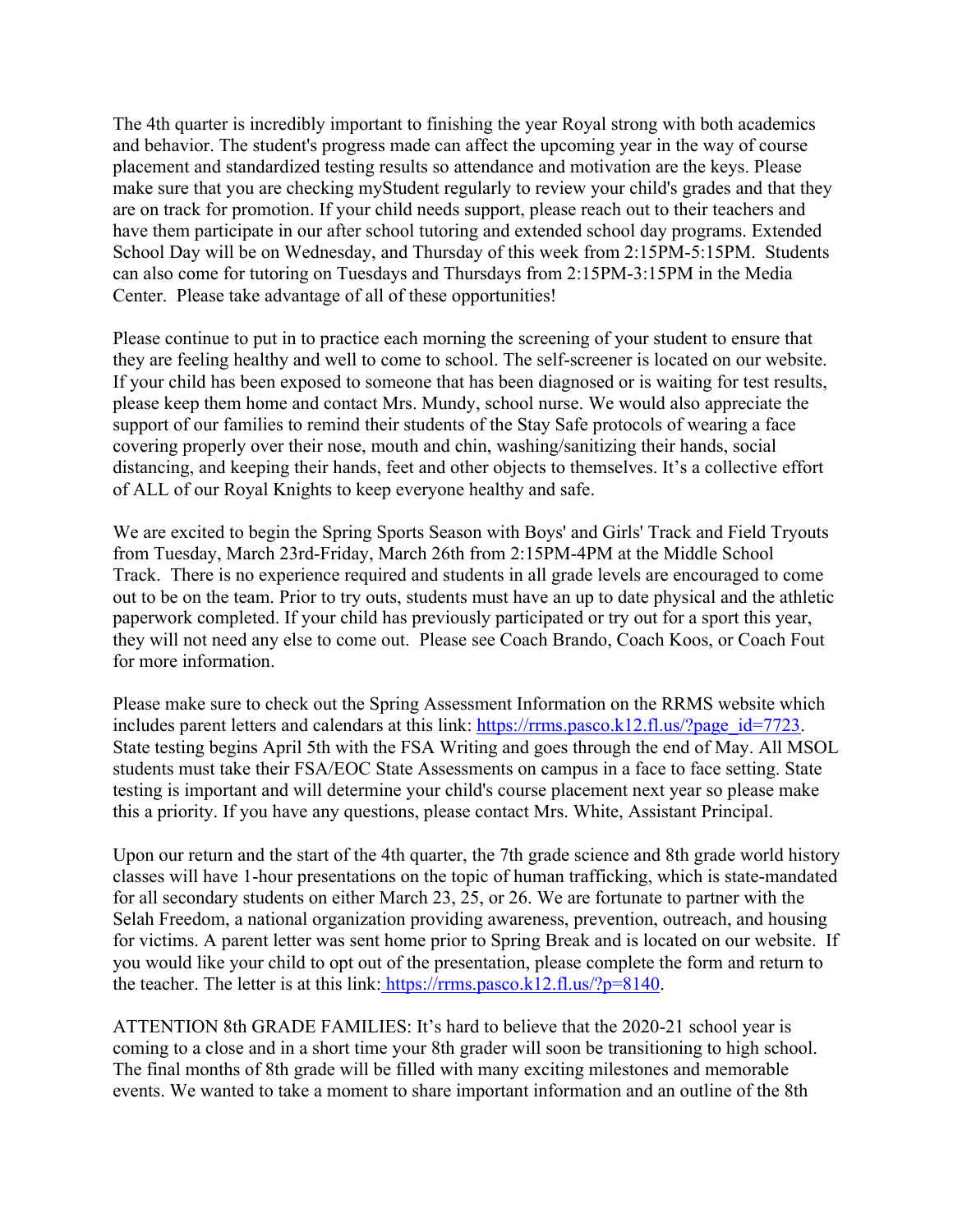Grade End of Year Activities. Although we know that the end of year activities may look differently than in years past, we are excited to celebrate the 8th Grade Class and all of their accomplishments. You may download the 8th Grade End of Year Letter that was distributed to all 8th graders in ELA classes and mailed home prior to Spring Break at this link: https://rrms.pasco.k12.fl.us/?p=8136

It's time to find those incredibly cute baby pictures for our 8th grade video! Please email ONE baby picture and ONE current individual picture. All pictures need to be sent electronically to Mrs. Baumaister at cbaumais@pasco.k12.fl.us with the subject line: 8th Grade Baby Picture – Student Name. Deadline for photo submission is April 23rd.

Thank you for partnering with us in your child's education! We are looking forward to a strong finish to this year because We Are Royal!

### 3/12/21

Pasco County Schools will be closed for Spring Break on 3/15-3/19. There will be no school for students on Monday, March 22nd due to a Teacher Planning Day. Students will return to start the 4th quarter on Tuesday, March 23rd.

Upon our return and the start of the 4th quarter, the 7th grade science and 8th grade world history classes will have 1-hour presentations on the topic of human trafficking, which is state-mandated for all secondary students on either March 23, 25, or 26. We are fortunate to partner with the Selah Freedom, a national organization providing awareness, prevention, outreach, and housing for victims. A parent letter was sent home today and is located on our website. If you would like your child to opt out of the presentation, please complete the form and return to the teacher. The letter is at this link: https://rrms.pasco.k12.fl.us/?p=8140.

Please make sure to check out the Spring Assessment Information on the RRMS website which includes parent letters and calendars. State testing begins April 5th with the FSA Writing and goes through the end of May. All MSOL students must take their FSA/EOC State Assessments on campus in a face to face setting. State testing is important and will determine your child's course placement next year so please make this a priority. If you have any questions, please contact Mrs. White, Assistant Principal.

ATTENTION 8th GRADE FAMILIES: It's hard to believe that the 2020-21 school year is coming to a close and in a short time your 8th grader will soon be transitioning to high school. The final months of 8th grade will be filled with many exciting milestones and memorable events. We wanted to take a moment to share important information and an outline of the 8th Grade End of Year Activities. Although we know that the end of year activities may look differently than in years past, we are excited to celebrate the 8th Grade Class and all of their accomplishments. You may download the 8th Grade End of Year Letter that was distributed to all 8th graders in ELA classes and mailed home this week at this link: https://rrms.pasco.k12.fl.us/?p=8136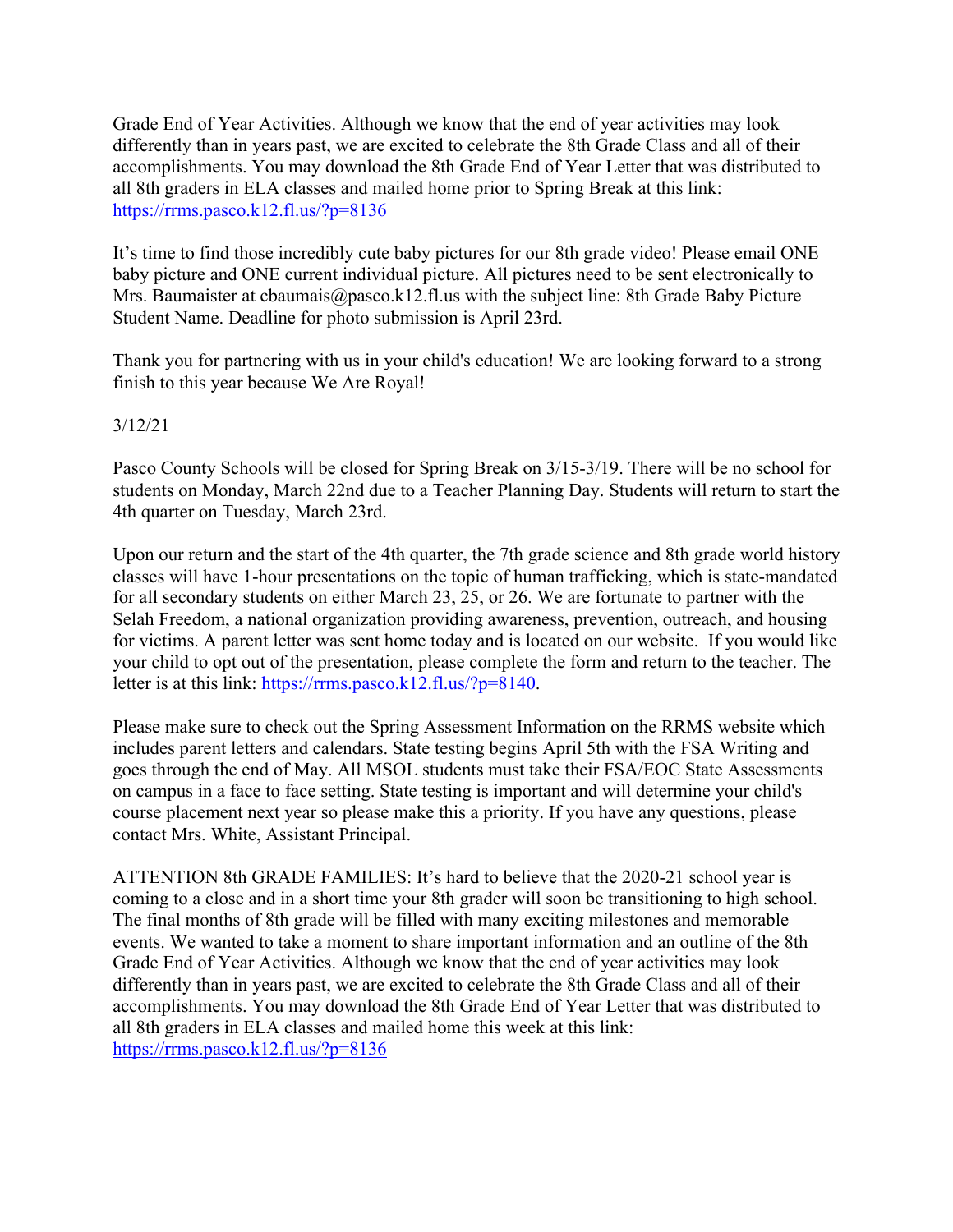It's time to find those incredibly cute baby pictures for our 8th grade video! Please email ONE baby picture and ONE current individual picture. All pictures need to be sent electronically to Mrs. Baumaister at cbaumais@pasco.k12.fl.us with the subject line: 8th Grade Baby Picture – Student Name. Deadline for photo submission is April 23rd.

Thank you for partnering with us in your child's education! Have a safe and restful Spring Break! So proud you are Royal!

### 3/7/21

There is only one week left in the third quarter before Spring Break! Please make sure that you are checking myStudent regularly to review your child's grades and that they are on track for promotion. If your child needs support, please reach out to their teachers and have them participate in our after school tutoring and extended school day programs. Extended School Day will be on Monday, Wednesday, and Thursday this week from 2:15PM-5:15PM. Students can also come for tutoring on Tuesdays and Thursdays from 2:15PM-3:15PM in the Media Center. Please take advantage of all of these opportunities!

Starting Monday, March 8th, we will begin 8th grade student data chats in Social Studies classes reviewing their current grades, progress, and create success plans as we have a very short time to improve and recover. Parents will receive their child's goal sheets and current "on track" for promotion status in the mail with an end of year 8th grade newsletter after Spring Break. We thank and encourage parents for their support as this is a true partnership in making sure your child is successful.

On Monday, March 8th, we will be hosting a middle school transition parent night and open house for incoming 6th graders via Zoom starting at 6PM. The links are posted on our website and have been emailed to current 5th graders zoned for RRMS. If you have or know of a family with an incoming 6th grader, please share with them the information. Also, their course cards are due to 5th grade teachers on March 10th.

This week our current 6th and 7th graders will be inputting their course cards for the upcoming year in science classes. This is the final chance for them to own their course choices. Also, the mobile environmental science lab will be here for 6th grade science classes to participate in some additional hands on learning opportunities.

The PBIS Royal Merchant Online School Store will be open on Monday and Tuesday of this week. Purchased items will be distributed on Thursday, March 11th at lunches and in the front office for the MSOL students.

Please make sure to check out the Spring Assessment Information on the RRMS website which includes parent letters and calendars. State testing begins April 5th with the FSA Writing and goes through the end of May. All MSOL students must take their FSA/EOC State Assessments on campus in a face to face setting.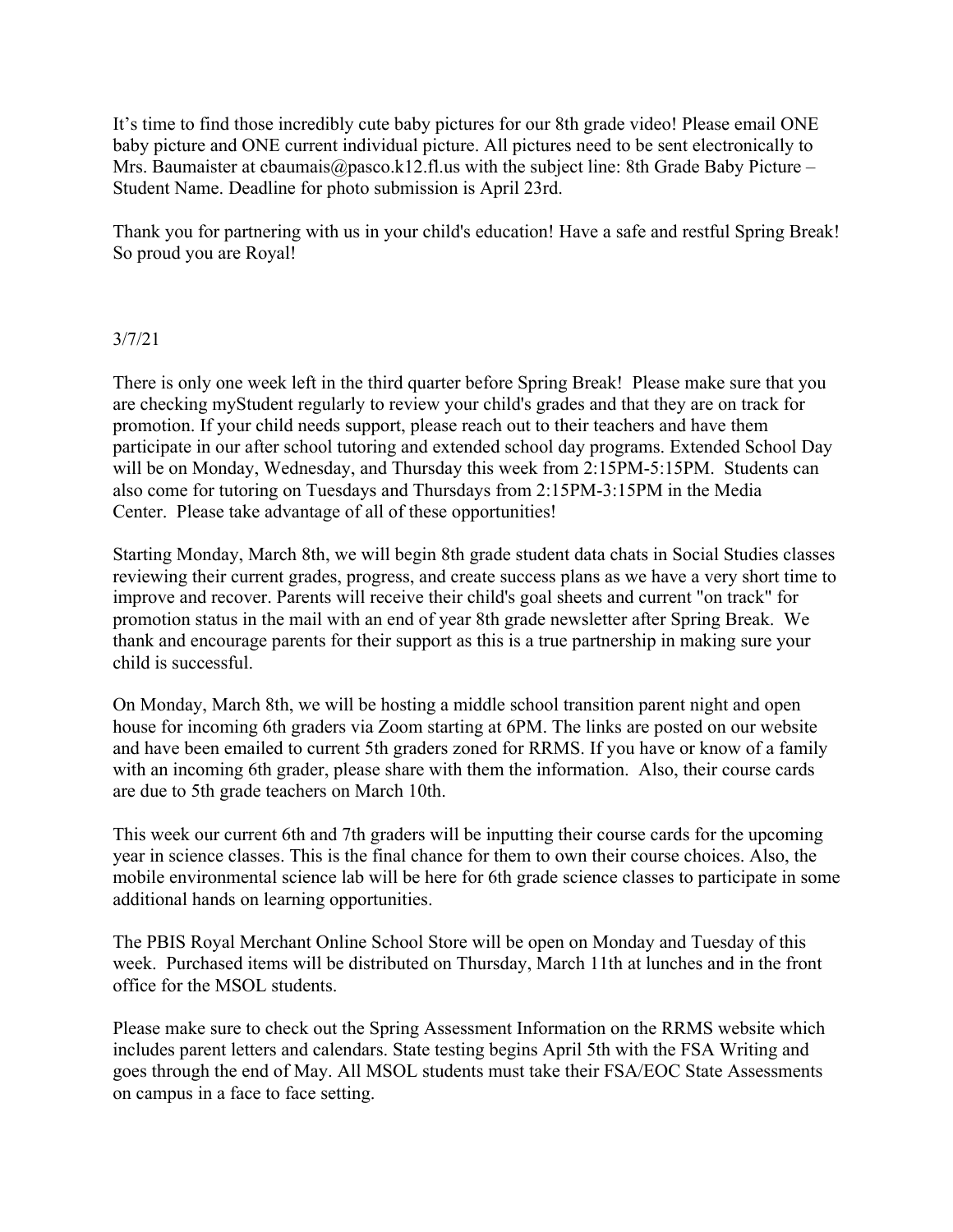Please continue to put in to practice each morning the screening of your student to ensure that they are feeling healthy and well to come to school. The self-screener is located on our website. If your child has been exposed to someone that has been diagnosed or is waiting for test results, please keep them home and contact Mrs. Mundy, school nurse. We would also appreciate the support of our families to remind their students of the Stay Safe protocols of wearing a face covering properly over their nose, mouth and chin, washing/sanitizing their hands, social distancing, and keeping their hands, feet and other objects to themselves. It's a collective effort of ALL of our Royal Knights to keep everyone healthy and safe.

Finally, Pasco County Schools will be closed for Spring Break on 3/15-3/19. There will be no school for students on Monday, March 22nd due to a Teacher Planning Day. Students will return to start the 4th quarter on Tuesday, March 23rd.

Thank you for partnering with us in your child's education! Have a safe and restful Spring Break! So proud you are Royal!

### 2/28/21

Believe it or not, it's almost March... there are only two weeks left in the third quarter before Spring Break! Please make sure that you are checking myStudent regularly to review your child's grades and that they are on track for promotion. If your child needs support, please reach out to their teachers and have them participate in our after school tutoring and extended school day programs.

Extended School Day will be on Monday, Wednesday, and Thursday this week from 2:15PM-5:15PM. Students can also come for tutoring on Tuesdays and Thursdays from 2:15PM-3:15PM in the Media Center. Please take advantage of all of these opportunities!

There will be an Early Release Day on Wednesday, March 3rd with school ending at 12:08PM. We will also have a club day schedule and students can review their assigned club and location on the windows in the cafeteria and media center. Students are encouraged to dress appropriate for their club and bring any items they may need to participate.

In sports this week, we will finish the Winter Sports season! The remainder of the Boys' Basketball season unfortunately has been cancelled due to COVID quarantine procedures. The Girls' Soccer Team will play GMS on Wednesday at home and Thursday at home play PRSMS at 6PM. As a reminder, the district athletics policies for attendance at games is based on 50% capacity at all outdoor games and 4 tickets per athlete/coach for indoor games. Purchase your River Ridge home tickets on TicketSpicket.com. Let's Go Knights - Finish Strong! Coach Brando will also be offering open gym for volleyball in the middle school gym on Mondays and Wednesdays from 2:15PM-3:45PM. Boys' and Girls' Track tryouts will be the week after Spring Break, March 23-25. Students must have an up to date physical and all paper work completed prior to coming out to the tryouts.

Starting Friday, March 5th, we will begin 8th grade student data chats in Social Studies classes reviewing their current grades, progress, and create success plans as we have a very short time to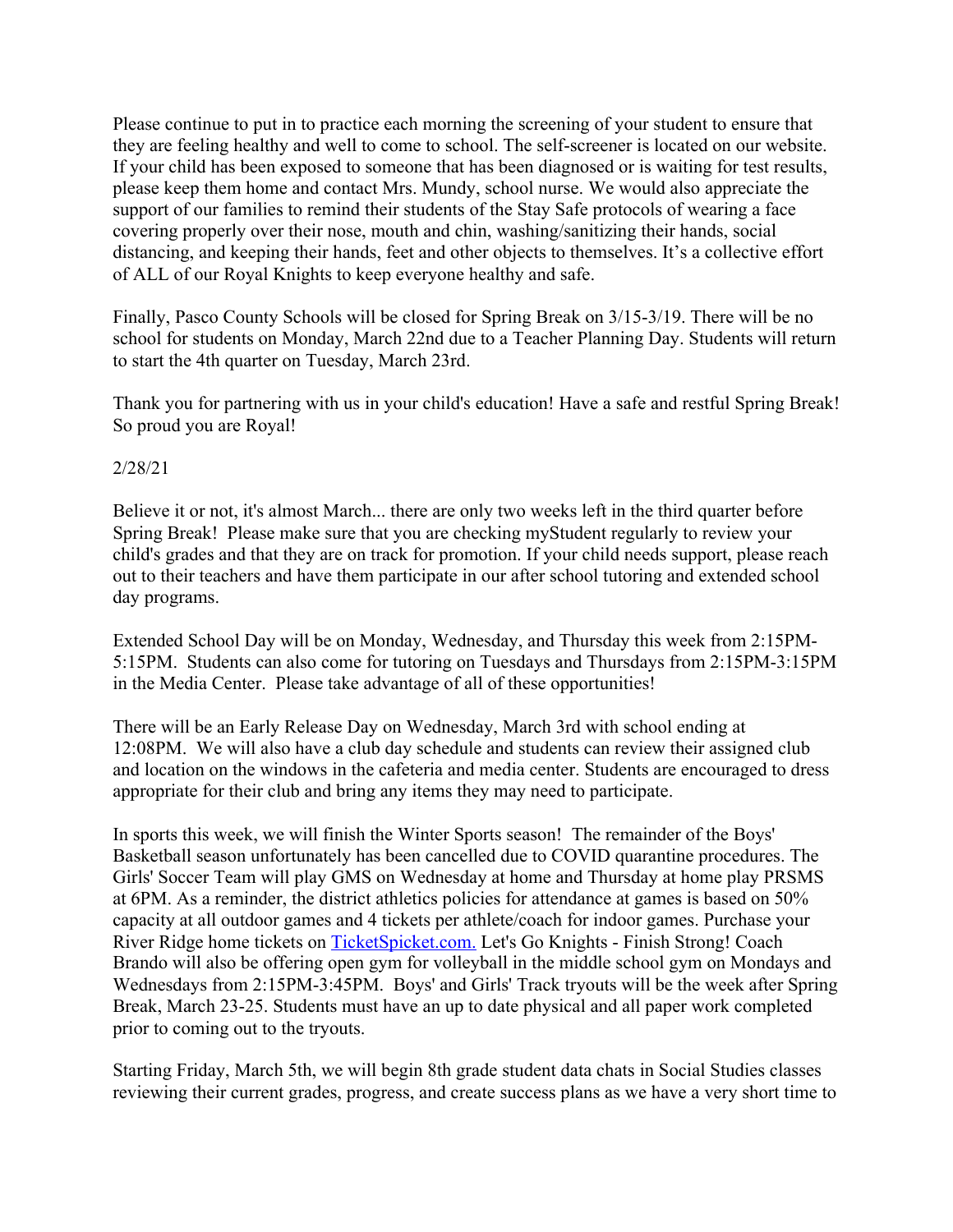improve and recover. Parents will receive their child's goal sheets and current "on track" for promotion status in the mail with an end of year 8th grade newsletter after Spring Break. We thank and encourage parents for their support as this is a true partnership in making sure your child is successful.

Finally, we will be holding our third Active Threat Plan drill this week as a River Ridge campus. We will be reviewing with students procedures and they will be viewing the ATP videos prior to the drill.

Please continue to put in to practice each morning the screening of your student to ensure that they are feeling healthy and well to come to school. The self-screener is located on our website. If your child has been exposed to someone that has been diagnosed or is waiting for test results, please keep them home and contact Mrs. Mundy, school nurse. We would also appreciate the support of our families to remind their students of the Stay Safe protocols of wearing a face covering properly over their nose, mouth and chin, washing/sanitizing their hands, social distancing, and keeping their hands, feet and other objects to themselves. It's a collective effort of ALL of our Royal Knights to keep everyone healthy and safe.

Thank you for partnering with us in your child's education! So proud you are Royal!

2/21/21

Royal Families,

On Monday, all middle school 21-22 course cards are due to Science teachers or if you are on MSOL please upload to the appropriate assignment in your science class in myLearning. High School course cards were due on Friday to your English Language Arts teacher.

Extended School Day will be on Monday, Wednesday, and Thursday this week from 2:15PM-5:15PM. Students can also come for tutoring on Tuesdays and Thursdays from 2:15PM-3:15PM in the Media Center. Please take advantage of all of these opportunities as there are only 3 weeks remaining in the quarter.

In sports this week, the Boys' Basketball Teams travel to BPMS on Monday and play HMS at home on Wednesday starting at 6PM. The girls' soccer team travels to play BPMS at FHS on Tuesday and at home on Thursday at 6PM. Pasco County Schools has announced a new set of guidelines that allows for more spectators at school sporting events...

Starting Monday, 2/15, we will allow 50% capacity at all outdoor games and 4 tickets per athlete/coach for indoor games. Purchase your River Ridge home tickets on TicketSpicket.com.

Please continue to put in to practice each morning the screening of your student to ensure that they are feeling healthy and well to come to school. The self-screener is located on our website. If your child has been exposed to someone that has been diagnosed or is waiting for test results, please keep them home and contact Mrs. Mundy, school nurse. We would also appreciate the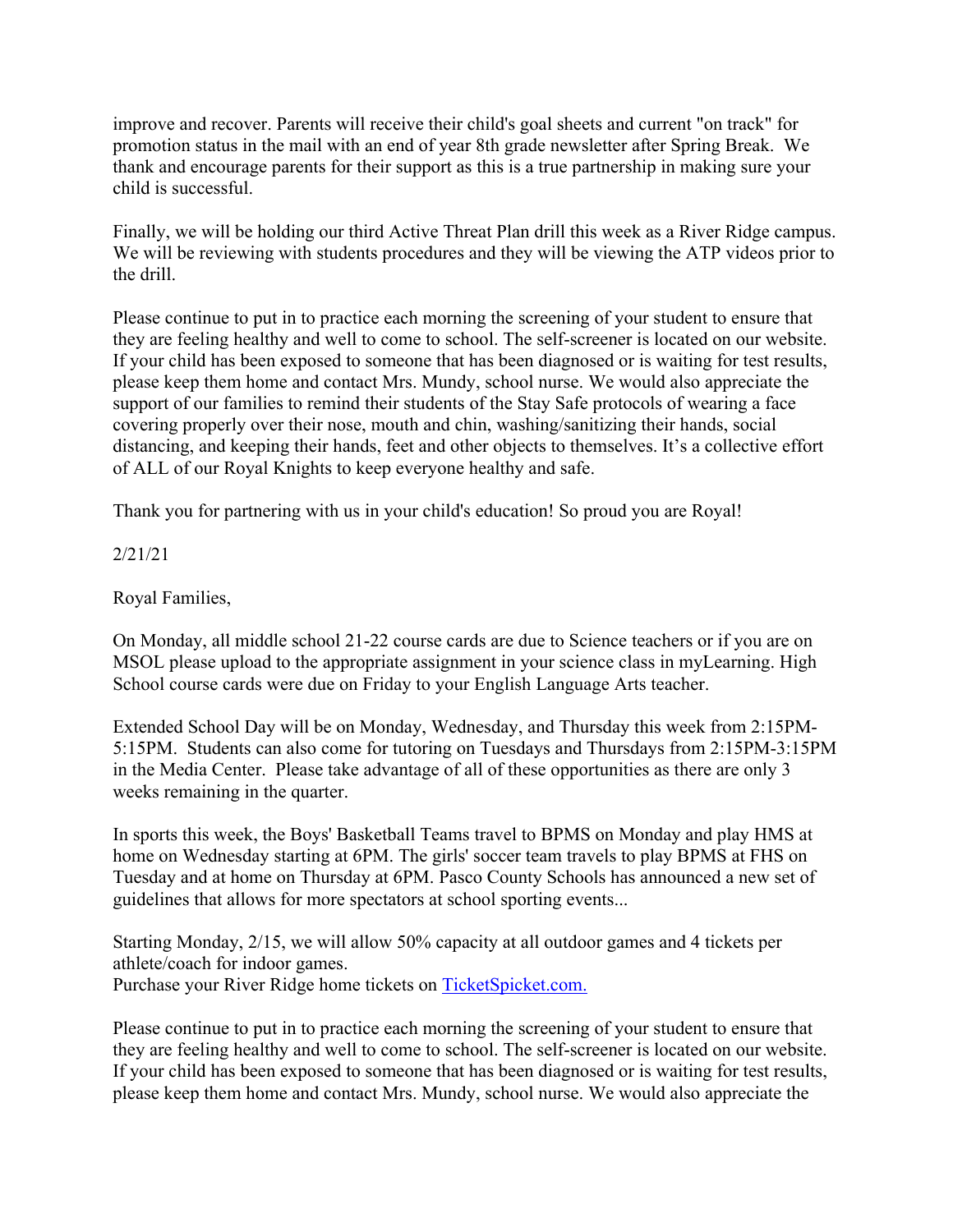support of our families to remind their students of the Stay Safe protocols of wearing a face covering properly over their nose, mouth and chin, washing/sanitizing their hands, social distancing, and keeping their hands, feet and other objects to themselves. It's a collective effort of ALL of our Royal Knights to keep everyone healthy and safe.

Thank you for partnering with us in your child's education! We are proud to be Royal!

2/14/21

Royal Families,

Happy Valentine's Day to everyone in our Royal Family. This week we will be celebrating Random Acts of Kindness Week with a variety of themed-dress up days, character education lessons, and kindness acts to promote that even a small act can have a huge positive ripple effect!

There is no school on Monday due to Presidents' Day.

On Tuesday, students are encouraged to wear their favorite shirt with kind words on it or something that inspires you (favorite sport, character, show, book, etc.). If you ordered strawberries through the PTSA strawberry fundraiser, you can pick them up in the car loop from 1PM-5PM. If you are unable to make that, please contact the PTSA at riverridgemsptsa@gmail.com.

6th and 7th grade school counselors will be visiting science classes this week to go over the 21- 22 course card presentation with students. On Tuesday evening at 6PM, we will be hosting our 21-22 Curriculum Parent Night via Zoom. Zoom links were emailed and sent through myLearning. The Zoom links are in this document: 21-22 Parent Night Zoom Links\_2.16 From 6PM-7PM, the school counselors and administration will present a general session regarding middle/high school requirements and information. From 7PM-7:30PM, we will host an Open House were students and parents can visit different Zoom rooms to speak with teachers specifically about their program. Please also visit the RRMS website as we have videos on the advanced course offerings and elective programs. Middle school course cards are due with all signatures to Science teachers on Monday, February 22nd.

Wednesday is National Random Acts of Kindness Day. Wear purple which represents royalty which can symbolize kindness, compassion, love and dignity. Extended School Day will be Wednesday and Thursday from 2:15PM-5:15PM this week in the media center.

Thursday is Kindness is in the Heart of a Hero. We will be recognizing our heroes by wearing camo, dressing as a first responder, your favorite teacher or anyone that you see as a hero!

Finally, on Friday Kindness Royally Rocks! Wear your River Ridge spirit gear! We are ALL a Royal Family! High School Course Cards from 8th graders are due to English Language Arts teachers on this day.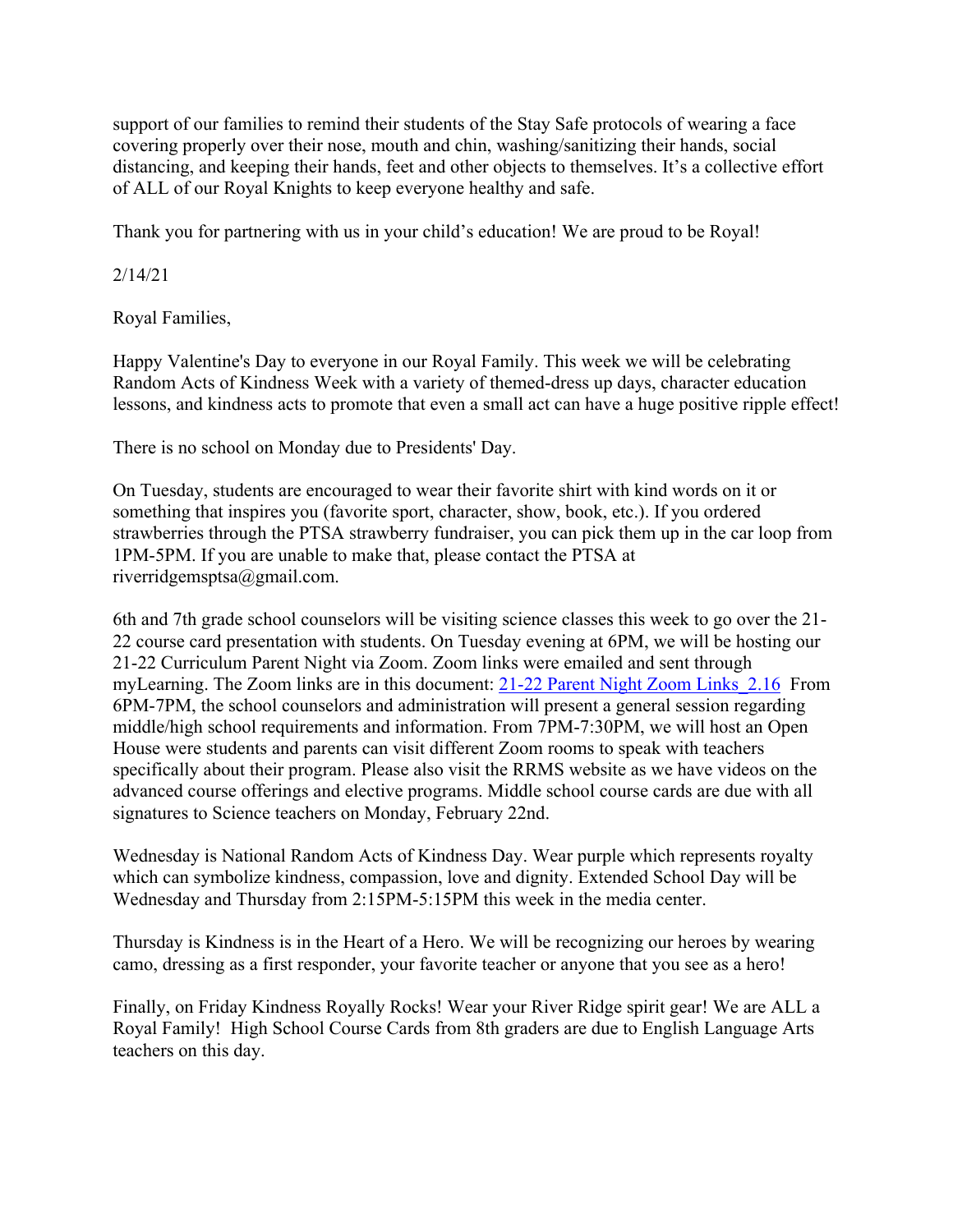In sports this week, the Boys' Basketball Teams play CLMS at home on Wednesday at 6PM. The girls' soccer team plays CLMS at home on Thursday at 6PM. Pasco County Schools has announced a new set of guidelines that allows for more spectators at school sporting events...

Starting Monday, 2/15, we will allow 50% capacity at all outdoor games and 4 tickets per athlete/coach for indoor games. Purchase your tickets on TicketSpicket.com.

Please continue to put in to practice each morning the screening of your student to ensure that they are feeling healthy and well to come to school. The self-screener is located on our website. If your child has been exposed to someone that has been diagnosed or is waiting for test results, please keep them home and contact Mrs. Mundy, school nurse. We would also appreciate the support of our families to remind their students of the Stay Safe protocols of wearing a face covering properly over their nose, mouth and chin, washing/sanitizing their hands, social distancing, and keeping their hands, feet and other objects to themselves. It's a collective effort of ALL of our Royal Knights to keep everyone healthy and safe.

Thank you for partnering with us in your child's education! We are proud to be Royal!

2/7/21

Royal Families,

Happy Super Bowl Sunday!

On Friday, 3rd Quarter Progress Reports were available for viewing in myStudent. We are half way through the quarter and it's highly encouraged that parents take the time to review student progress with their child. If you have any questions about student grades, please contact your child's teacher directly. We have tutoring after school on Tuesdays and Thursdays 2:15PM-3:30PM in te media center. Extended School Day Program will begin on Mondays, Wednesdays, and Thursdays from 2:15PM-5:15PM. Please contact Mr. Kolean for more information on this program.

This week at River Ridge we will be recognizing all of our students' talents with videos on the school news recognizing our winter sports athletes, students in extra-curricular clubs like Thespians and culminating with the RRMS The Gauntlet Virtual Talent Show on Friday afternoon. We will be running a PM Activity Schedule so all students can view the show in the classrooms as an incentive. We will also publish the link for families on our website and social media to view later that afternoon.

The high school articulation process will begin this week for students transitioning to RRHS. 8<sup>th</sup> graders will view the introductory course card video on 2/10 and receive course cards during Knight Time. Then on 2/11, the high school counselors will be in English Language Arts classes to answer any questions. Mrs. Wilson, RRHS School Counselor, will be hosting a Course Selection Parent Information Night via Zoom on Thursday, February 11th at 6PM. All 8th grade families have been emailed the secured Zoom link in a separate email from Mrs. Murphy last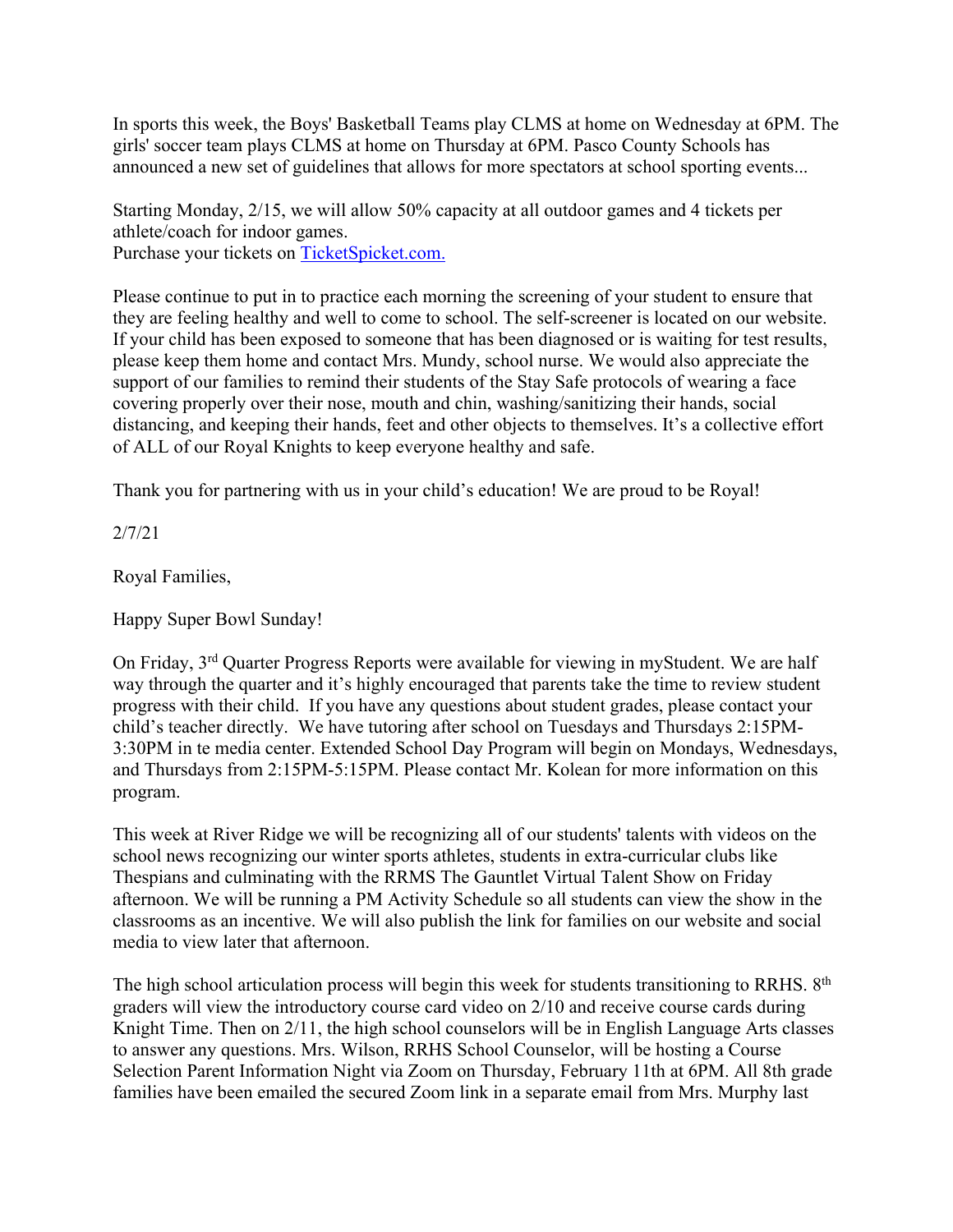Friday, February 5th. If you have not received the link, please contact the front office and we send it to you. We also encourage you to preview this important information with your student including watching the videos about course selection, course offerings and academies on the RRHS website under registration 21-22 at https://rrhs.pasco.k12.fl.us/registration-21-22/. Course cards will be due to ELA teachers on February 19th!

On Thursday, current RRMS  $6<sup>th</sup>$  and  $7<sup>th</sup>$  graders will also view the RRMS 21-22 Course Selection Kick Off video in Knight Time and receive course cards. Mark your calendars to attend the RRMS Curriculum Parent Night on Tuesday, February 16<sup>th</sup> from 6PM-7:30PM via Zoom. There will be a general information session from 6PM-7PM, then from 7PM-7:30PM you may visit the individual course and programs links to speak directly to the teachers and school counselors in an open format. A secured Zoom link will be sent to all  $6<sup>th</sup>$  and  $7<sup>th</sup>$  graders in a separate email from Mrs. Murphy on Thursday, February 11<sup>th</sup>. We also encourage you to visit the RRMS website to explore all of the royal opportunities for students in 21-22 at rrms.pasco.k12.fl.us.

# FROM THE RRMS PTSA: WINTER FUNDRAISER - GET YOUR PLANT CITY STRAWBERRIES!

Our RRMS PTSA has organized a delicious Plant City Strawberry fundraiser for our school! If you don't want to drive to Plant City for delicious, fresh-picked strawberries, let Plant City come to you! The strawberry sale ends on Thursday, February 11<sup>th</sup>. The flats are \$20 and \$8 a flat go back to RRMS to be used for student incentives and teacher classroom supplies. Please turn in your order forms with the payment to the front office or use the online form at https://tinyurl.com/yxzlyro9 and Venmo the payment to @Riverridgeptsa for your convenience. There are awesome Amazon Gift Card prizes for students who sell 10 flats or more! Strawberries will be here for pick up in the car loop on Tuesday, February 16<sup>th</sup>.

This week in sports the boys' basketball teams travel to CHMS on Monday and SSMS on Wednesdays. All games begin at 6PM with Varsity to follow. The girls' soccer team travels to CHMS playing at WKTHS on Tuesday and SSMS playing at JWMHS on Thursday. Please remember that only two tickets per athlete will be sold for all athletic events.

The PBIS Royal School Store will be open online on Monday and Tuesday with pick up on Thursday during lunches and in the front office for MSOL students.

Please continue to put in to practice each morning the screening of your student to ensure that they are feeling healthy and well to come to school. The self-screener is located on our website. If your child has been exposed to someone that has been diagnosed or is waiting for test results, please keep them home and contact Mrs. Mundy, school nurse. We would also appreciate the support of our families to remind their students of the Stay Safe protocols of wearing a face covering properly over their nose, mouth and chin, washing/sanitizing their hands, social distancing, and keeping their hands, feet and other objects to themselves. It's a collective effort of ALL of our Royal Knights to keep everyone healthy and safe.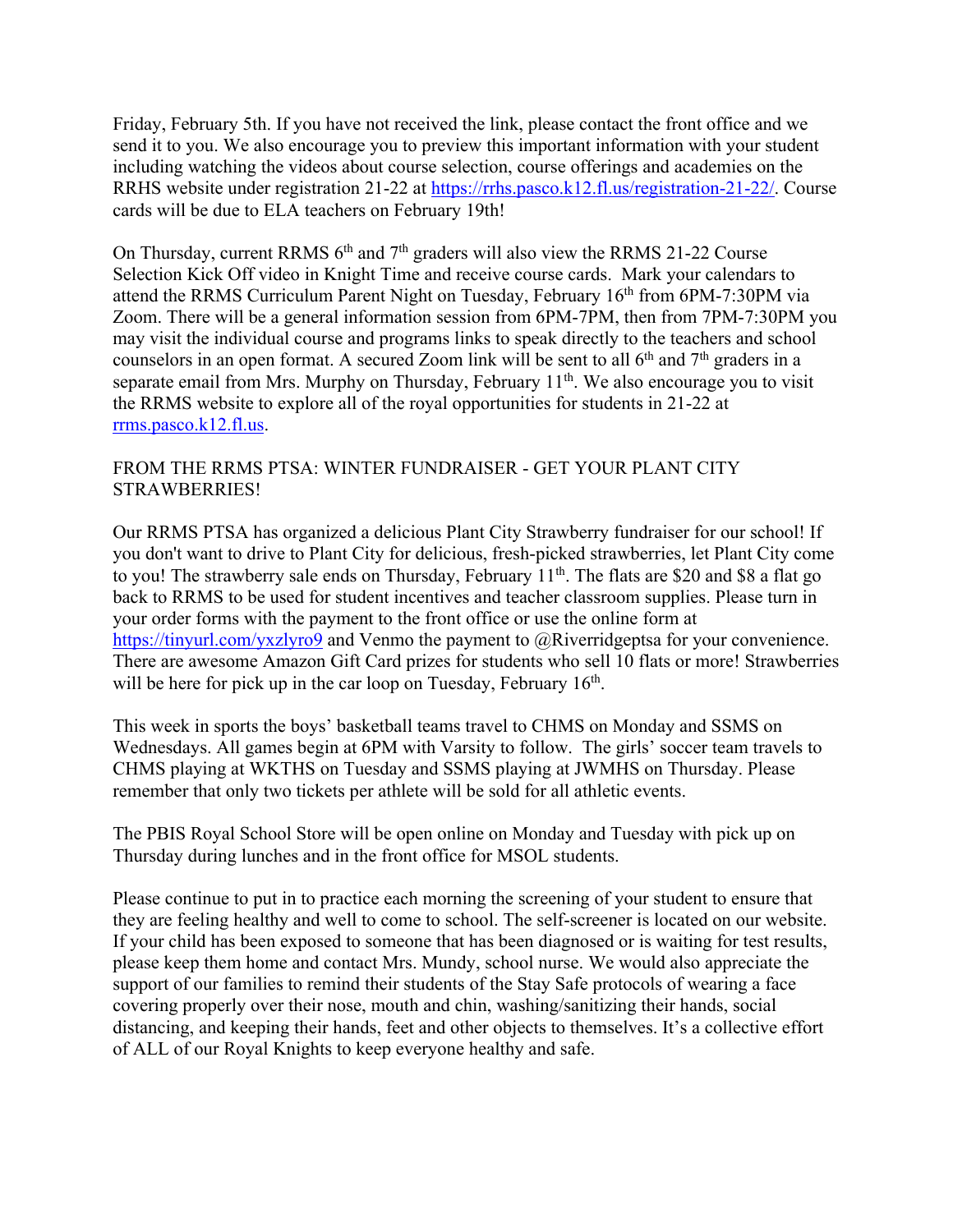Thank you for partnering with us in your child's education! Go Bucs! Go Knights! We are proud to be Royal!

# 1/31/21

Next week we will be celebrating our home team all week leading up to the big game, the Super Bowl! Please join us in some fun by dressing up with a Bucs-themed week!

Raise the Flags Monday: Let's see those Bucs flags on your shirts or hats!

Training Tuesday: You've got to train to win a Super Bowl! Wear your sweats or work out gear!

Walk the Plank Wednesday: We're going to make the Chiefs walk the plank! Dress like a Pirate!

Tampa Thursday: Wear a hat, sunglasses and school appropriate beach gear. Let's show everyone what Tampa is all about!

Fire the Cannons Friday: Wear your favorite Buccaneers gear!



The RRMS PTSA General Meeting will take place on Monday, February 1st at 6:30PM. Please email riverridgemsptsa@gmail.com for the Zoom link.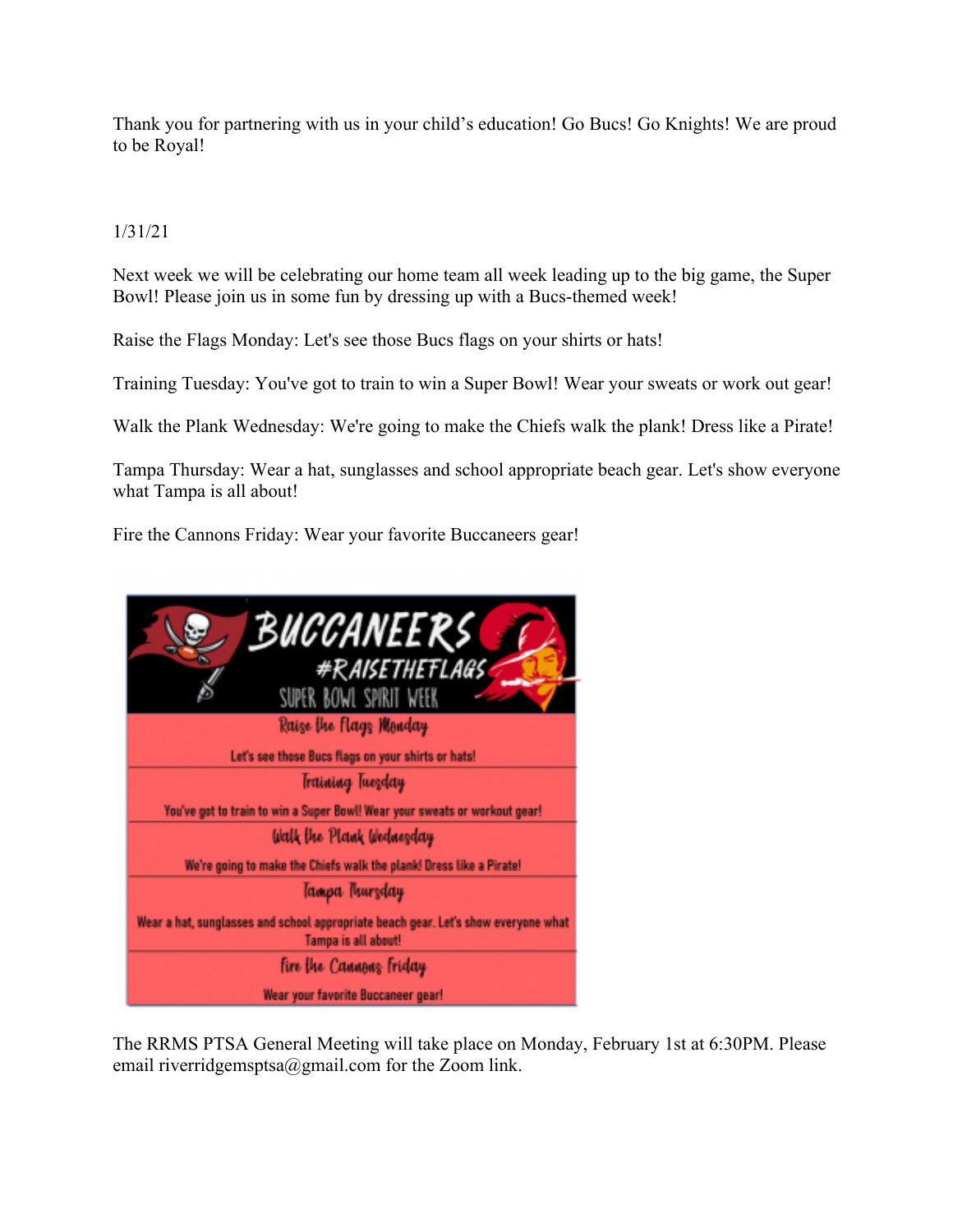Our RRMS PTSA has organized a delicious Plant City Strawberry fundraiser for our school! If you don't want to drive to Plant City for delicious, fresh-picked strawberries, let Plant City come to you! Check out the information below and order your carton of strawberries with a click of your phone! Enter your total order on the online form at https://tinyurl.com/yxzlyro9 and Venmo the payment to @Riverridgeptsa or bring to the front office.

There are prizes for those students who sell the most! Flyers will go home on Monday but start selling now as \$8 a flat go back to RRMS. Hurry, this ends Thursday, February 11th!

Extended School Day letters went out by email last week to students who need course recovery or intervention in ELA and/or Math. Please RSVP using the link on the website (https://rrms.pasco.k12.fl.us/mform/view.php?id=60829) by Monday, February 1st. ESD will be Mondays, Wednesdays, and Thursdays from 2:15PM-5:15PM starting February 8th through May 20th. Transportation and a snack will be provided. If you have any questions, please email Mr. Kolean at kkolean@pasco.k12.fl.us.

On Wednesday, February 3rd, we will have our second early release day of the year. We will be on a shortened activity schedule and school will end at 12:08PM. We will also have clubs that day so students should dress appropriately and bring the materials they need for their club.

This week the second half of winter sports begins with Boys' Basketball at home vs. PRSMS at 6PM on Wednesday, February 3rd. Please make sure that you purchase your tickets through TicketSpicket.com before arriving to the game. Only two spectators per athlete may attend the event. On Thursday, February 4th, the Girls' Soccer Team starts their season at PRSMS at AHS at 6PM.

Please make sure that you are screening your child every day for COVID symptoms and encouraging them to follow the Stay Safe protocols of wearing a mask (over their mouth and nose), washing/sanitizing their hands, social distancing and keeping their hands, feet and other objects to themselves. If you child is exposed to a positive COVID case, they should not come to school, they should quarantine immediately, and contact our school nurse, Mrs. Mundy. If you have any questions or need assistance, please contact our school nurse, Mrs. Mundy.

Thank you for partnering in your child's education! Be safe and let's make it a great River Ridge Week! Go Bucs! Go Knights!

# 1/24/21

Last Friday, Quarter 2/Semester 1 Report Cards were available in myStudent. Please review your child's progress. In order to be on track for promotion to high school, middle school students must earn Ds or higher in core classes of Math, Science, ELA, and Social Studies. If you have any questions about student progress, please reach out to your child's teacher and grade level school counselor. Academic tutoring is offered to all students after school Tuesday and Thursday from 2:15PM-3:30PM in the Media Center.

On Monday, the RRMS PTSA will be providing "on track" treats and we will also be distributing "on track" bands to all students who earned As, Bs, and Cs and no referrals for the last quarter.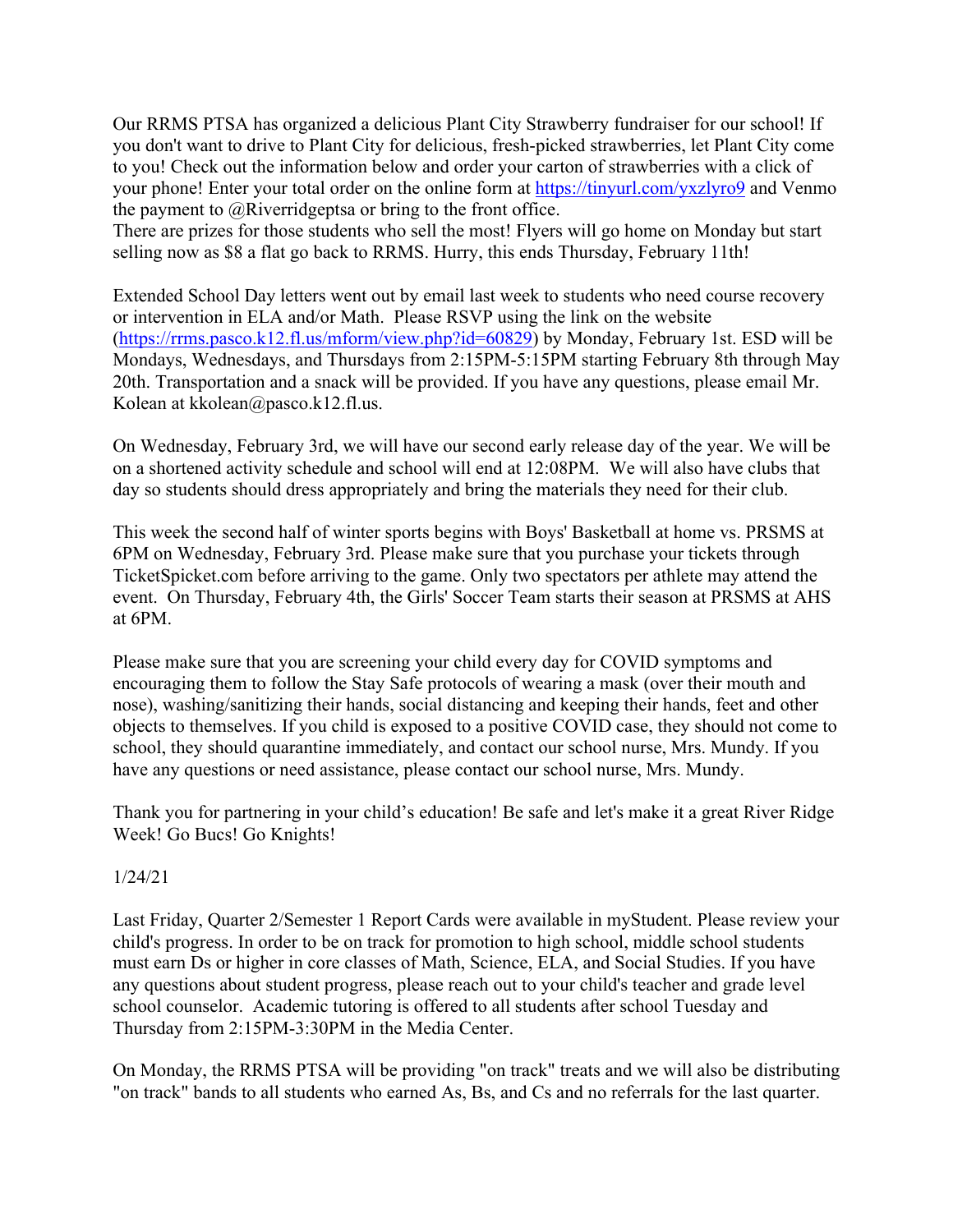This week is Celebrate FL Literacy Week at RRMS! We have several literacy themed dress up days and will be looking to "Catch Royal Knights Reading" through out the week for Royal Rewards. Monday is Reading is a Superpower day - wear your superhero shirts. Tuesday is "Oh the Places You'll Go" day wear your college shirts. Wednesday is Words Wednesday - wear any shirt with words on it. Thursday is Throwback Thursday - wear something that represents your favorite children's book or series. Friday is Royal Spirit Friday and Friendship Friday - we will celebrate reading with our friends. Students can also log their reading in studentreading.net to participate in the Million Word Challenge.

MSOL students should come by the front office this week to pick up the next math book for 6th, 7th and 8th grade math. Please make sure to keep the math books that you have as we will be revisiting them later in the year.

We will be hosting the 3rd Annual RRMS Talent Show virtually on Friday, February 12th. We will hold auditions this week on Wednesday, January 27th and Thursday, January 28th from 2:15PM-4PM in the drama room. If you are a MSOL student and would like to participate, you may email a brief video to Mr. Astone for consideration.

Finally, please make sure that you are screening your child every day for COVID symptoms and encouraging them to follow the Stay Safe protocols of wearing a mask (over their mouth and nose), washing/sanitizing their hands, social distancing and keeping their hands, feet and other objects to themselves. If you have any questions or need assistance, please contact our school nurse, Mrs. Mundy.

Thank you for partnering in your child's education! Be safe and let's make it a great River Ridge Week!

# 1/15/21

Monday, January 18th there will be no school in observance of Dr. Martin Luther King Jr. Day. Take this opportunity to give back and do something kind for someone else.

The 2021-22 course selection and articulation process will be beginning very soon at RRMS. Please visit our website and social media for a preview of the advanced courses of study and elective programs for the upcoming year. We have several new courses offerings that align with student interest areas. If you would like to apply to the high school's New Teaching Academy as an incoming 7th-9th grader or the Engineering Academy as an incoming 8th or 9th grader, please visit the River Ridge High School's website to complete an academy application as soon as possible.

We want to be sure you are aware of the new Pasco Pathways School Choice and Magnet application process window which will be from January 7th through January 21st. If you are in 8th grade and are interested in Cambridge, IB, K-Tech, or are currently on school choice at River Ridge Middle School and would like the opportunity to continue at River Ridge High School, you will need to apply during this window. If you are a current River Ridge Middle School family who will be rezoned next year due to the opening of Starkey K-8, please make sure to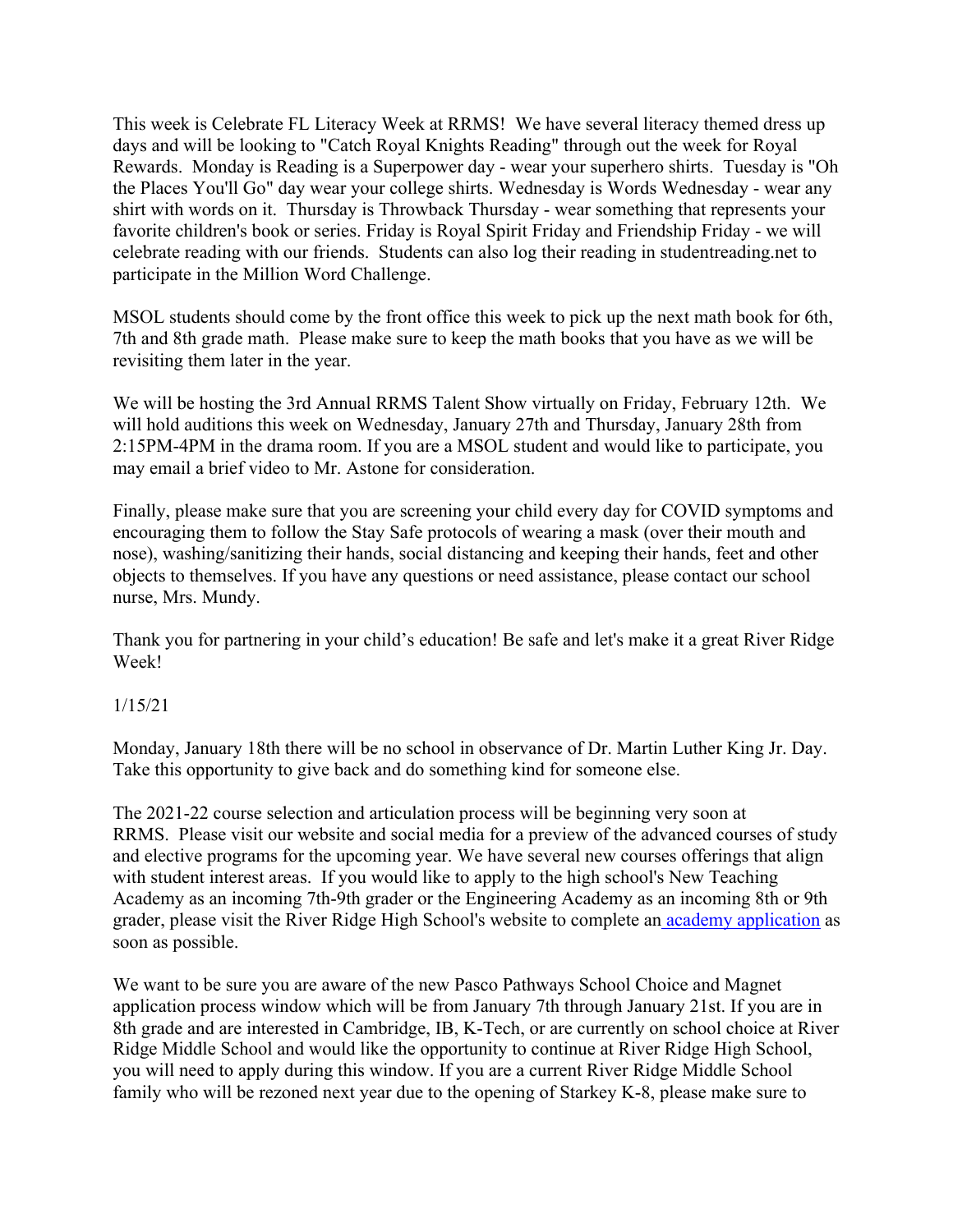read the FAQ document on the district website:

http://www.pasco.k12.fl.us/planning/page/rezoning/. All current 7th graders who will be 8th graders in the 21-22 school year will remain at RRMS and those 6th graders who will be 7th graders in the 21-22 school year who wish to stay at RRMS may apply for school choice with special transportation through myStudent at this link. If you have any questions or need assistance, please review the rezoning information page on the district website or contact 6th grade counselor, Mrs. Stanton at mostanto@pasco.k12.fl.us.

The RRMS PBIS School Store will be open online through the PBIS Rewards app on Monday and Tuesday for students to use their Knight Dollars to purchase from the store. Distribution day will be on Thursday during lunches for traditional students and in the front office for MSOL pick up.

Quarter 2/Semester 1 Report Cards will be available in myStudent on Friday, January 22nd. Please review your child's progress. In order to be on track for promotion to high school, middle school students must earn Ds or higher in core classes of Math, Science, ELA, and Social Studies. If you have any questions about student progress, please reach out to your child's teacher and grade level school counselor. Academic tutoring is offered to all students after school Tuesday and Thursday from 2:15PM-3:30PM in the Media Center.

Stay connected with RRMS by checking the myLearning announcements where our School News is posted daily, RRMS website is updated constantly as well as Facebook, Instagram and Twitter to stay up to date with all important RRMS information.

Finally, please make sure that you are screening your child every day for COVID symptoms and encouraging them to follow the Stay Safe protocols of wearing a mask (over their mouth and nose), washing/sanitizing their hands, social distancing and keeping their hands, feet and other objects to themselves.

Thank you for partnering in your child's education! Be safe and let's make it a great River Ridge Week!

# 1/10/21

Good afternoon Royal Families,

Please make sure that you are screening your child every day for COVID symptoms and encouraging them to follow the Stay Safe protocols of wearing a mask (over their mouth and nose), washing/sanitizing their hands, social distancing and keeping their hands, feet and other objects to themselves.

This week students will be participating in Goal Setting for the quarter during Knight Time establishing academic and behavioral goals. Students will also be bringing home the NWEA MAP family report after reviewing and goal setting with in their ELA, Math and Science classes this week. These reports will help families assist students in areas of need in order to show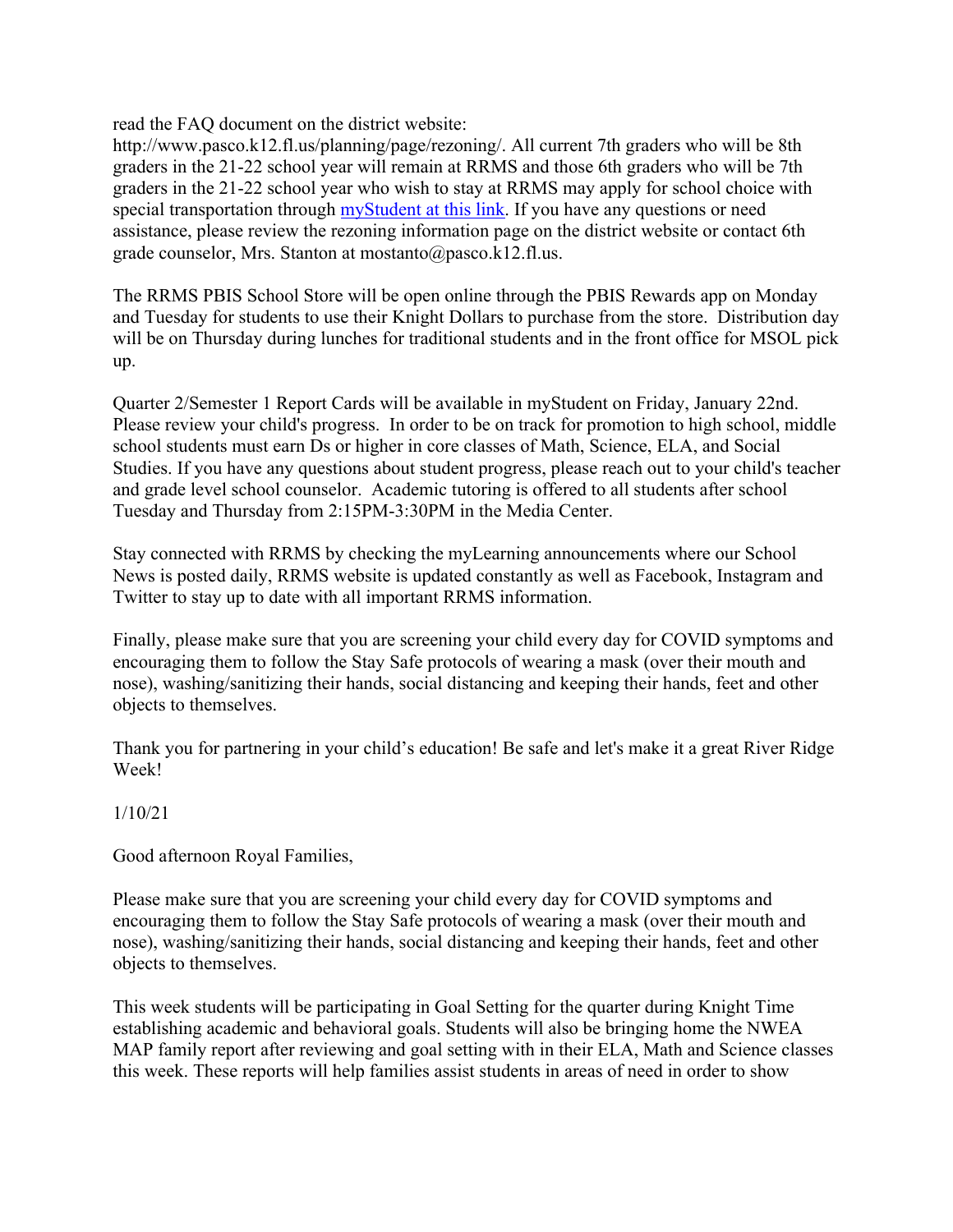achievement growth and academic proficiency. If you have any questions, please contact your child's teacher.

On Wednesday, January 13th, we will have our first Early Release day of the year for students. We will be on a club activity schedule and the school day will end at 12:08PM. Bus routes will remain the same for students with the adjusted dismissal time. Car riders-please confirm your arrangements for Wednesday's dismissal. We will be on a special schedule which will include our first club day that day. Students have had several months to sign up for their clubs. Club lists are posted in the cafeteria and in the grade level hallways on Monday. They should wear appropriate clothing and bring items needed for their club. If there are any questions about clubs, please contact Mr. Astone or Ms. Cione in the front office.

Boys' Basketball Try Outs continue on Monday, January 11th and Tuesday, January 12th from 2:15PM-4PM in the MS gym. Please make sure that all of the athletic proper paperwork is completed prior to trying out. See Athletic Director Coach Brando for more information. Congratulations to those student-athletes who made the Girls' Soccer Team! The list is posted on our social media and website including the up to date schedule.

We want to be sure you are aware of the new Pasco Pathways School Choice and Magnet application process window which will be from January 7th through January 21st. If you are in 8th grade and are interested in Cambridge, IB, K-Tech, or are currently on school choice at River Ridge Middle School and would like the opportunity to continue at River Ridge High School, you will need to apply during this window. If you are a current River Ridge Middle School family who will be rezoned next year due to the opening of Starkey K-8, please make sure to read the FAQ document on the district website:

http://www.pasco.k12.fl.us/planning/page/rezoning/. All current 7th graders who will be 8th graders in the 21-22 school year will remain at RRMS and those 6th graders who will be 7th graders in the 21-22 school year who wish to stay at RRMS may apply for school choice with special transportation through **myStudent** at this link. If you have any questions or need assistance, please review the rezoning information page on the district website or contact 6th grade counselor, Mrs. Stanton at mostanto@pasco.k12.fl.us.

Please stay connected with RRMS by checking the myLearning announcements where our School News is posted daily, RRMS website is updated constantly as well as Facebook, Instagram and Twitter to stay up to date with all important RRMS information.

Thank you for partnering in your child's education! Let's make it a great River Ridge Week!

1/4/2021

Royal Families,

Happy New Year, Royal Knights! I hope that everyone had a wonderful break spending time with family and friends. After two weeks off, we are so excited to welcome our Royal Knights back to second semester on Wednesday morning, January 6th.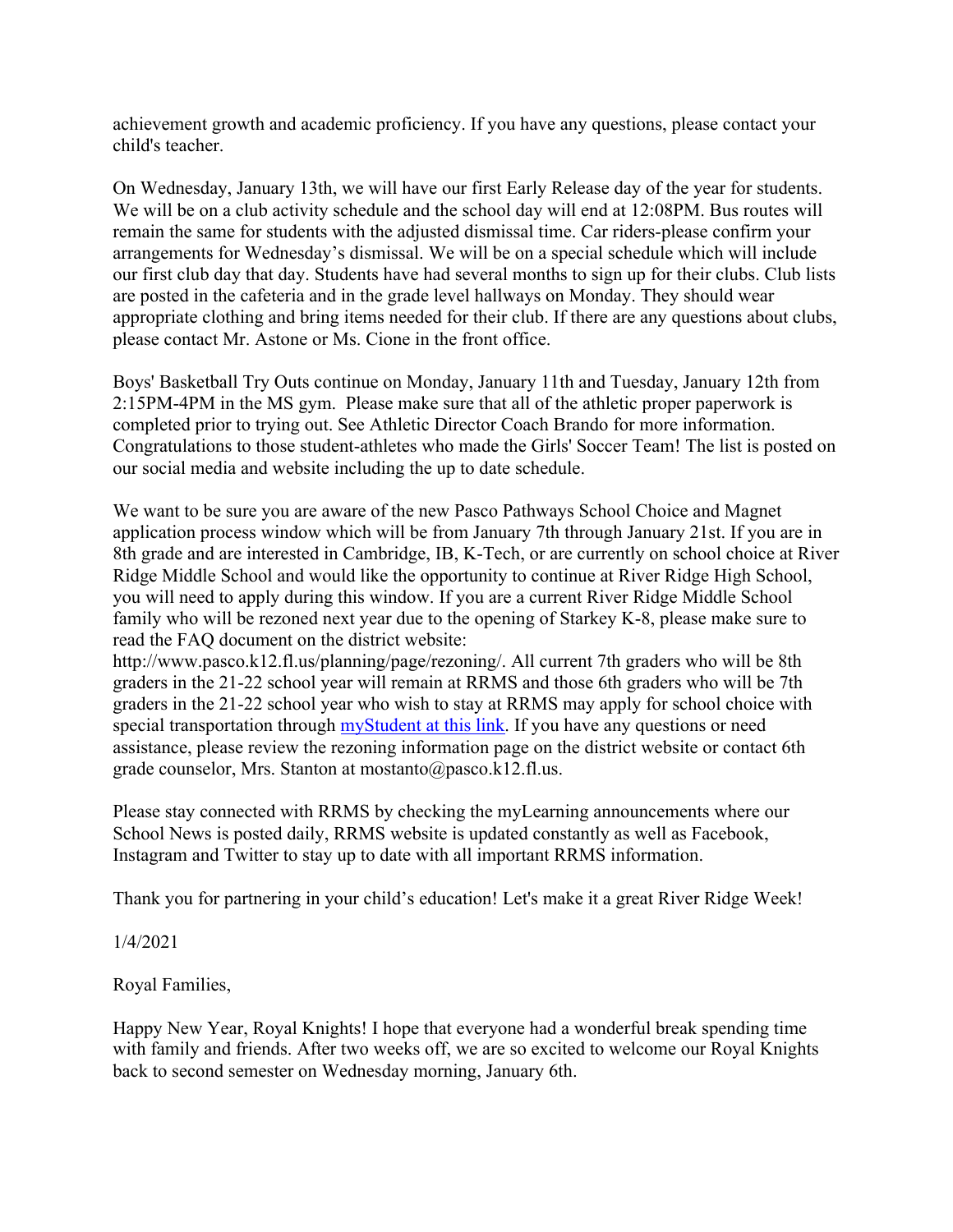Please make sure that you are screening your child every day for COVID symptoms and encouraging them to follow the Stay Safe protocols of wearing a mask (over their mouth and nose), washing/sanitizing their hands, social distancing and keeping their hands, feet and other objects to themselves. Before returning to campus, it is recommended to watch or review the RRMS Stay Safe Protocols and Procedures videos from the beginning of the year to remind everyone of campus safety expectations. These videos are located on our school website and will be pushed out to all students through myLearning announcements. We have been very fortunate at River Ridge to have had a low number of cases due to the support from our families and the work of our staff and students to follow the safety protocols. Please be mindful of not only actions in the school environment but also out in the community as we want to make sure that we limit the spread and keep everyone healthy and safe.

On Wednesday morning, students should check lists posted on the media center, cafeteria, and grade level hallways for their first period classes. Students may get "grab and go" free breakfast in the cafeteria but should report to the class listed as their first period as there have been some schedule changes for the new semester. There will be several adults with lists to help students navigate their classes. We would also like to share that free breakfast and lunch will be served to all students in the cafeteria for the rest of the school year.

We would like to congratulate our Boys' Soccer Team and Girls' JV and Varsity Basketball Teams for sweeping the first half of the Winter Sports season with Conference titles for two consecutive years. The second half of the season begins this week with tryouts for Girls' Soccer and Boys' JV and Varsity Basketball. Girls' Soccer Try Outs will be Wednesday, January 6th for 6th Graders, January 7th for 7th Graders, and January 8th for 8th Graders from 2:15PM-4PM at the middle school track. Boys' Basketball Try Outs begin on Thursday, January 7th from 2:15PM-4PM in the middle school gym and continue on Monday, January 11th and Tuesday, January 12th. Please make sure that all of the athletic proper paperwork is completed prior to trying out. See Athletic Director Coach Brando for more information.

We want to be sure you are aware of the new Pasco Pathways School Choice and Magnet application process window which will be from January 7th through January 21st. If you are in 8th grade and are interested in Cambridge, IB, K-Tech, or are currently on school choice at River Ridge Middle School and would like the opportunity to continue at River Ridge High School, you will need to apply during this window. If you are a current River Ridge Middle School family who will be rezoned next year due to the opening of Starkey K-8, please make sure to read the FAQ document on the district website:

http://www.pasco.k12.fl.us/planning/page/rezoning/. All current 7th graders who will be 8th graders in the 21-22 school year will remain at RRMS and those 6th graders who will be 7th graders in the 21-22 school year who wish to stay at RRMS may apply for school choice with special transportation. If you have any questions or need assistance, please review the rezoning information page on the district website or contact 6th grade counselor, Mrs. Stanton at mostanto@pasco.k12.fl.us.

Please stay connected with RRMS by checking the myLearning announcements where our School News is posted daily, RRMS website is updated constantly as well as Facebook, Instagram and Twitter to stay up to date with all important RRMS information.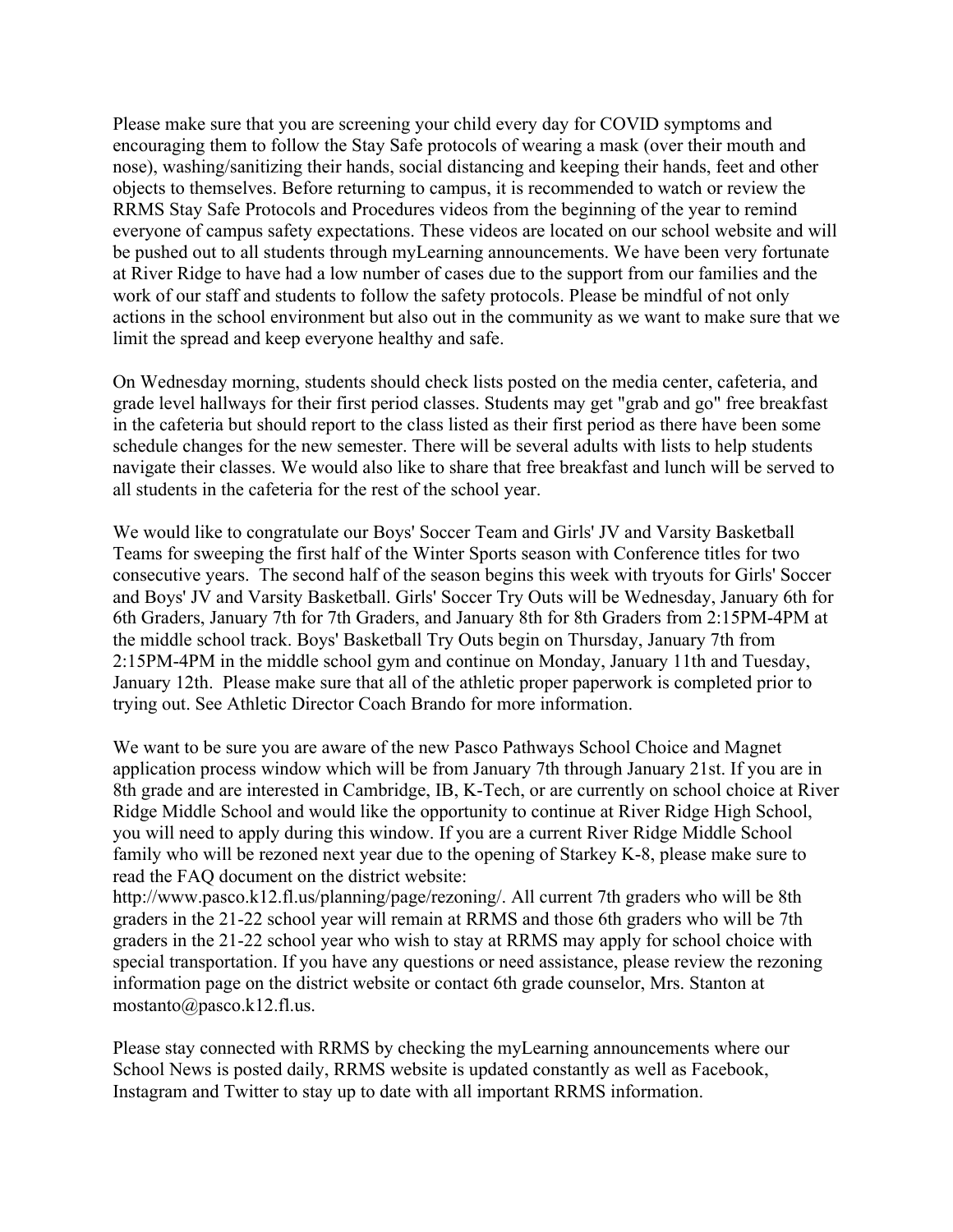This new year provides an opportunity to refresh and reset for all of us and to take advantage of all of the ways to be engaged at RRMS by always showing our Knightly Values of Be Respectful, Be Responsible and Be a Problem Solver.

Thank you for partnering in your child's education and looking forward to a Royal 2021!

### 12/13/20

There is one week left in the quarter and semester to finish ROYAL STRONG! We will be celebrating our final week of the RRMS December Season of Kindness with the Winter Spirit Week. This week will include dress up days, random acts of kindness, holiday fun and taking our learning to the next level by finishing quarter 2!

On Monday, the dress up day is Santa vs. Grinch: Pick a side and show your holiday flair. The School Store will also be open for holiday shopping on PBIS Rewards. Tuesday is Holiday Cheer Day... Bring out all of those holiday accessories... elf hats, socks, reindeer antlers, blinking lights, etc. Students will be able to write holiday cards to RRMS staff at lunches. On Wednesday, it's candy cane day! Dress in red and white or stripes! We will also have Elfie Selfies at lunch as well as elves hidden around campus for students to find to win prizes which will continue through Friday. Thursday is Ugly Sweater/Shirt day. Prizes in lunch and School Store item pick up at lunches. On Friday, don't be a Grinch, wear your River Ridge gear! There will be an "on track" incentive 7th period of watching a student selected holiday movie.

#### Please select the link for the Winter Spirit Week 2020 flyer for more information.

This is the final week for the NWEA MAP mid-year assessments through December 15th with a full schedule published on our website. These assessments help to guide instruction and are reported to the State of Florida by assessing student proficiency and progress in Math, ELA, Science and there will be a Civics practice as well. Progress results will be available in myStudent under testing history. If your child has not taken the NWEA MAP assessment for this round, please contact his/her teacher and set up a time as this information is crucial to your child's educational progress.

This week is also the district finals for all students who take a semester elective course: PE, Art, Engineering, Coding, Intro to A/V, Health, Intro to Dance, Music, Basic Theatre, etc. If your child is a MSOL student, there are special procedures that must be completed prior to taking the assessment this week. The information can be found on our website under testing at this link.

Last Friday, a letter was emailed to parents/guardians of students in mySchool Online, who are NOT making adequate progress according to the State of Florida Governor's Executive Order. In order for students to continue with mySchool Online, it is recommended that they meet the following district establish eligibility criteria: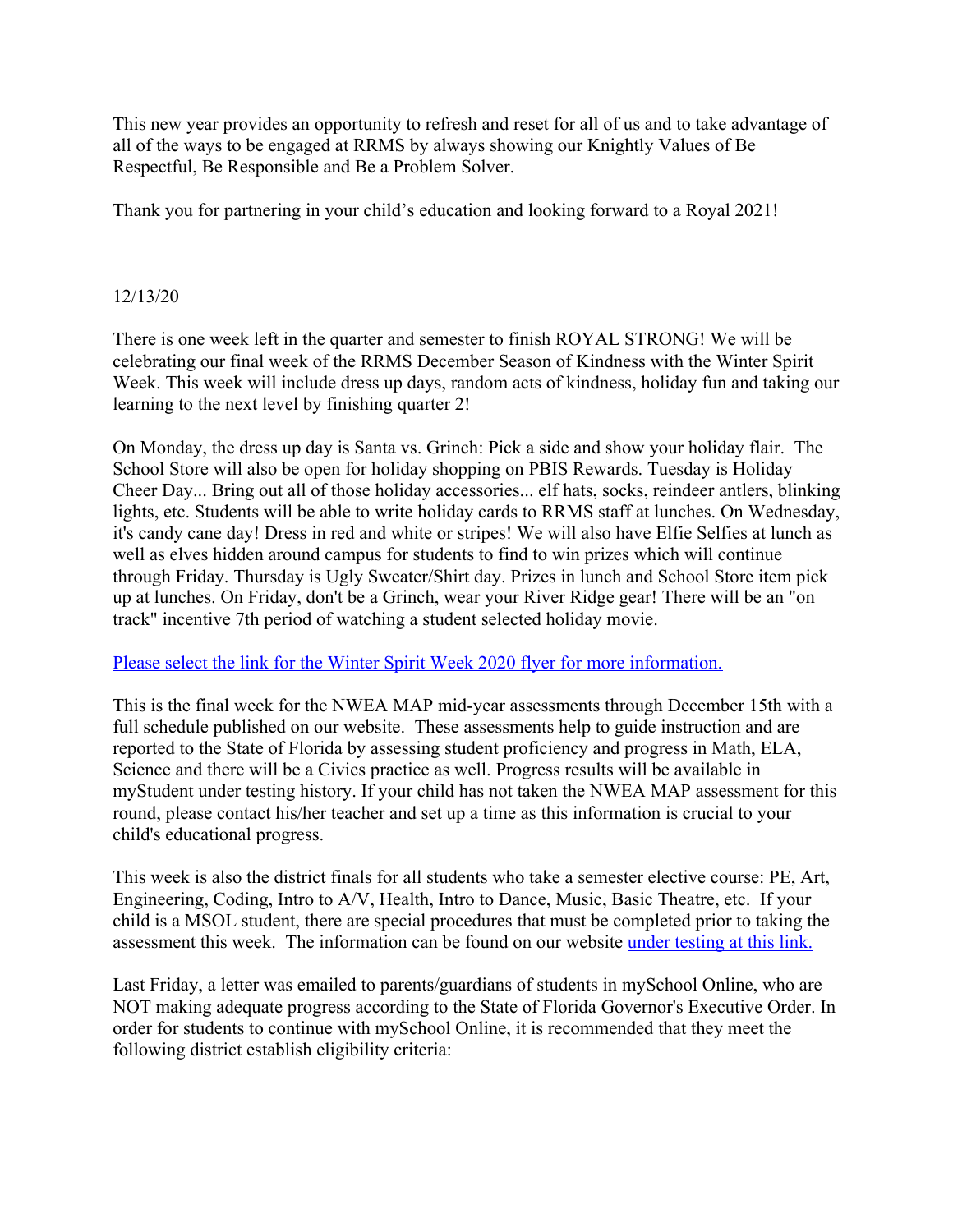- Grades of an A-C in all current English Language Arts (ELA), Math, Science, and Social Studies courses
- On-track for high school promotion
- NWEA MAP assessment proficiency in ELA & Math
- 85% attendance rate (in each course)

If you received this emailed notification and still planning for your child to continue in mySchool Online, you will need to by **December 18, 2020**, acknowledge in your myStudent Parent Portal account that you will continue in mySchool Online or Pasco eSchool or you will need to meet with a school staff member and acknowledge in writing that you have been notified that your child is NOT making adequate progress. Click here for directions to submit the parent acknowledgement.

The first half of the winter sports season concludes this week the Girls' B-Ball team plays at PRSMS on Monday and Tuesday at BPMS at 6PM. The Boys' Soccer team plays PRSMS at AHS on Tuesday at 6PM. All athletes may have 2 spectators attend the games. Thank you for supporting our amazing student-athletes! Try outs will be coming up for Girls' Soccer Wednesday, January 6th for 6th graders, Thursday, January 7th for 7th graders, and Friday, January 8th for 8th graders from 2:15PM-4PM at the middle school track. Boys' Basketball Try Outs will be Thursday, January 7th, Monday January 11th and Tuesday, January 12th from 2:15PM-4PM in the gym. Please make sure you have all paperwork completed and an up to date physical. See Coach Brando, Athletic Director, with any questions.

The Fine and Performing Arts Departments will hold their winter showcase on Tuesday, December 15th online at 6PM. This will include the recording of the Winter Concert and the Dance Showcase. Please go to our website and Facebook page for the Youtube link.

River Ridge gear and yearbooks make great holiday gifts! We have just replenished our supply of We Are Royal Hoodies and t-shirts for the holidays! They are available immediately at the front office or on the website and can be paid for online through Rycor. Hoodies are \$25, short sleeve t-shirts are \$10, and long sleeve shirts are \$15! Yearbook are available at www.yearbookforever.com for \$25 through December 31st. Don't miss out on the memories as we have sold out each year!

As a weekly reminder, please make sure that you are screening your child every day for COVID symptoms and encouraging them to follow the Stay Safe protocols of wearing a mask (over their mouth and nose), washing/sanitizing their hands, social distancing and keeping their hands, feet and other objects to themselves. We have been very fortunate at River Ridge to have had a low number of cases due to the support from our families and the work of our staff and students to follow the safety protocols. Please be mindful of not only actions in the school environment but also out in the community as we want to make sure that we limit the spread and keep everyone healthy and safe.

Finally, we would like to wish all of the Royal Family a happy, safe, and healthy holidays. Students will return to start semester 2 on Wednesday, January 6th.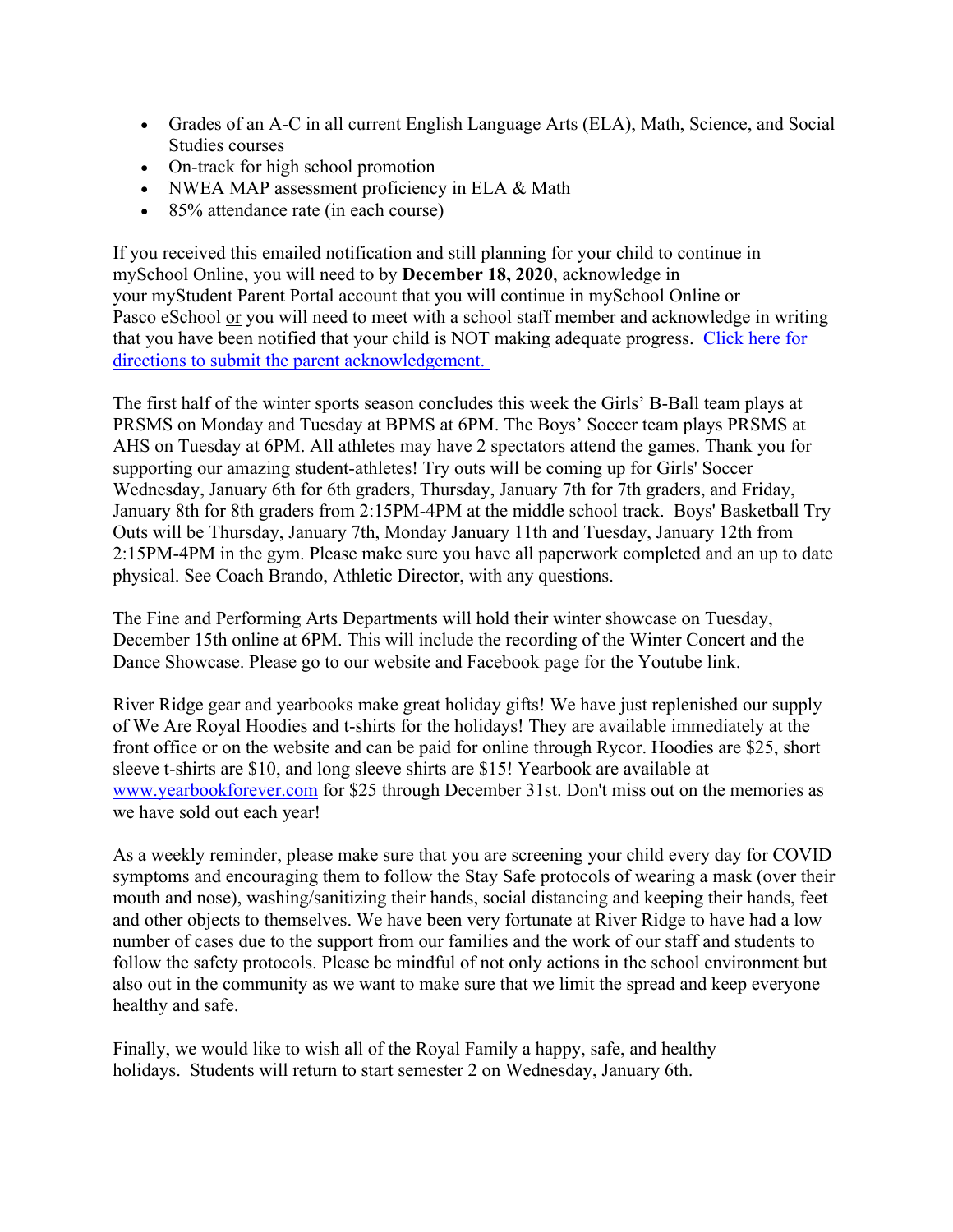Thank you again for partnering with River Ridge in your child's education! We are Proud you are Royal!

### 12/6/2020

As a weekly reminder, please make sure that you are screening your child every day for COVID symptoms and encouraging them to follow the Stay Safe protocols of wearing a mask (over their mouth and nose), washing/sanitizing their hands, social distancing and keeping their hands, feet and other objects to themselves. We have been very fortunate at River Ridge to have had a low number of cases due to the support from our families and the work of our staff and students to follow the safety protocols. Please be mindful of not only actions in the school environment but also out in the community as we want to make sure that we limit the spread and keep everyone healthy and safe.

On Monday evening at 6:30PM, the RRMS PTSA will hold their general meeting through Zoom. Please reach out by email to riverridgemsptsa $@g$ gmail.com in order to access the link. The PTSA is also calling for donations for the annual holiday teacher gift basket raffle. It can be gift cards, donated items large or small, anything to show appreciate for our awesome teachers and staff. Please send any items in to the school c/o Monica Stanton. We would love to have all items turned in by December 16th. There is a sign up genius on the Facebook page to designate items: https://www.signupgenius.com/go/30e084dada82dabff2-christmas

Our winter sports teams are off to a great start! This week the Girls' B-Ball team plays at home on Monday vs. HMS and Wednesday vs. GMS at 6PM. The Boys' Soccer team plays HMS at home on Tuesday and GMS at home on Thursday at 6PM. All athletes may have 2 spectators attend the games. Tickets are being sold online through TicketSpicket.com. Thank you for your support!

Last week, we finished up the school-wide data chats with traditional students. 6th and 7th grade MSOL students will have their meetings through Zoom break out rooms this week to discuss academic progress. Take advantage of our tutoring opportunities... All students are welcome to get extra academic help after school from the high school NHS as we offer tutoring Tuesdays (Science, Social Studies, Math) and Thursdays (Language Arts & Math) in the media center from 2:15PM-3:15PM. NWEA mid-year assessments will begin this week through December 15th with a full schedule published on our website. These assessments help to guide instruction by assessing student proficiency and progress in Math, ELA, Science and there will be a Civics practice as well. Progress results will be available in myStudent under testing history.

This Wednesday we will be having a Knight Dollar event during Knight Time and Lunches where students can purchase an opportunity to decorate paint and swirl ornaments for 5 KD through the PBIS Rewards events. We are also excited about our upcoming Winter Spirit Week on December 14-18 which will be filled with dress up days, random acts of kindness, school store, and student recognition as we finish Royal Strong both in academics and by showing positive behavior.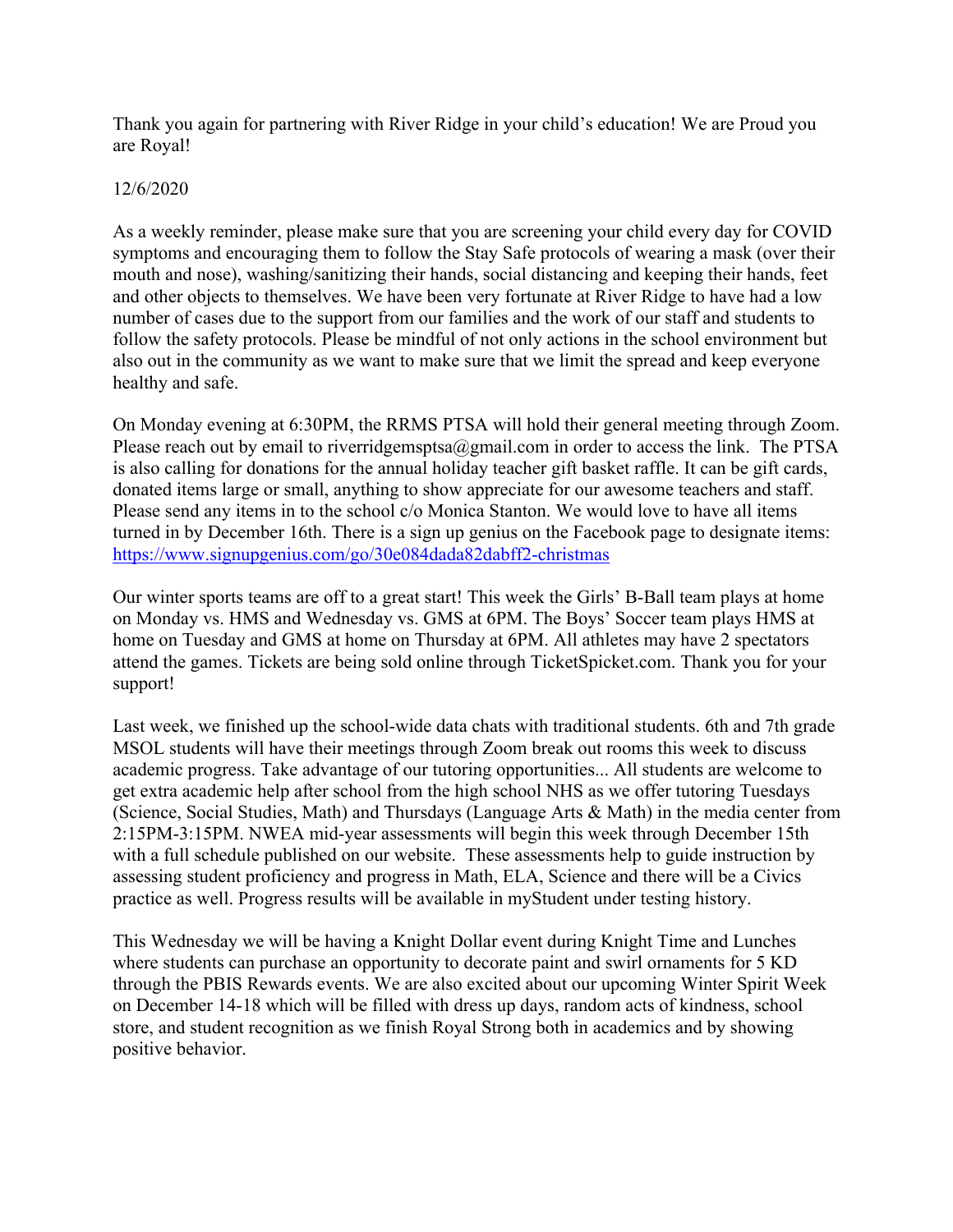Last but not least, we have just replenished our supply of We Are Royal Hoodies and t-shirts for the holidays! They are available immediately at the front office or on the website. Hoodies are \$25, short sleeve t-shirts are \$10, and long sleeve shirts are \$15! They make great holiday gifts! Thank you again for partnering with River Ridge in your child's education!

#### 11/29/2020

I hope that everyone enjoyed the Thanksgiving holiday with family and friends. We are excited to get back and finish the final three weeks of the semester Royal Strong! We will be kicking of the Royal Culture of Caring Season of Kindness Calendar for the month of December. Each student will receive a calendar with daily acts of kindness and upcoming Royal Rewards incentive events. Be a part of spreading kindness, it goes along way!

As a weekly reminder, please make sure that you are screening your child every day for COVID symptoms and encouraging them to follow the Stay Safe protocols of wearing a mask (over their mouth and nose), washing/sanitizing their hands, social distancing and keeping their hands, feet and other objects to themselves. We have been very fortunate at River Ridge to have had a low number of cases due to the support from our families and the work of our staff and students to follow the safety protocols. Please be mindful of not only actions in the school environment but also out in the community as we want to make sure that we limit the spread and keep everyone healthy and safe.

Our winter sports teams are off to a great start! Effective Monday, November 23rd, all athletic activities will be restricted to participating students and coaches only. Therefore, all athletic, fine arts, and extra-curricular event ticket sales will be suspended. All athletic events in District facilities (indoor and outdoor) will be closed to spectators until the local positivity rate drops below 5% for a rolling 7-day period. Thank you for your understanding and support. This week the Girls' BBall team plays BPMS on Wednesday away at 6PM. The Boys' Soccer team plays CLMS at home on Tuesday and BPMS at Fivay High School on Wednesday at 6PM.

This week School Counselors, Administrator, SSAP, and teachers will be finishing up meeting with all students individually to review their academic progress as well as to review quarter goals and to develop strategies for success. 6th graders will be this upcoming week through social studies classes. All students will receive a goal sheet with conference notes sent home for review. Take advantage of our tutoring opportunities... All students are welcome to get extra academic help after school from the high school NHS as we offer tutoring Tuesdays (Science, Social Studies, Math) and Thursdays (Language Arts & Math) in the media center from 2:15PM-3:15PM. NWEA mid-year assessments will begin this week through December 15th with a full schedule published on our website. These assessments help to guide instruction by assessing student proficiency and progress in Math, ELA, Science and there will be a Civics practice as well. Progress results will be available in myStudent under testing history.

Our PBIS Royal Merchant School Store will be open to students to purchase on Monday, November 30th and Tuesday, December 1st through the PBIS Rewards app. We will also have a holiday shop too! Distribution day will be on Thursday, December 3rd in lunch for traditional students and in the front office for MSOL students.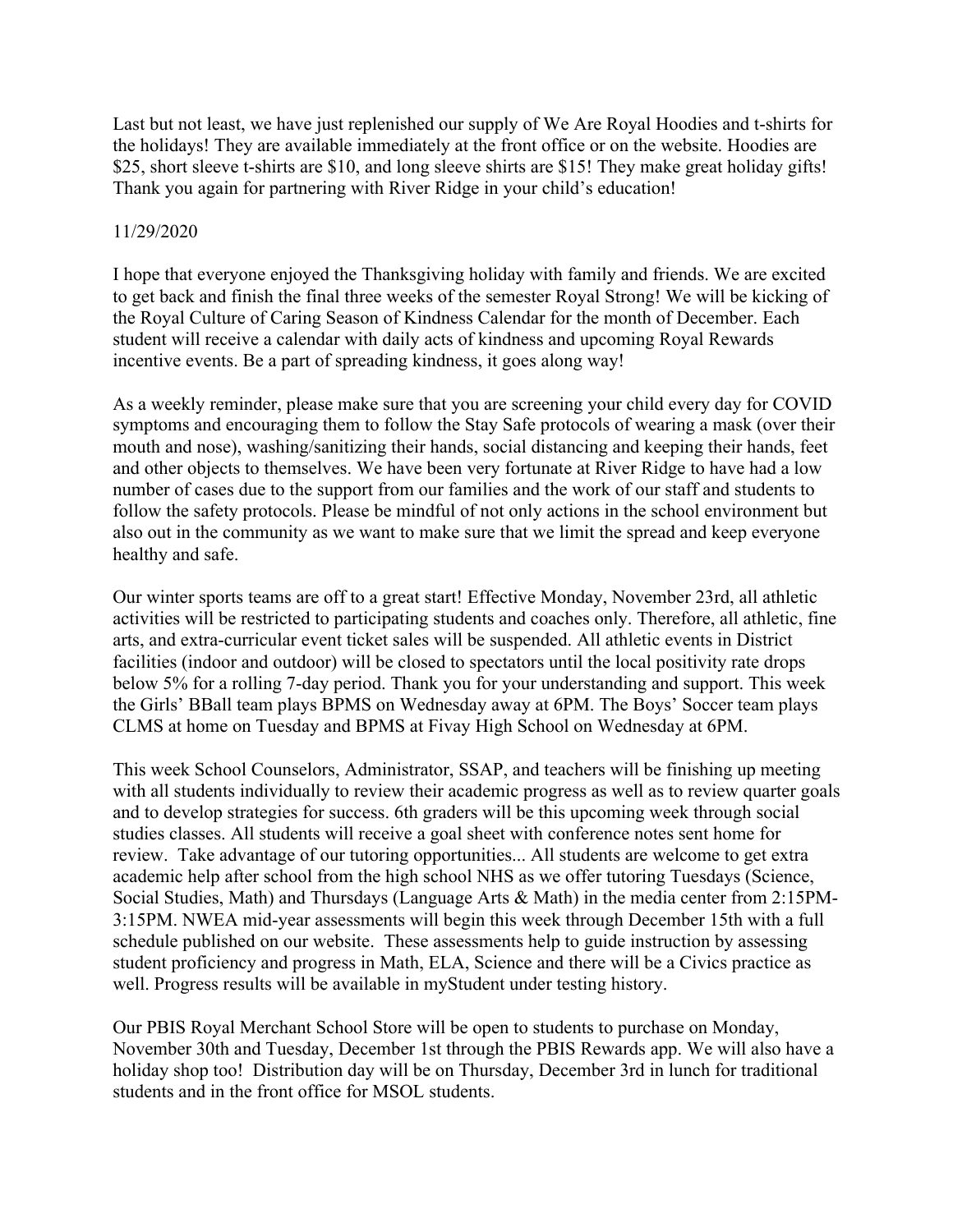Last but not least, we have just replenished our supply of We Are Royal Hoodies and t-shirts for the holidays! They are available immediately at the front office or on the website. Hoodies are \$25, short sleeve t-shirts are \$10, and long sleeve shirts are \$15! They make great holiday gifts! Thank you again for partnering with River Ridge in your child's education!

#### 11/15/2020

Thank you to everyone for the quick response this past week with the early release on Wednesday and hurricane day on Thursday. Everyone's efforts were much appreciated to make sure that everyone was safe. Due to the hurricane day, we have to add 4 minutes of instructional time to our bell schedule to avoid having to do an entire make up day next semester. We have chosen 1st period as this is the easiest for the most students as they are already in the classrooms at this time. The new start time for students is 7:26AM every day for the rest of the school year starting on Monday, November 16th.

I would like to commend our students, staff and families for continuing to take our COVID safety precautions seriously. As a weekly reminder, please make sure that you are screening your child every day for COVID symptoms and encouraging them to follow the Stay Safe protocols of wearing a mask (over their mouth and nose), washing/sanitizing their hands, social distancing and keeping their hands, feet and other objects to themselves. We have been very fortunate at River Ridge to have had a low number of cases due to the support from our families and the work of our staff and students to follow the safety protocols. Please be mindful of not only actions in the school environment but also out in the community as we want to make sure that we limit the spread.

This past two weeks we started our semester 1 Student Success Team meetings through 6th and 8th grade social studies and 7th grade sciences classes. School Counselors, Administrator, SSAP, and teachers will be meeting with all students individually to review their academic progress as well as to review quarter goals and to develop strategies for success. 7th graders will continue this upcoming week due to missing for the hurricane day and we will finish up with 6th grade after the Thanksgiving holiday. All students will receive a goal sheet with conference notes sent home for review. This past Friday, November 13th, quarter 2 progress reports were available to view. There are only 4 weeks left to finish Royal Strong for the semester! Take advantage of our tutoring opportunities... All students are welcome to get extra academic help after school from the high school NHS as we offer tutoring Tuesdays (Science, Social Studies, Math) and Thursdays (Language Arts & Math) in the media center from 2:15PM-3:15PM.

On Monday, November 16th, Pasco Schools will host the Pasco Pathways Expo event that will highlight the choices and innovative programs available in Pasco County for the 2021-22 school year. Pasco County Schools will host a virtual Expo style event on November 16th online from 5-8 p.m. Please visit the Pasco County Schools website for the Zoom link information.

School Picture Make Up day is Tuesday, November 17th from 7:30AM-10:30AM in the Media Center. MSOL students can come anytime during the time block.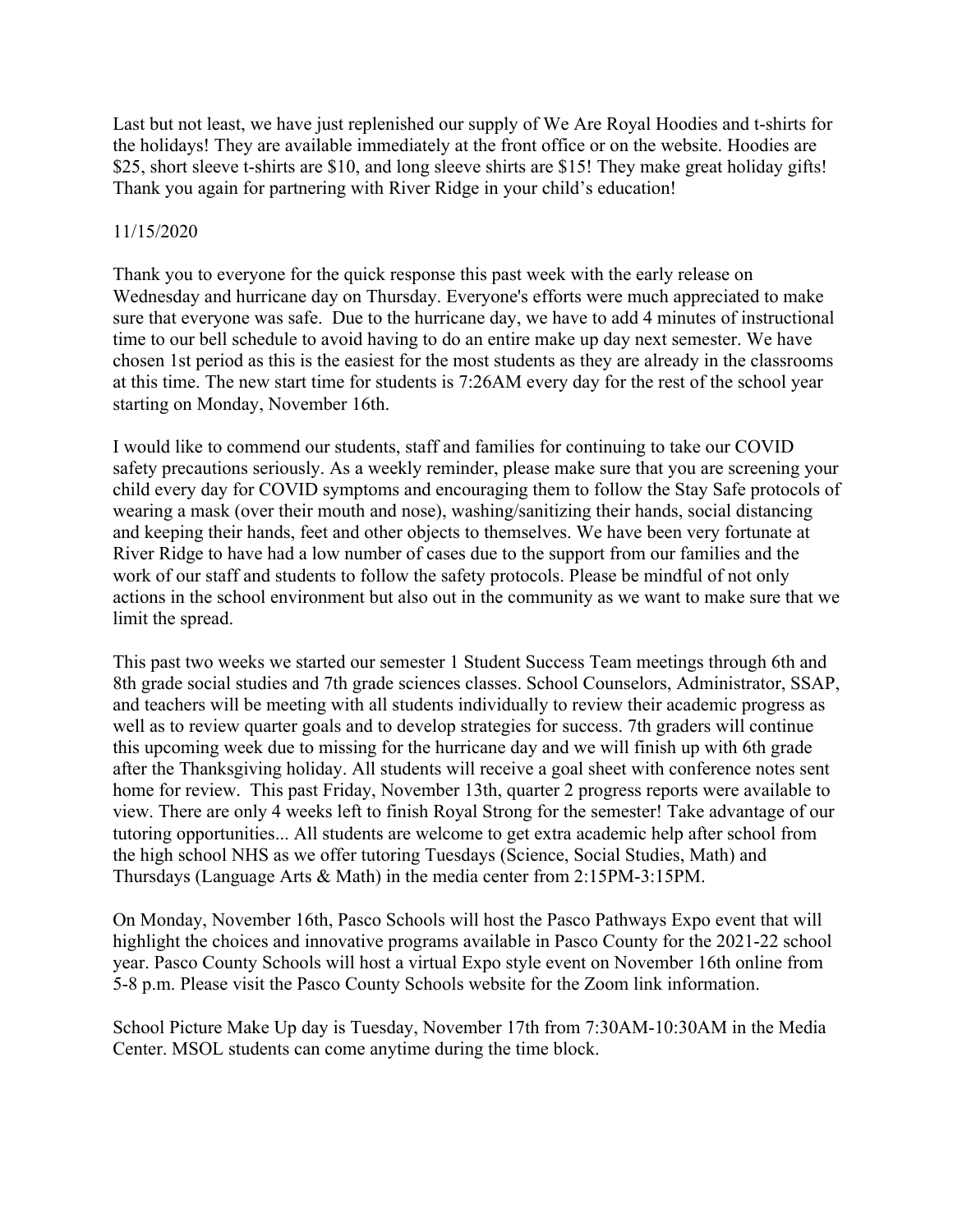This week in sports the girls' basketball travels to SSMS on Monday, plays CLMS at home on Wednesday and has a rescheduled away game at CHMS on Thursday. The JV games begin at 6PM with Varsity immediately following. The boys' soccer team starts their season on Tuesday at KTech playing CHMS and on Thursday away at JWMHS playing SSMS at 6PM. All River Ridge home tickets will be available electronically on TicketSpicket.com and the Pasco Schools clear bag policy applies. Please also check out the winter sports COVID safety protocols prior to attending any winter sports athletic event. Thank you for supporting all of our River Ridge student athletes. Go Knights!

This year we are offering all students the opportunity to join the NHD History Day Club which will meet after school on Mondays and Wednesdays and before school on Thursdays and Fridays with Social Studies teacher Mr. Huber to complete a National History Day project. Students will have the opportunity to research around the topic Communication in History and create an exhibit, website, or documentary as an individual or group and compete at the school and district history fair. There will be an informational Zoom on Wednesday, November 18th for parents and students with the Zoom link available on social media and the website. If you are interested, please contact Mr. Huber at phuber@pasco.k12.fl.us.

The RRMS Administration and PTSA would like to help show the RRMS staff how thankful we are for all that they do! We will be collecting frozen pizzas and two liter bottles of soda to send every staff member home with one on the Friday before Thanksgiving break. Please review the available slots posted on RRMS Facebook and RRMS PTSA Facebook pages and click on the button to sign up. Please drop frozen pizzas and soda two liters to the office any time before Thursday, November 19th. Let's send our amazing teachers off with a Thanksgiving pizza pie!

Finally, we would like to wish the Royal Family a Happy Thanksgiving! Schools will be closed on November 23-November 27. Please be safe and enjoy the holiday as we are truly grateful, thankful, and blessed to have you as part of the Royal Family!

11/8/20

Royal Families,

I would like to commend our students, staff and families for continuing to take our COVID safety precautions seriously. As a weekly reminder, please make sure that you are screening your child every day for COVID symptoms and encouraging them to follow the Stay Safe protocols of wearing a mask (over their mouth and nose), washing/sanitizing their hands, social distancing and keeping their hands, feet and other objects to themselves. We have been very fortunate at River Ridge to have had a low number of cases due to the support from our families and the work of our staff and students to follow the safety protocols.

This past week we started our semester 1 Student Success Team meetings through 6th and 8th grade social studies and 7th grade sciences classes. School Counselors, Administrator, SSAP, and teachers will be meeting with all students individually to review their academic progress as well as to review quarter goals and to develop strategies for success. 7th graders are scheduled for this week and we will finish up with 6th grade before the Thanksgiving holiday. All students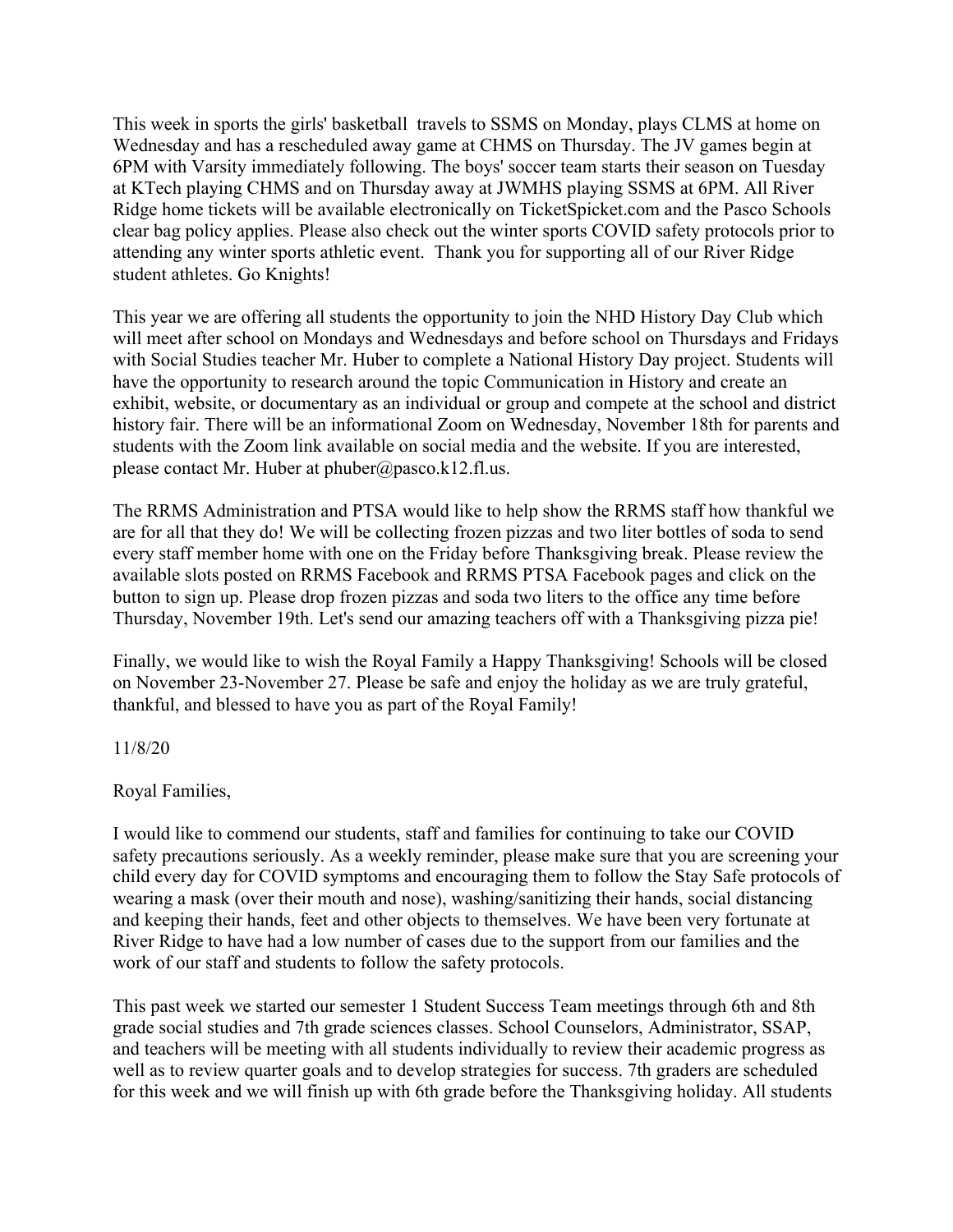will receive a goal sheet with conference notes sent home for review. This Friday, November 13th, quarter 2 progress reports will be available to view. There are only 4 weeks left to finish Royal Strong for the semester! Take advantage of our tutoring opportunities... All students are welcome to get extra academic help after school from the high school NHS as we offer tutoring Tuesdays (Science, Social Studies, Math) and Thursdays (Language Arts & Math) in the media center from 2:15PM-3:15PM.

On Wednesday, November 11th, we will celebrate Veteran's Day and would like to thank all of the veterans that served our country in the Royal Family. Pasco County Schools has put together a video that will be shown to commemorate this important day. On Thursday, November 12th is School Picture Make Up Day for both MSOL and Traditional students in the media center from 7:30AM-10:30AM. MSOL students can come anytime during the designated timeframe. Gigante Photography has shared that the original school pictures should be available for viewing this weekend so please check your emails if you ordered pictures. Thank you for your patience. On Friday, November 13th, we will be celebrating World Kindness Day by encouraging our students to complete random acts of kindness and to wear their River Ridge gear or a shirt that has a message of kindness.

This week kicks off our winter sports season with girls' basketball at home on Monday and away at CHMS on Wednesday. The JV games begin at 6PM with Varsity immediately following. The boys' soccer team starts their season on Thursday at home vs. PRSMS at 6PM. All River Ridge home tickets will be available electronically on TicketSpicket.com and the Pasco Schools clear bag policy applies. Please also check out the winter sports COVID safety protocols prior to attending any winter sports athletic event. Thank you for supporting all of our River Ridge student athletes. Go Knights!

This year we are offering all students the opportunity to join the NHD History Day Club which will meet after school on Mondays and Wednesdays and before school on Thursdays and Fridays with Social Studies teacher Mr. Huber to complete a National History Day project. Students will have the opportunity to research around the topic Communication in History and create an exhibit, website, or documentary as an individual or group and compete at the school and district history fair. There will be an informational Zoom with more to come but if you are interested please contact Mr. Huber at phuber@pasco.k12.fl.us.

Please mark your calendars for the upcoming Pasco Pathways Expo event that will highlight the choices and innovative programs available in Pasco County for the 2021-22 school year. Pasco County Schools will host a virtual Expo style event on November 16th online from 5-8 p.m. All secondary schools in the designated area will be represented at the Expo as well as select elementary schools. River Ridge Middle School will be represented at the Expo. For registration information please visit the Pasco County Schools website at www.pasco.k12.fl.us/expo. In addition to the Expos, we want to be sure you are aware of the new School Choice and Magnet application process as well as the new choice window will be in January. If you are in 8th grade and are interested in Cambridge, IB, K-Tech, or are currently on school choice at River Ridge Middle School and would like the opportunity to continue at River Ridge High School, you will need to apply during this window. If you are a current River Ridge Middle School family who may be rezoned next year due to the opening of Starkey K-8, please make sure to read the FAQ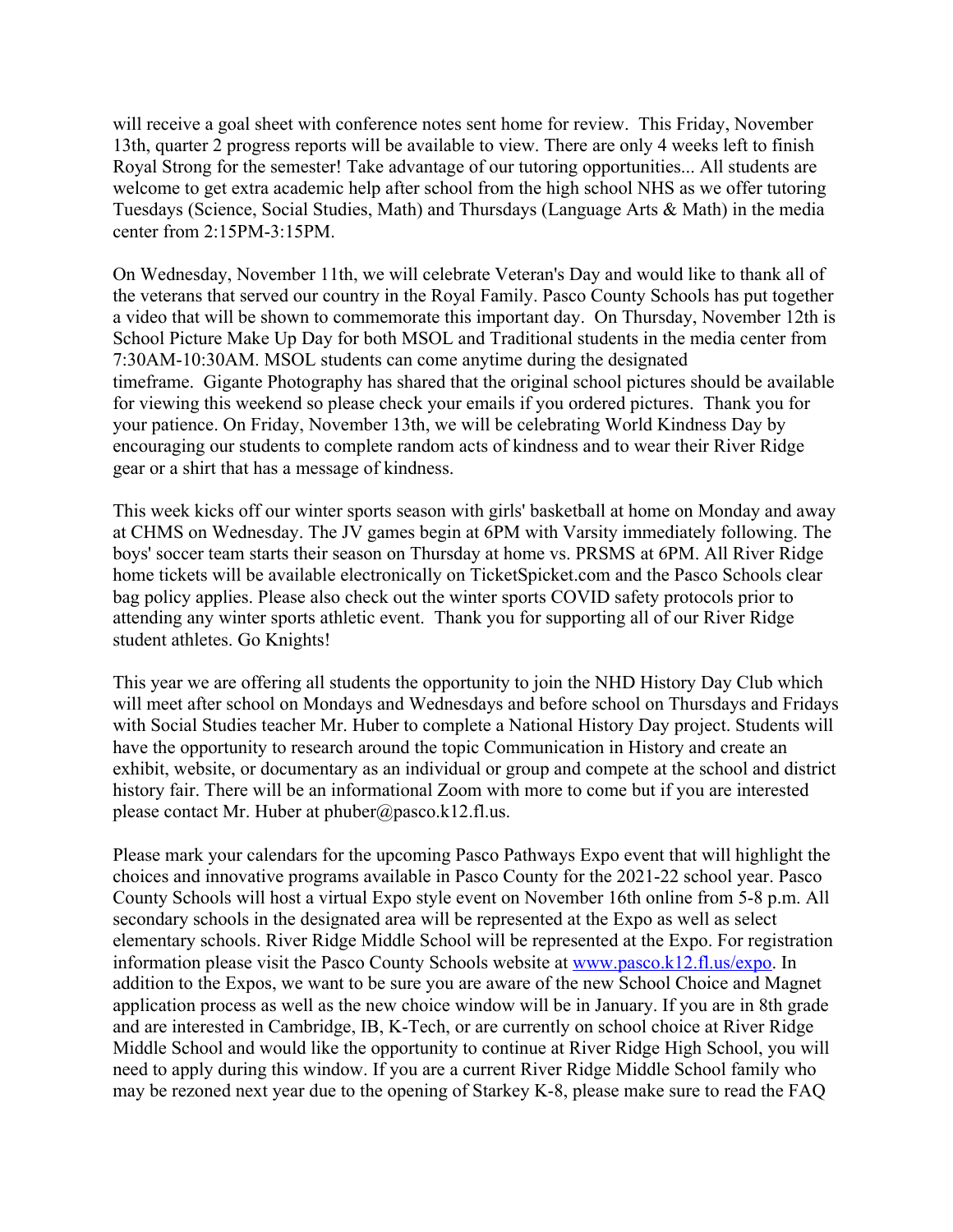document on the district website: http://www.pasco.k12.fl.us/planning/page/rezoning/. All current 7th graders who will be 8th graders in the 21-22 school year will remain at RRMS and those 6th graders who will be 7th graders in the 21-22 school year who wish to stay at RRMS may apply for school choice with special transportation. If you have any questions, please review the rezoning information page on the district website.

Please stay connected with RRMS by checking the myLearning announcements where our School News is posted daily, RRMS website is updated constantly as well as Facebook, Instagram and Twitter to stay up to date with all important RRMS information.

As always, if you have any questions or need anything, don't hesitate to reach out to us. Thank you for partnering with us in your child's education! Let's make it another great week!

# 11/1/2020

# Royal Families,

I hope that everyone remembered to turn their clocks back one hour this morning and enjoyed the extra hour of sleep! We have had a lot to celebrate last week as over 800 students earned A/B Honor or All As Honor Roll for the quarter and received "on track" bands and treats to recognize their success. We also had a great time building awareness through Red Ribbon Week activities! The year is really moving along as it is already November and almost half way through the second quarter. Even though there have been challenges this year, we have so much to be thankful for. On that note, we will be focusing on and practicing the character theme of gratitude this month with Thankful Thursdays and other community outreach activities.

This week starts our semester 1 Student Success Team meetings through 6th and 8th grade social studies and 7th grade sciences classes. School Counselors, Administrator, SSAP, and teachers will be meeting with all students individually to review their academic progress as well as to review quarter goals and to develop strategies for success. 8th grade begins this week, with 7th grade the following week, and finishing up with 6th grade before the Thanksgiving holiday. All students are welcome to get extra academic help after school from the high school NHS as we offer tutoring Tuesdays (Science, Social Studies, Math) and Thursdays (Language Arts & Math) in the media center from 2:15PM-3:15PM.

Please mark your calendars for the upcoming Pasco Pathways Expo event that will highlight the choices and innovative programs available in Pasco County for the 2021-22 school year. Pasco County Schools will host a virtual Expo style event on November 16th online from 5-8 p.m. All secondary schools in the designated area will be represented at the Expo as well as select elementary schools. River Ridge Middle School will be represented at the Expo. For registration information please visit the Pasco County Schools website at www.pasco.k12.fl.us/expo. In addition to the Expos, we want to be sure you are aware of the new School Choice and Magnet application process as well as the new choice window will be in January. If you are in 8th grade and are interested in Cambridge, IB, K-Tech, or are currently on school choice at River Ridge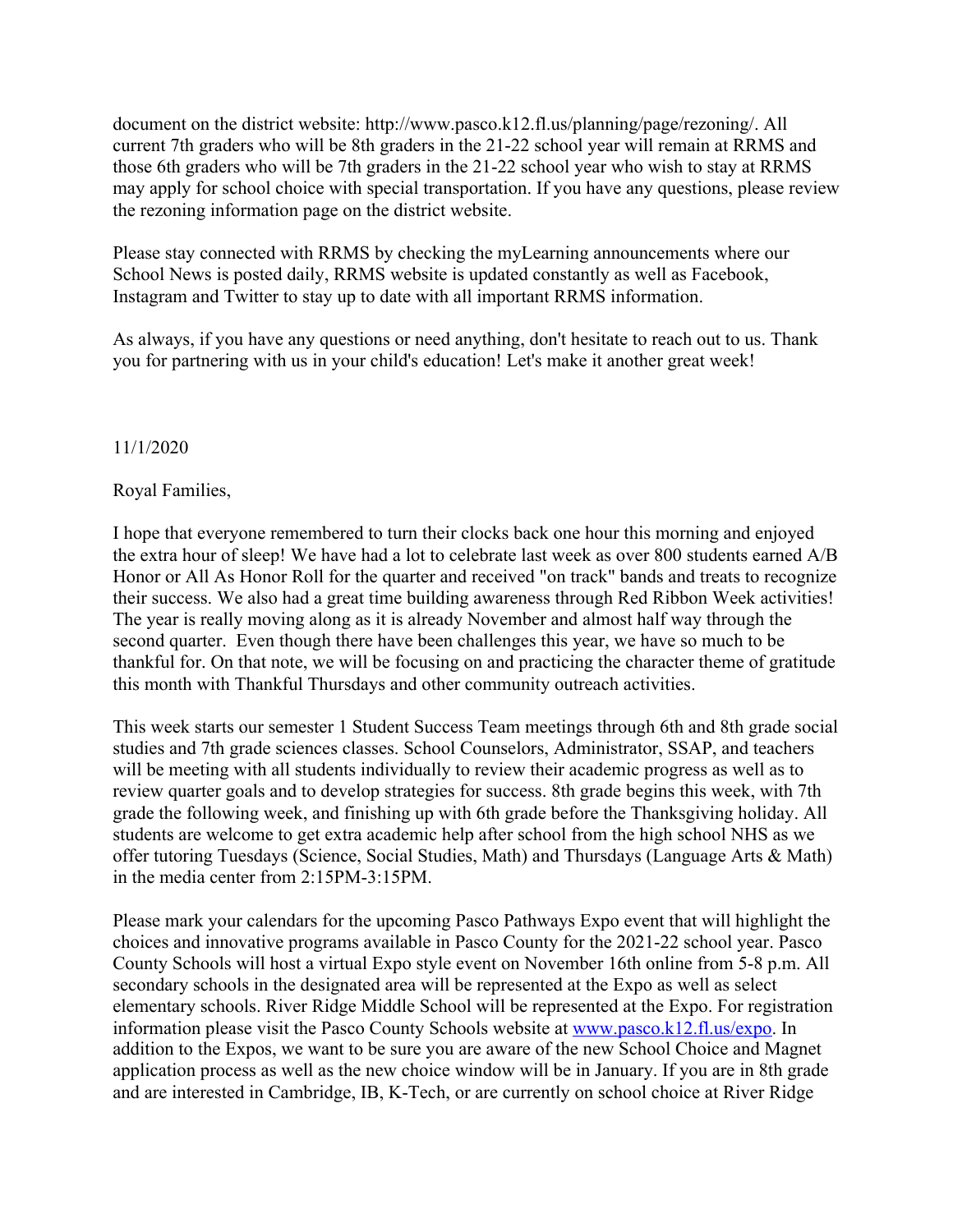Middle School and would like the opportunity to continue at River Ridge High School, you will need to apply during this window. If you are a current River Ridge Middle School family who may be rezoned next year due to the opening of Starkey K-8, please make sure to read the FAQ document on the district website: http://www.pasco.k12.fl.us/planning/page/rezoning/. All current 7th graders who will be 8th graders in the 21-22 school year will remain at RRMS and those 6th graders who will be 7th graders in the 21-22 school year who wish to stay at RRMS may apply for school choice with special transportation. If you have any questions, please review the rezoning information page on the district website.

The fall sports season comes to a close this week with the football team traveling to Anclote High School to play PRSMS at 6:30PM on Tuesday, November 3rd. We would also like to congratulate and wish the girls' basketball and boys' soccer teams a strong start to the winter season which begins in mid-November. All River Ridge home tickets will be available electronically on TicketSpicket.com.

I would like to commend our students, staff and families for continuing to take our COVID safety precautions seriously. As a weekly reminder, please make sure that you are screening your child every day for COVID symptoms and encouraging them to follow the Stay Safe protocols of wearing a mask (over their mouth and nose), washing/sanitizing their hands, social distancing and keeping their hands, feet and other objects to themselves.

Please stay connected with RRMS by checking the myLearning announcements where our School News is posted daily, RRMS website is updated constantly as well as Facebook, Instagram and Twitter to stay up to date with all important RRMS information.

As always, if you have any questions or need anything, don't hesitate to reach out to us. Thank you for partnering with us in your child's education! Let's make it another great week!

# 10/25/2020

We had a great week starting the second quarter! This week is our Red Ribbon Week with the theme of Be Happy. Be Brave. Royal Knights, Be Drug Free. This week is a call to action to speak out in support of healthy choices. The theme is also a reminder that by staying drug free, you are sending a message to yourself and others about how much you value yourself, your overall health, your community and your future. Each day we will have positive dress up days, a door decorating contest, poster contest, and opportunities for students to sign the drug free pledge. Monday is Rally in Red Day - students should wear red. Tuesday is Future Career and College Day - think of all you could be when you are drug free. Wednesday is Superhero Day show your bravery and stand up against drugs!

We will also be sponsoring a Knight Dollar event on Wednesday that students can use their Knight Dollars to decorate pumpkins during their Knight Time and lunch. Students can purchase tickets through PBIS Rewards events.

Thursday is Say "PEACE-Out" to Drugs - with a tie dye and neon day! Finally, Friday is Say Book to Drugs! Students can wear their school-appropriate Halloween costumes with no full-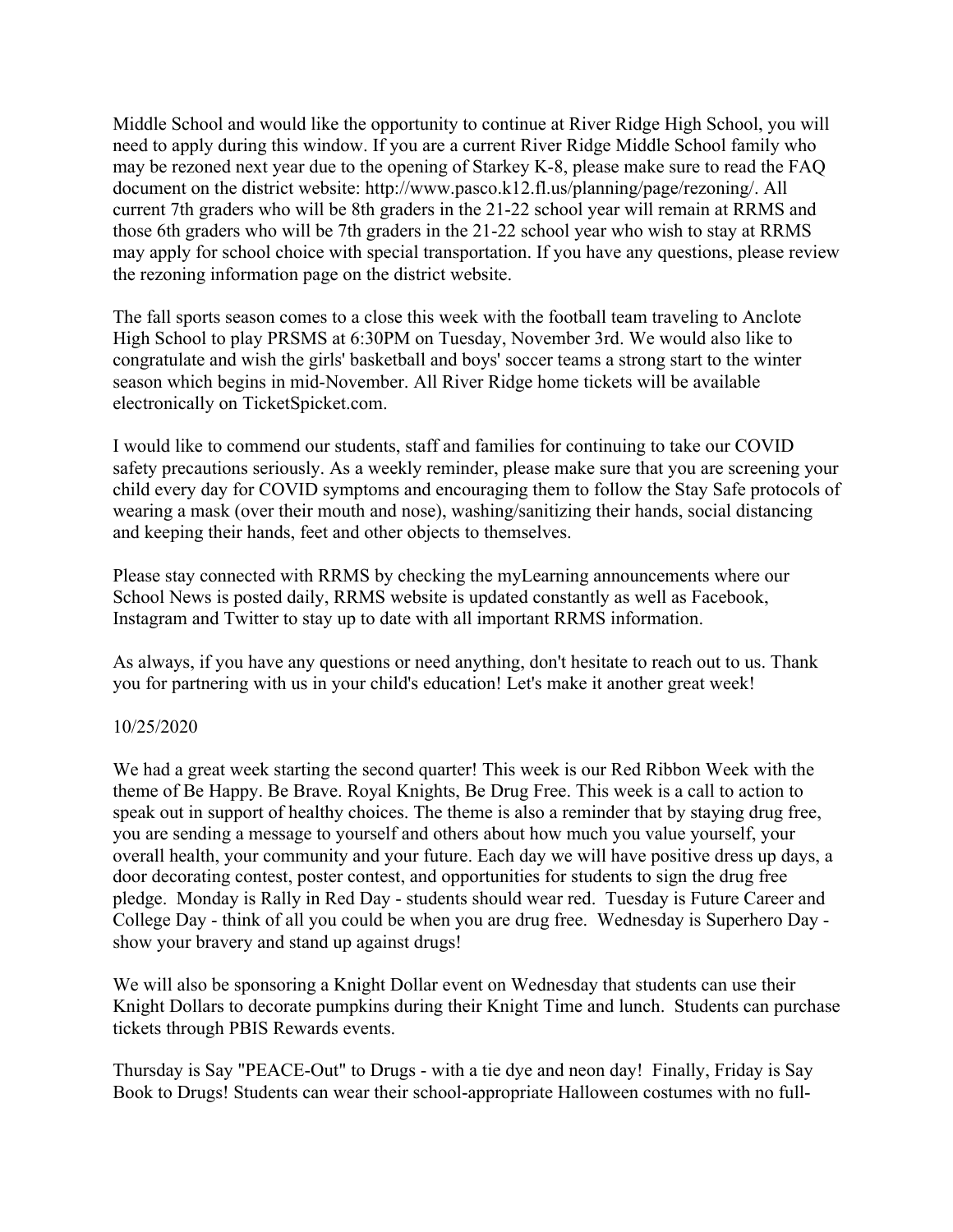face masks or props. All dress up needs to follow Pasco County Schools dress code and mask policies.

### Red Ribbon Week 2020 flyer

We appreciate the continued patience and support of our families with teachers and staff learning this new way of work with educating our students in both traditional and mySchool Online. It is crucial that parents have an active myStudent Parent Portal account and myLearning Parent account to make sure to monitor student's grades and attendance regularly. The official and most accurate grades are housed in the myStudent portal. It is crucial that all students complete work in a timely manner and take advantage of the Second Chance Learning Opportunities that are provided to ensure success. As an important reminder, all students must earn a D or higher in all core classes, Math, Science, Social Studies, and Language Arts to be promoted to high school. If you have a question about grades or missing assignments, please contact the classroom teacher by email located on our RRMS website under Contacts or through myStudent. If you would like to request a parent teacher conference by Zoom, please click the schedule conference button on our RRMS website. Report Cards will be available on myStudent on Tuesday, October 27th, please review your child's progress regularly. "On track" bands will be distributed during lunches this week to all students who have earned As, Bs, and Cs and had no referrals for first quarter.

I would like to commend our students, staff and families for continuing to take our COVID safety precautions seriously. As a weekly reminder, please make sure that you are screening your child every day for COVID symptoms and encouraging them to follow the Stay Safe protocols of wearing a mask (over their mouth and nose), washing/sanitizing their hands, social distancing and keeping their hands, feet and other objects to themselves.

All MySchool Online students/families will need to come to school's front office from 7:30AM-4PM through October 28th to pick up new math workbooks for the upcoming quarter except Algebra and those students who are in Accelerated 6th and 7th Grade Science. These materials are essential for students to complete their assignments for this upcoming quarter.

This week in sports we have a home football game versus GMS at 6:30PM on Tuesday, October 27th. This is our parent recognition night for football, cheer, dance, and 8th grade band students, which will begin at 5:45PM. Please complete the RSVP link on our website or Facebook page by Monday, October 26th at 3PM. Tickets can be purchased on TicketSpicket.com prior to entering. We have Boys' Soccer Try Outs separated by grade level for the first round: October 27th: 6th Grade, October 28th: 7th Grade, October 29th: 8th Grade with October 30th being final call backs. If you are trying out for basketball or soccer, you must have your paperwork completed and notarized. All paperwork can be found under Athletics on the RRMS website.

Please stay connected with RRMS by checking the myLearning announcements where our School News is posted daily, RRMS website is updated constantly as well as Facebook, Instagram and Twitter to stay up to date with all important RRMS information.

As always, if you have any questions or need anything, don't hesitate to reach out to us. Thank you for partnering with us in your child's education! Let's make it another great week!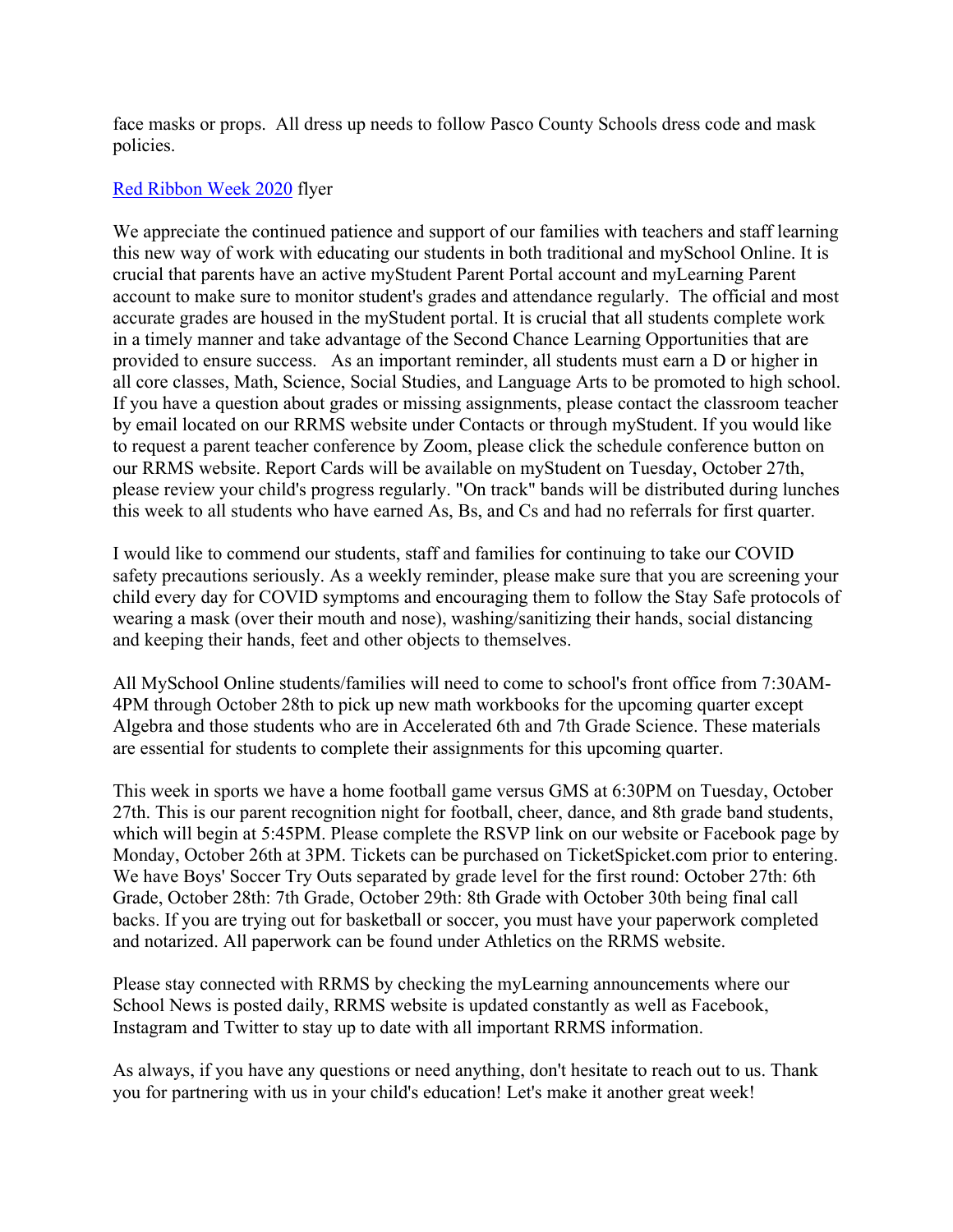#### 10/18/2020

We had a great Spirit Week last week with dress up days, daily virtual pep rallies to recognize our fall sports and band, and finished out the week with virtual games. There is no school on Monday, October 19th as this is a teacher planning day. The second quarter begins on Tuesday, October 20th. Let's continue the momentum as we begin the second quarter of the year.

We appreciate the continued patience and support of our families with teachers and staff learning this new way of work with educating our students in both traditional and mySchool Online. It is crucial that parents have an active myStudent Parent Portal account and myLearning Parent account to make sure to monitor student's grades and attendance regularly. It is crucial that all students complete work in a timely manner and take advantage of the Second Chance Learning Opportunities that are provided to ensure success. As an important reminder, all students must earn a D or higher in all core classes, Math, Science, Social Studies, and Language Arts to be promoted to high school. If you have a question about grades or missing assignments, please contact the classroom teacher by email located on our RRMS website under Contacts or through myStudent. If you would like to request a parent teacher conference by Zoom, please click the schedule conference button on our RRMS website.

I would like to commend our students, staff and families for continuing to take our COVID safety precautions seriously. As a weekly reminder, please make sure that you are screening your child every day for COVID symptoms and encouraging them to follow the Stay Safe protocols of wearing a mask (over their mouth and nose), washing/sanitizing their hands, social distancing and keeping their hands, feet and other objects to themselves.

All MySchool Online students/families will need to come to school's front office during the dates of 10/12-10/28 from 7:30AM-4PM to pick up new math workbooks for the upcoming quarter except Algebra and those students who are in Accelerated 6th and 7th Grade Science. These materials are essential for students to complete their assignments for this upcoming quarter.

This week in sports we have a home football game versus HMS at 6:30PM on Wednesday, October 21st. Tickets can be purchased on TicketSpicket.com prior to entering. Tryouts for JV and Varsity Girls' Basketball will be on October 21st-23rd from 2:15PM-4PM in the gym. The following week we will have Boys' Soccer Try Outs separated by grade level for the first round: October 27th: 6th Grade, October 28th: 7th Grade, October 29th: 8th Grade with October 30th being final call backs. If you are trying out for basketball or soccer, you must have your paperwork completed and notarized. All paperwork can be found under Athletics on the RRMS website.

Show your Royal appreciation for our amazing RRMS Faculty and Staff by giving them a welldeserved shout out on our RRMS website link! Shout outs will be collected and shared as part of our new Staff of the Week recognition. It only takes a minute to let someone know they made a positive impact!

https://rrms.pasco.k12.fl.us/mform/view.php?id=13869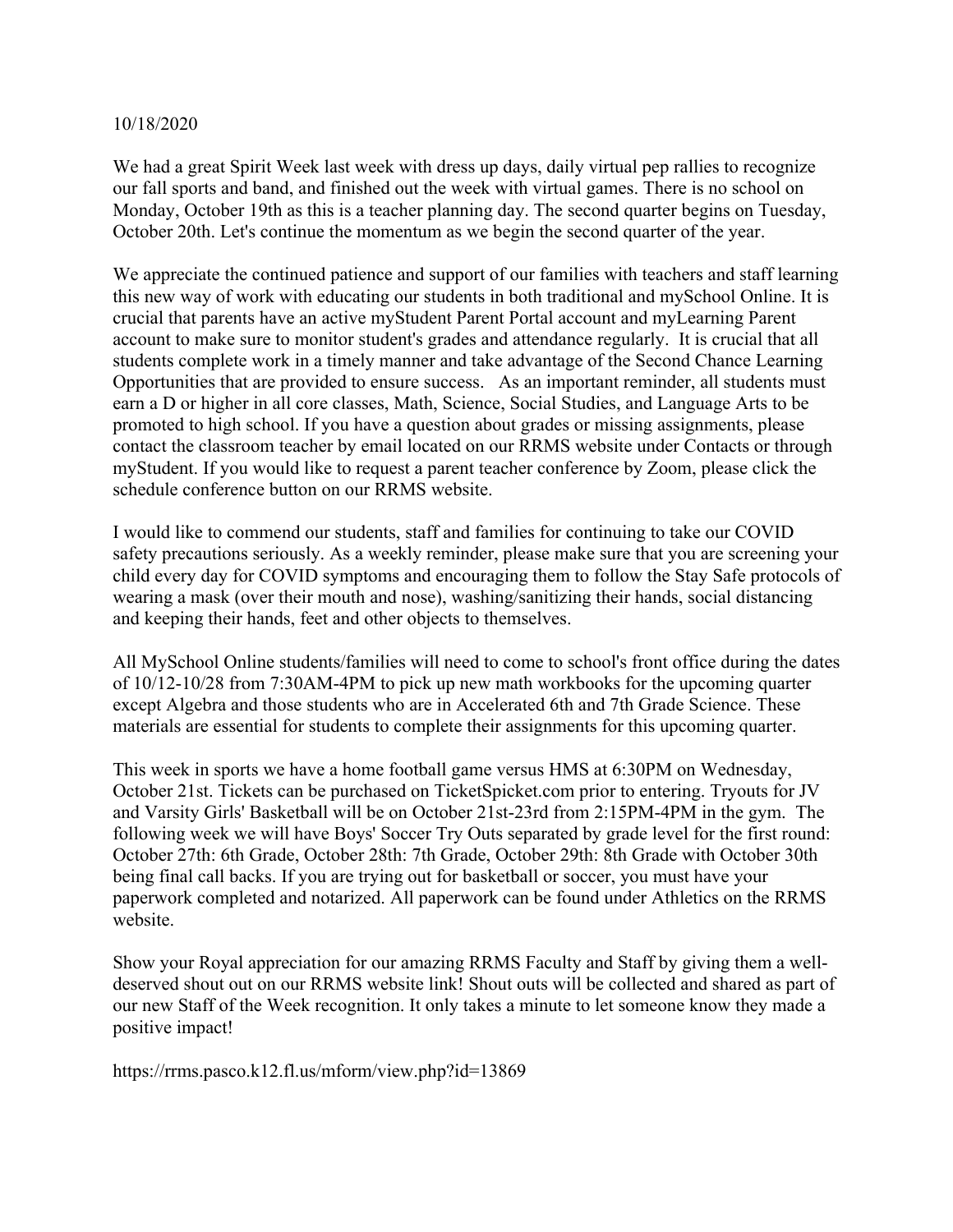Please stay connected with RRMS by checking the myLearning announcements where our School News is posted daily, RRMS website is updated constantly as well as Facebook, Instagram and Twitter to stay up to date with all important RRMS information.

As always, if you have any questions or need anything, don't hesitate to reach out to us. Thank you for partnering with us in your child's education! Let's make it another great week!

-----------------

10/11/2020

As we start the last week of first quarter, we appreciate the continued patience and support of our families with teachers and staff learning this new way of work with educating our students in both traditional and mySchool Online. As a weekly reminder, please make sure that you are screening your child every day for COVID symptoms and encouraging them to follow the Stay Safe protocols of wearing a mask (over their mouth and nose), washing/sanitizing their hands, social distancing and keeping their hands, feet and other objects to themselves.

All MySchool Online students/families will need to come to school's front office during the dates of 10/12-10/28 from 7:30AM-4PM to pick up new math workbooks for the upcoming quarter except Algebra and those students who are in Accelerated 6th and 7th Grade Science. These materials are essential for students to complete their assignments for this upcoming quarter.

We will be kicking off River Ridge Homecoming Spirit Week this week with the theme There's no place like Home... we encourage everyone both traditional and online to participate to earn points for your class to determine who is the most spirited at River Ridge. Who will win the Fall Spirit Stick, 6th, 7th, or 8th grade?

Monday is Home Run - Sports Day. Tuesday is Homies Day - Match your Friends. Wednesday is Home Away from Home - Tourist Day. Thursday is Make Yourself @ Home - PJ Day. Friday is There is no place like home - Spirit Day. We will also be putting together a virtual pep rally to be shared throughout the week to recognize our fall sports athletes, games, and to show our class and royal spirit. On Wednesday, we will be hosting a Knight Dollar event where students will be able to tie dye masks during Knight Time. Students can purchase their tickets in the PBIS Rewards app School Store.

Our yearbook staff is looking for the RRMS community to help out with photos this year. Did you attend an RRMS event? Do something exciting in one of your classes? Take a picture with friends at lunch? Send them to us and they might be used in the yearbook. We will also be holding a SNAP BINGO contest for photos entered during this week's SPIRIT WEEK.

To upload your photos, go to:

https://wpcgo.yearbookforever.com/zko3S

ACCESS CODE: weareroyal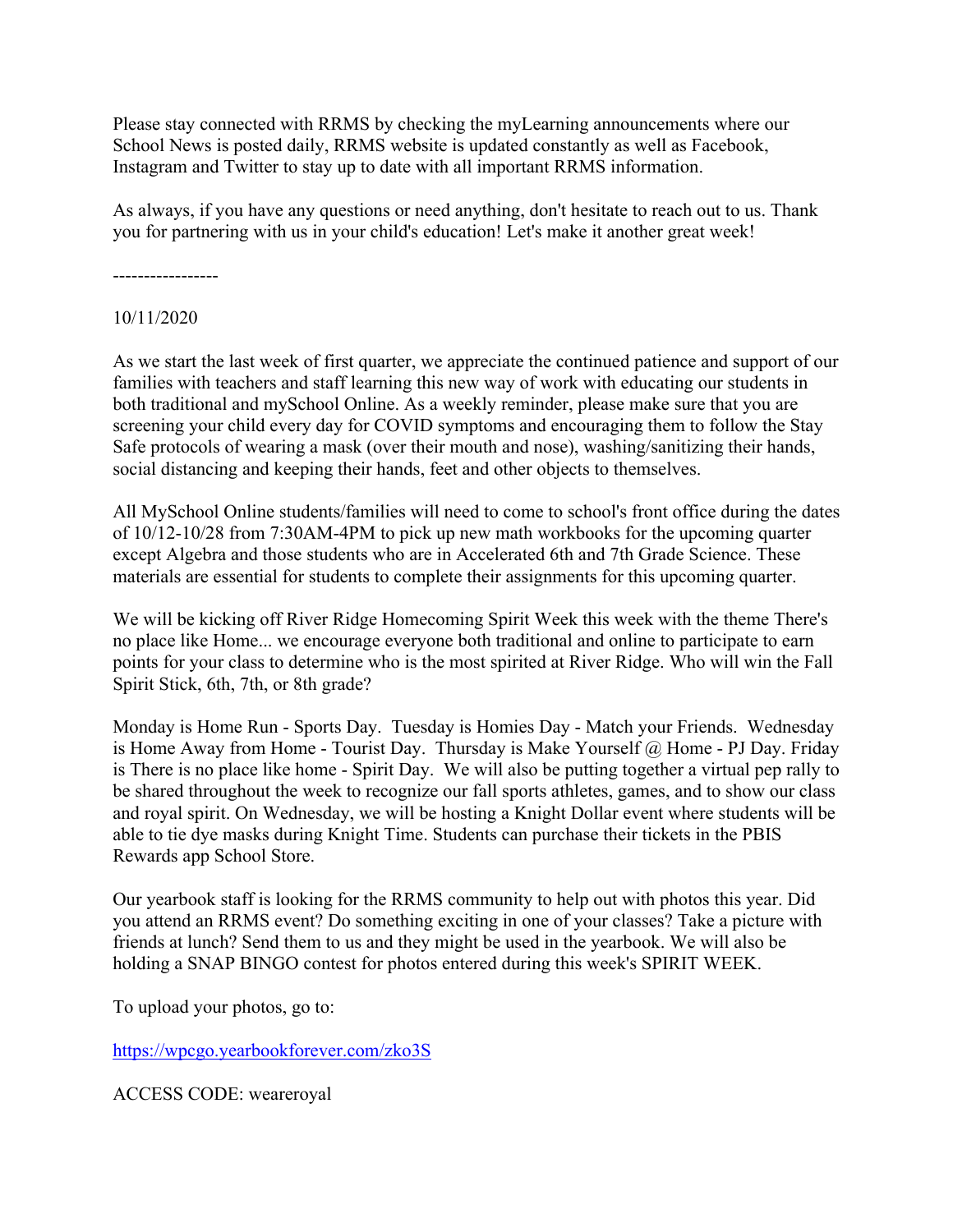A text box will be provided to enter your name and any other information about the picture. Please enter your first and last name so that if needed, we can contact you for more information.

Students have the opportunity to earn points for their class towards the Spirit competition based on photos uploaded.

This week in sports the volleyball team is home vs. GMS on Monday at 6PM. Please purchase your tickets through TicketSpicket.com. They travel to finish their season to PRSMS on Wednesday at 6PM. Good luck, Lady Knights, finish your season strong! On Tuesday, the football team travels to BPMS which will be played at FHS at 6:30PM. You can purchase your tickets for the game on TicketSpicket.com just look for BPMS.

Tryouts for JV and Varsity Girls' Basketball will be on October 21st-23rd from 2:15PM-4PM in the gym. The following week we will have Boys' Soccer Try Outs separated by grade level for the first round: October 27th: 6th Grade, October 28th: 7th Grade, October 29th: 8th Grade with October 30th being final call backs. If you are trying out for basketball or soccer, you must have your paperwork completed and notarized. All paperwork can be found under Athletics on the RRMS website.

There will be a School Advisory Council meeting on Thursday, October 15th at 2:30PM by Zoom. The link will be sent out by email. If you have any questions, please contact Mr. Astone.

RRMS PTSA is selling RRMS masks (\$10) and gaiters (\$15)! See Mrs. Stanton in guidance or come to the front desk to purchase. Contact riverridgemsptsa $@g$ mail.com for requests or questions.

Show your Royal appreciation for our amazing RRMS Faculty and Staff by giving them a welldeserved shout out on our RRMS website link! Shout outs will be collected and shared as part of our new Staff of the Week recognition. It only takes a minute to let someone know they made a positive impact!

https://rrms.pasco.k12.fl.us/mform/view.php?id=13869

Please stay connected with RRMS by checking the myLearning announcements where our School News is posted daily, RRMS website is updated constantly as well as Facebook, Instagram and Twitter to stay up to date with all important RRMS information.

There is only one week left of the quarter and we want to finish Royal Strong. As always, if you have any questions or need anything, don't hesitate to reach out to us. Thank you for partnering with us in your child's education! Let's make it another great week!

So proud you are Royal!

-------

10/4/20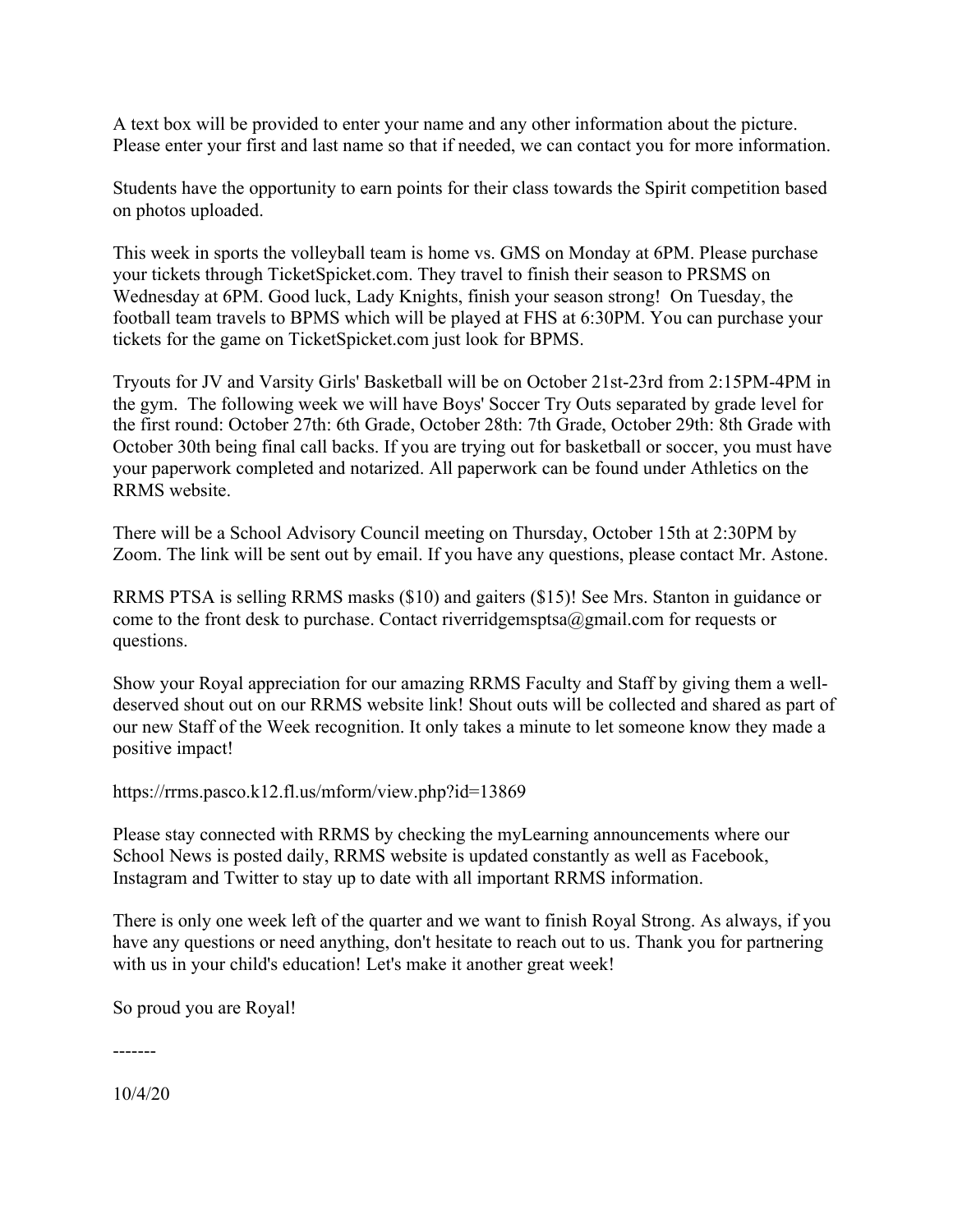As a weekly reminder, please make sure that you are screening your child every day for COVID symptoms and encouraging them to follow the Stay Safe protocols of wearing a mask (over their mouth and nose), washing/sanitizing their hands, social distancing and keeping their hands, feet and other objects to themselves.

**On Monday, October 5th,** there will be free **flu shots** are available for traditional students who submit a flu consent form **from 7:30AM-9:30AM in the front office**. These forms were provided several weeks ago and are also available on the RRMS website. The flu forms must be submitted to Mrs. Mundy in the Clinic ASAP. Monday is also National Bullying Prevention Day. Wear blue in solidarity to stop out bullying.

On Tuesday, October 6th, the Royal Merchant School Store will open online through the PBISRewards app for students to purchase items with their Knight Dollars. Students earn Knight Dollars as part of our Positive Behavior Intervention Supports Royal Rewards Program for being Respectful, Responsible, and Problem Solvers. Students will be able to pick up their items on Thursday, October 8th at lunches for traditional and in the front office for MSO from 12:30PM-4PM. If you would like to donate items for the store, please let us know as we are looking for gift cards, school supplies, food items, and other knick knacks.

All interested 6th graders Student Council applications are available on the RRMS website and in myLearning. They are due by Wed., October 7th. If you have any questions, please contact Mrs. Brissey or Mrs. St. Aubin.

We would like to commend our River Ridge athletes and spectators for being a model in the district for following the Pasco Athletic event protocols. This week volleyball travels to BPMS on Monday (only 4 people are allowed by athlete for volleyball away games) and have a home game versus HMS on Wednesday both at 6:00PM. On Tuesday, the football and cheer teams have our home opener versus CLMS starting at 6:30PM.

At the River Ridge home games, please make sure to purchase your tickets through TicketSpicket.com prior to attending as tickets will not be sold at the gate. We are also offering an individual athletic pass for \$45 available on TicketSpicket.com, which will allow the person to come to all River Ridge Middle School home games for the entire year. Please also remember that you must wear a masks, need to social distance and can only bring in clear bags.

On **Thursday, October 8th** will be **School Picture Day** for both traditional and mySchool Online students. These will be the pictures in the yearbook. Traditional students will go during their English classes and MSO students will have a designated time to sign up on our website or in myLearning. MSO students photo appointments are from 2PM to 4PM in the gym. If you would like to order photos, ordering information is located on the RRMS website through Gigante Photography and pre-order is recommended as they will be mailed to your home.

On Friday, October 9th is Royal Knights wear pink for Breast Cancer Awareness Month! Please wear pink to support this great cause!

A few important upcoming events to put on your calendar: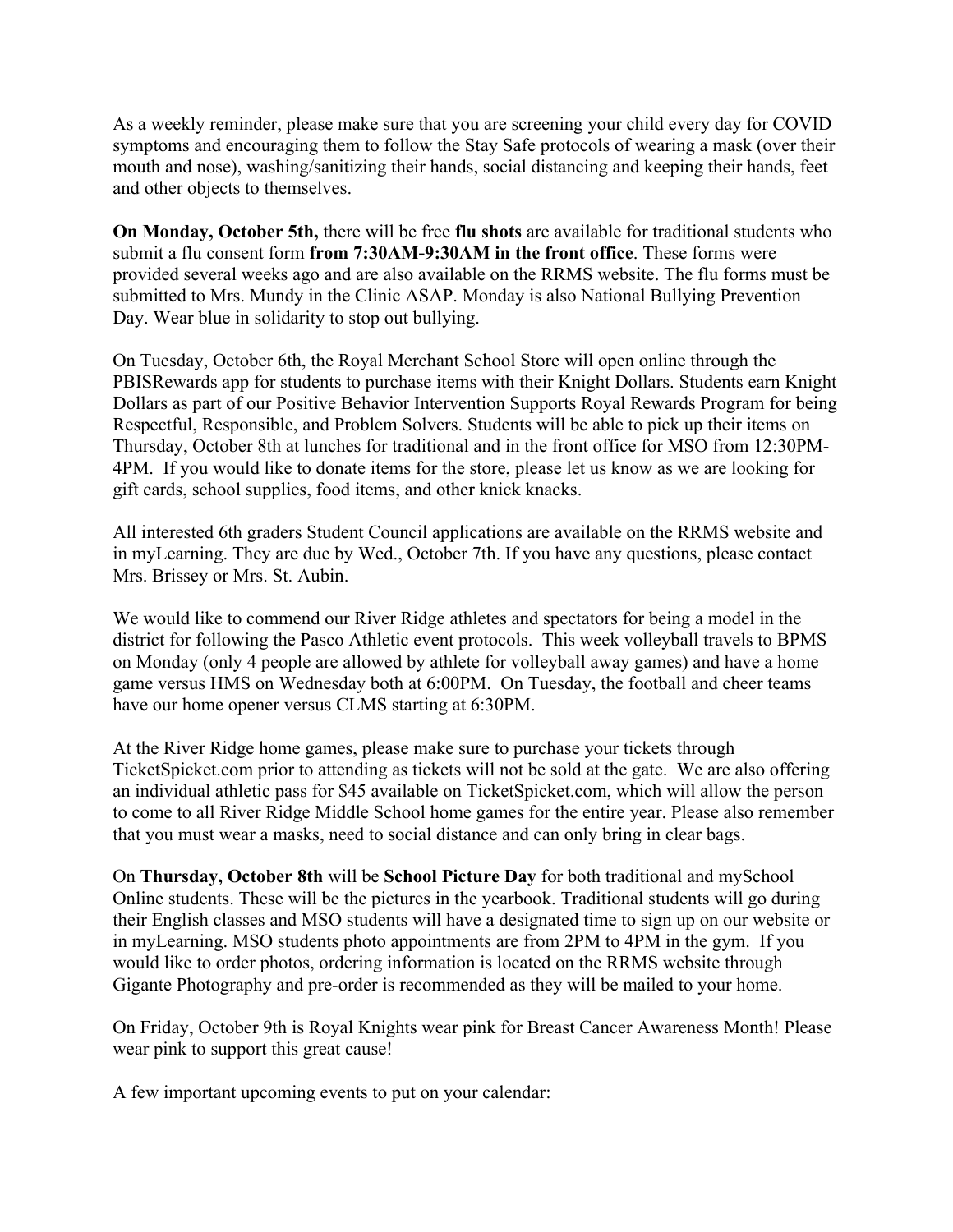We will be kicking off River Ridge Homecoming Spirit Week the Week of October 12th with the theme There's no place like Home...

Monday is Home Run - Sports Day. Tuesday is Homies Day - Match your Friends. Wednesday is Home Away from Home - Tourist Day. Thursday is Make Yourself @ Home - PJ Day. Friday is There is no place like home - Spirit Day. We will also be putting together a virtual pep rally to be shared throughout the week to recognize our fall sports athletes, games, and to show our class and royal spirit. We will be counting points for dress up, games, and participation throughout the week. Who will win the Fall Spirit Stick, 6th, 7th, or 8th grade?

There is only two weeks left of the quarter and we want to finish Royal Strong. As always, if you have any questions or need anything, don't hesitate to reach out to us. Thank you for partnering with us in your child's education! So proud you are Royal!

### 9/27/20

Good afternoon Royal Families,

As a Royal Family, we have so much to celebrate as we have come together to continue to meet challenges of the year with compassion, grace and understanding. We are so proud of how we truly are #BetterTogether! As a weekly reminder, please make sure that you are screening your child every day for COVID symptoms and encouraging them to follow the Stay Safe protocols of wearing a mask (over their mouth and nose), washing/sanitizing their hands, social distancing and keeping their hands, feet and other objects to themselves.

We would like to congratulate some very special Royal Knights! Our Teacher of the Year, Mrs. Darling and our SRP of the Year, Ms. Cione, who are both very deserving of these honors. We also recognized our September Students of the Month who were nominated by River Ridge staff. We visited their classrooms and Zoom rooms on Friday to recognize their accomplishments. The video of all of our Students of the Month are posted on our social media and website.

We would like to commend our River Ridge athletes and spectators for being a model in the district for following the Pasco Athletic event protocols as we started athletics last week with two wins by our volleyball teams. This week volleyball travels to SSMS on Monday (only 4 people are allowed by athlete for volleyball away games) and have a home came versus CLMS on Wednesday both at 6:00PM. On Tuesday, the football and cheer teams begin their season at SSMS played at JWMHS at 6:30PM. There will be limited capacity in the visitors stands so please get there early, wear your mask and bring only a clear bag.

At the River Ridge home games, please make sure to purchase your tickets through TicketSpicket.com prior to attending as tickets will not be sold at the gate. We are also offering an individual athletic pass for \$45 available on TicketSpicket.com, which will allow the person to come to all River Ridge Middle School home games for the entire year.

A few important upcoming events to put on your calendar: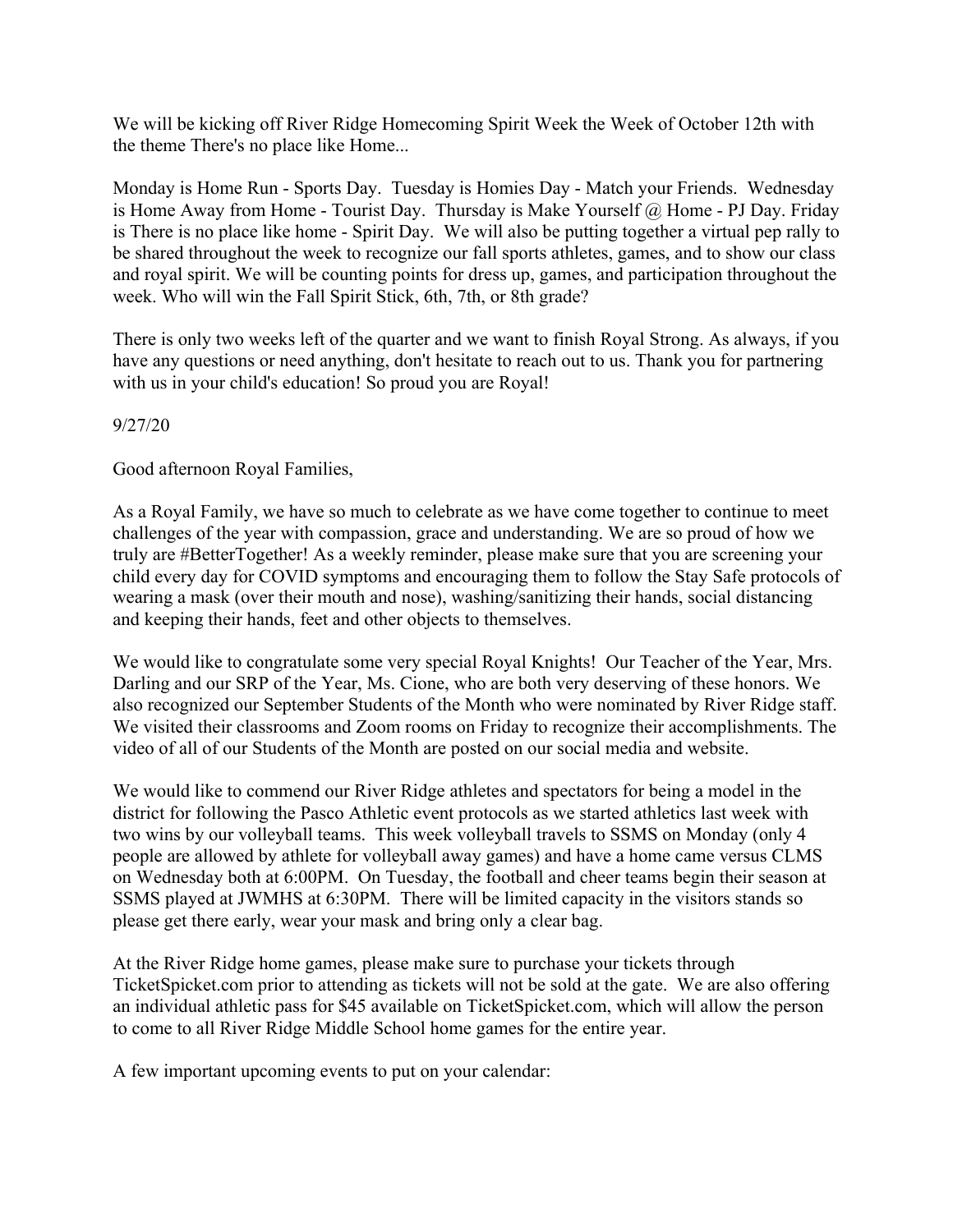On **Monday, September 28th**, the **Gallup Student Poll** will be available for **ALL** students to access the icon on their myPascoConnect dashboard. On Friday, in Social Studies classes (US History, Civics, and World History), we will be giving students time to take the survey. The survey will take about 10 minutes and is anonymous. Students have until October 26th to complete the brief survey. More information about the survey is available on the Pasco Schools website.

**Free flu shots** are available for traditional students who submit a flu consent form on **Monday, October 5th from 7:30AM-9:30AM**. These forms were provided several weeks ago and are also available on the RRMS website. The flu forms must be submitted to Mrs. Mundy in the Clinic ASAP.

On **Thursday, October 8th** will be **School Picture Day** for both traditional and mySchool Online students. These will be the pictures in the yearbook. Traditional students will go during their English classes and MSO students will have a designated time to sign up. The link will be advertised soon by the photographer for mySchool Online students through our social media and myLearning. If you would like to order photos, ordering information is located on the RRMS website through Gigante Photography.

As always, if you have any questions or need anything, don't hesitate to reach out to us. Thank you for partnering with us in your child's education! So proud you are Royal!

#### 9/20/20

I would like to commend our students and families for following our Stay Safe protocols. Please remember to complete the self-screener every day before coming to school. It can be found on our website in the red header. If you do not feel well, please stay home. If you do have to miss school, please report your absence using the purple button on our website. I would also appreciate it if our parents and guardians could reinforce the importance of wearing a mask properly over their noise at all times including on the bus, during transitions, and in class. If a child needs a mask break, they should respectfully ask the teacher to step out for a minute. Finally, it is crucial to physically distance at least 6 feet where feasible, students should always keep their hands, feet and other objects to themselves especially in these critical times.

Parents and guardians, we also want to make sure you have created and or log into your parent account for my Student. It is important that you update your emergency contact information for the year. This is also how you can monitor your child's grades and attendance. Progress Reports were available on Friday. Take this opportunity to set up a plan of support if your student is struggling by reaching out to the grade level counselor and teachers through email, inbox in myLearning or Google Voice. All contact information is located on our website under Contact Us.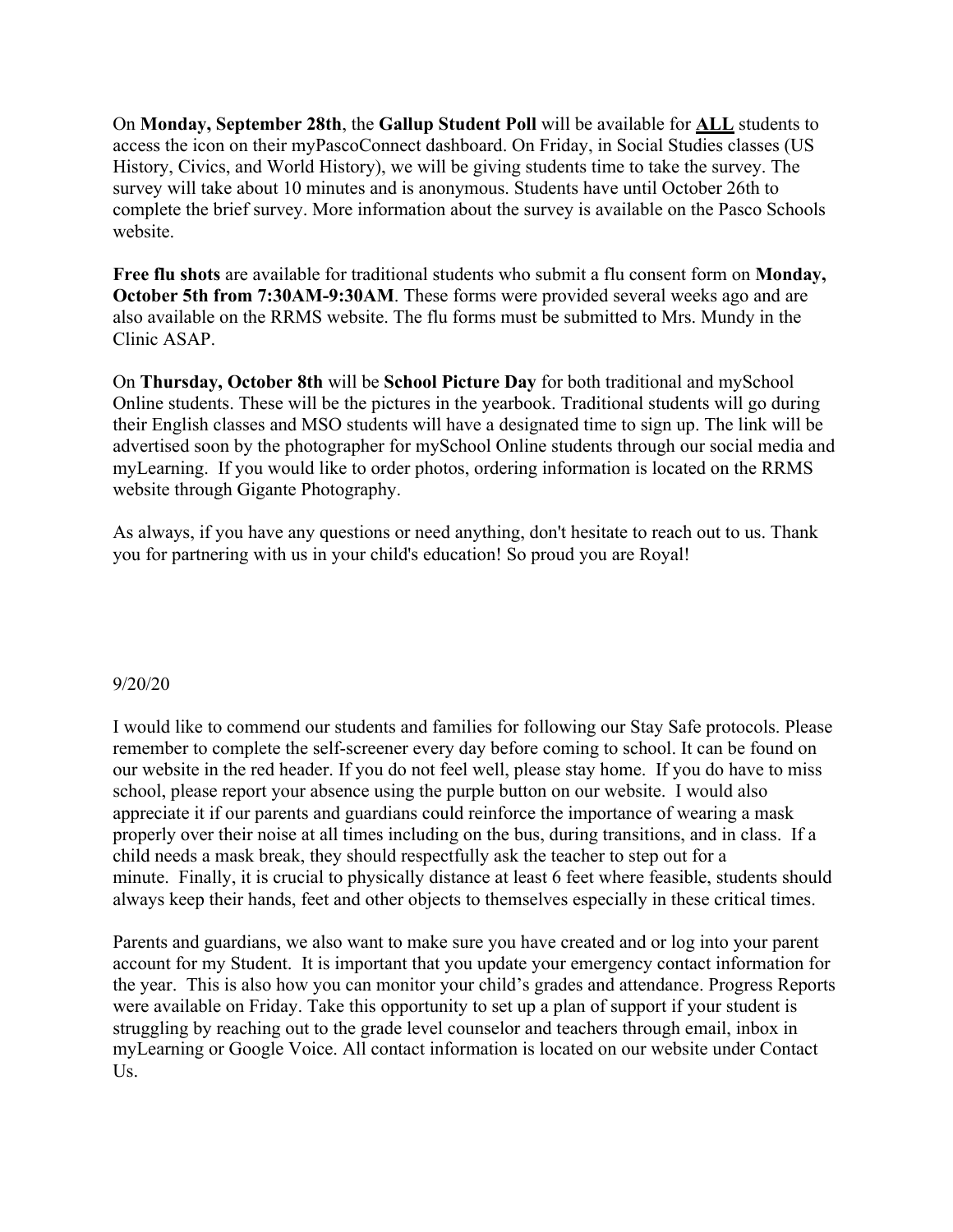For our families who have students enrolled in mySchool Online, it is expected that you attend every class period every day (during your scheduled class period) through the zoom links that your teachers have posted in the announcement section of their course. Your grades and attendance will still be recorded and managed in myStudent, even though your teachers will be grading your work in myLearning. Please be sure your child is logging in with both their first and last name on their zoom calls. Student's must also have their camera on and be visible to the teacher to be counted as present the entire time unless otherwise directed. This is extremely important for accurate attendance. If students do not use their own name or turn on the camera, they will be removed from the Zoom meeting and marked absent.

We also want to remind students that the zooms are not optional as this is how the teacher takes attendance, class discussions occur and learning is facilitated. Failure to attend your scheduled zooms will result in you being marked absent from that period. Parents and Guardians, we also want to ask that you please refrain from joining your child in their zooms. If you need to speak to the teacher, please email them and they will set up a private time to speak with you. Moving forward, anyone who is not a student at RRMS who joins a student zoom will be muted and removed from that Zoom meeting. Overall, our students have done a good job with adhering to our mySchool Online expectations and we want them to continue to be successful!

We are excited for our fall sports season to kick off this week with Volleyball playing PRSMS at home on Monday at 6PM and away on Wednesday at CHMS at 6PM.

We will have limited seating at all athletic events. We will not sell tickets at the gates. All tickets must be purchased on TicketSpicket.com. The vendor has told us that River Ridge Middle School tickets should be available by Friday, September 18th. When we reach the new limited capacity there will be no more people allowed into the event. This will be the same at away events as well, tickets can be pre-ordered online using the vendor, and tickets will be limited for away volleyball games to only 4 tickets per athlete due to limited capacity in middle school gymnasiums.

When attending River Ridge events, masks are required and proper social distancing must be maintained. Please understand that while you may be alright sitting near people, others may not feel comfortable. Again, it is mandatory that you please wear a mask and agree to social distance. The clear bag and Pasco County's Patron Code of Conduct is also in effect and can be found on our website. Should you not believe in following these District policies please do not plan on attending.

After all games (home and away), parents and fans will not be allowed onto the field/court. We ask that parents and fans make plans to meet off campus after games. Parents driving athletes are asked to meet them at the car.

At away games, athletes will go straight to the bus after games. We ask that parents and friends respect this and have a plan to meet up after return to school. It is important to remember that schools are allowing sports to continue only if safety procedures can be maintained both on the field and in the stands. Please visit the RRMS website and social media pages for a fall sports information video and guidelines.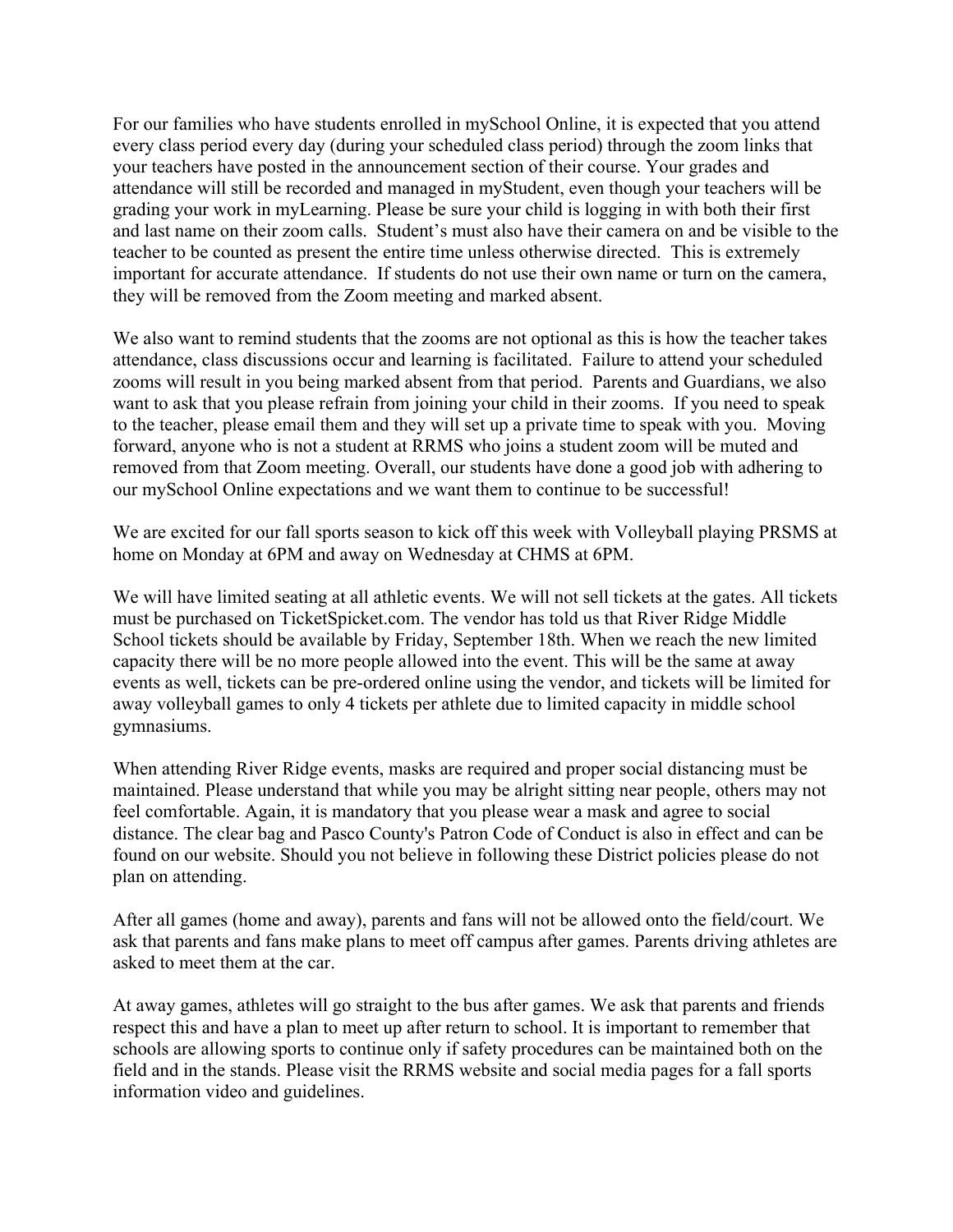Yearbooks are on sale online at yearbookforever.com for \$25. Don't miss out on the memories while they last! We sell out every year and this is the lowest price.

Online applications for National Junior Honor Society for 7th and 8th graders only and Royal Ambassadors for students in all grades will be coming out this week on the RRMS website and will be posted on the myLearning announcements as well. These will be due by Monday, September 28th.

We will also be holding bus evacuation drills on Thursday morning. This may cause a bit of a traffic issues so we ask for your patience and understanding.

Finally, as a component of our Royal Rewards student and staff recognition, we would love for families to give shout outs to our deserving staff who are working so hard in these stressful times. We will be selecting Staff Members of the Week to highlight based off of the community shout outs that we receive through our social media and website. Check out our social media to see who received Staff Members of the Week. It's easy and takes only a minute to let someone know they are making a positive impact!

Thank you for partnering with us in your child's education! So Proud YOU ARE ROYAL!

### 9/15/20

Please remember to complete the self-screener every day before coming to school. If you do not feel well, please stay home. If you do have to miss school, please report your absence using the blue button on our website.

Parents and guardians, we also want to make sure you have created and or log into your parent account for my Student. It is important that you update your emergency contact information for the year. This is also how you can monitor your child's grades and attendance.

For our families who submitted either a change from the traditional setting to mySchool Online or vice versa, we continue to ask for your patience as requests are being processed in the order in which they were received. We are truly working as quickly as we can to accommodate these requests. At this time, we are no longer taking requests for changes from one learning model to the other. Families should now honor their request for the model their student is in now until the end of the quarter.

For our families who have students enrolled in mySchool Online, it is expected that you attend every class period every day (during your scheduled class period) through the zoom links that your teachers have posted in the announcement section of their course. Your grades and attendance will still be recorded and managed in myStudent, even though your teachers will be grading your work in myLearning. Please be sure your child is logging in with both their first and last name on their zoom calls. Student's must also have their camera on and be visible to the teacher to be counted as present the entire time unless otherwise directed. This is extremely important for accurate attendance. If students do not use their own name or turn on the camera, they will be removed from the Zoom meeting and marked absent.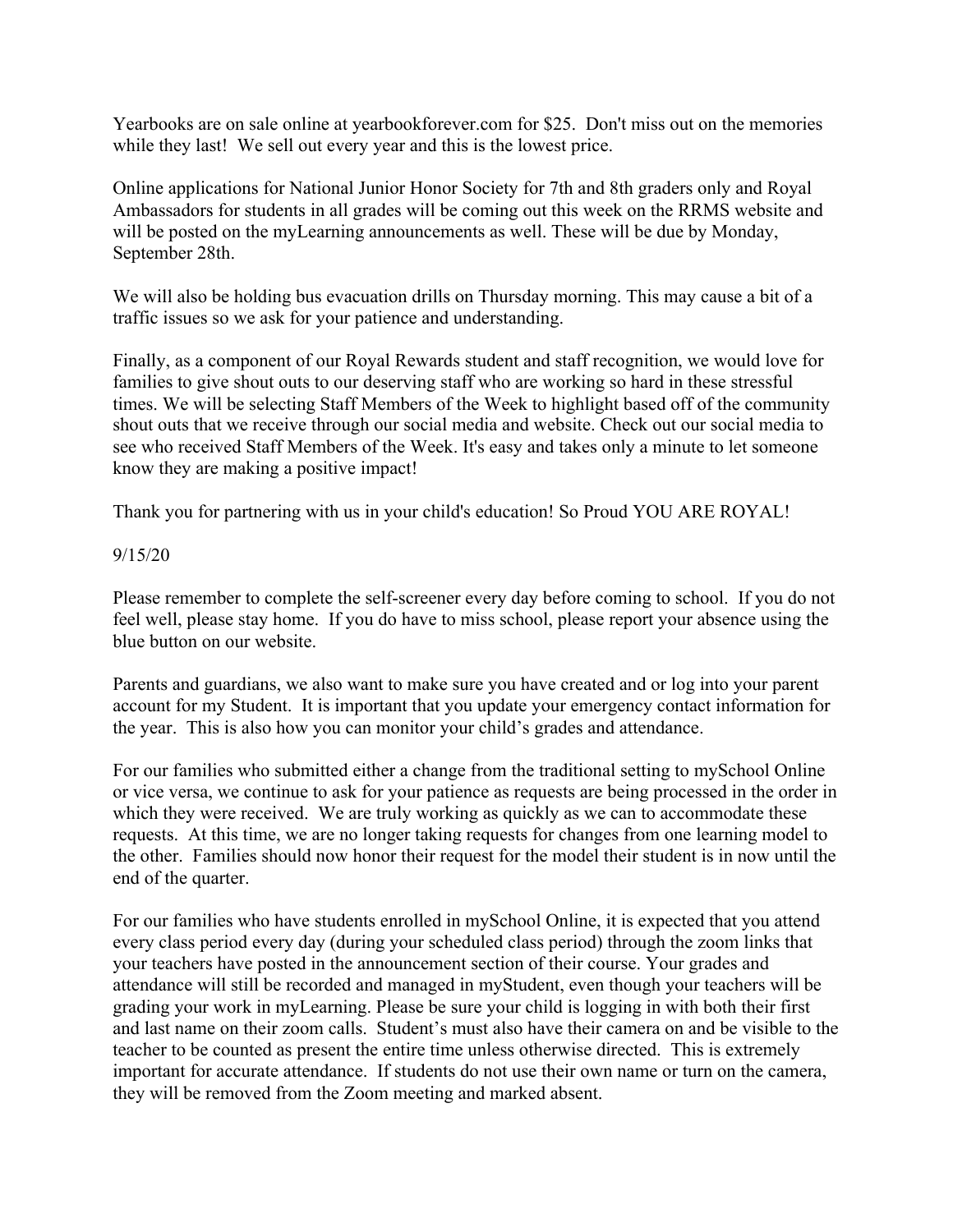We also want to remind students that the zooms are not optional as this is how the teacher takes attendance, class discussions occur and learning is facilitated. Failure to attend your scheduled zooms will result in you being marked absent from that period. Parents and Guardians, we also want to ask that you please refrain from joining your child in their zooms. If you need to speak to the teacher, please email them and they will set up a private time to speak with you. Moving forward, anyone who is not a student at RRMS who joins a student zoom will be muted and removed from that Zoom meeting.

# RRMS mySchool Online Expectations

# 9/13/20

Believe it or not, this week will mark the half way point in the first quarter as Progress Reports will be available on Friday in myStudent! I would like to commend all of our staff and students and thank our families for your support in making sure that everyone is staying safe and healthy while continuing our high levels of learning at RRMS.

6th graders will be taking NWEA Map assessment in ELA, Math, and Science this week and 7th graders in Civics in order to establish a baseline of learning and will take two additional progress assessments to measure growth in December and April. The parent letter with more information is available on the RRMS website.

Due to changes in the rules governing the federal school lunch program, Pasco Schools is making it easier than ever for students – and children 18 and under – to receive free meals. Starting on Monday, September 14, students who attend class on campus will still be able to get meals in the school cafeteria, and now those meals will be free. Due to the anticipated demand, we will be eliminating the breakfast in the courtyard in the morning and moving all breakfast Grab and Go pick up to the cafeteria. Students will need to head immediately to 1st period with their Grab and Go breakfast where they may eat their meal.

Also starting on Monday, September 14, students who attend school remotely will still be able to receive school meals on a drive-through basis. Those meals also will be free.

Here's how the program will work for students who are learning remotely through mySchool Online or Pasco eSchool:

Monday, September 14 through Thursday, September 17, the daily drive-through meal distribution will continue at the designated site time – and meals will now be free. River Ridge Middle and High School's designated times are 9AM-9:30AM in the high school bus loop. On Friday, September 18, the school district will serve a week's worth of meals (breakfast and lunch) curbside to mySchool Online students, quarantined students, and children in the community 18 years and under. That includes Pasco e-School students. We will keep the same times already established for curbside feeding. Curbside meal distribution will continue once a week on Fridays.

We encourage families intending to participate curbside to complete the Meal Reservation Form so we can be best prepared for curbside participation at this

link: http://www.pasco.k12.fl.us/fns/mform/view.php?id=269401. Parent/guardians no longer have to go to their child's school; they can pick up meals from the site that is most convenient.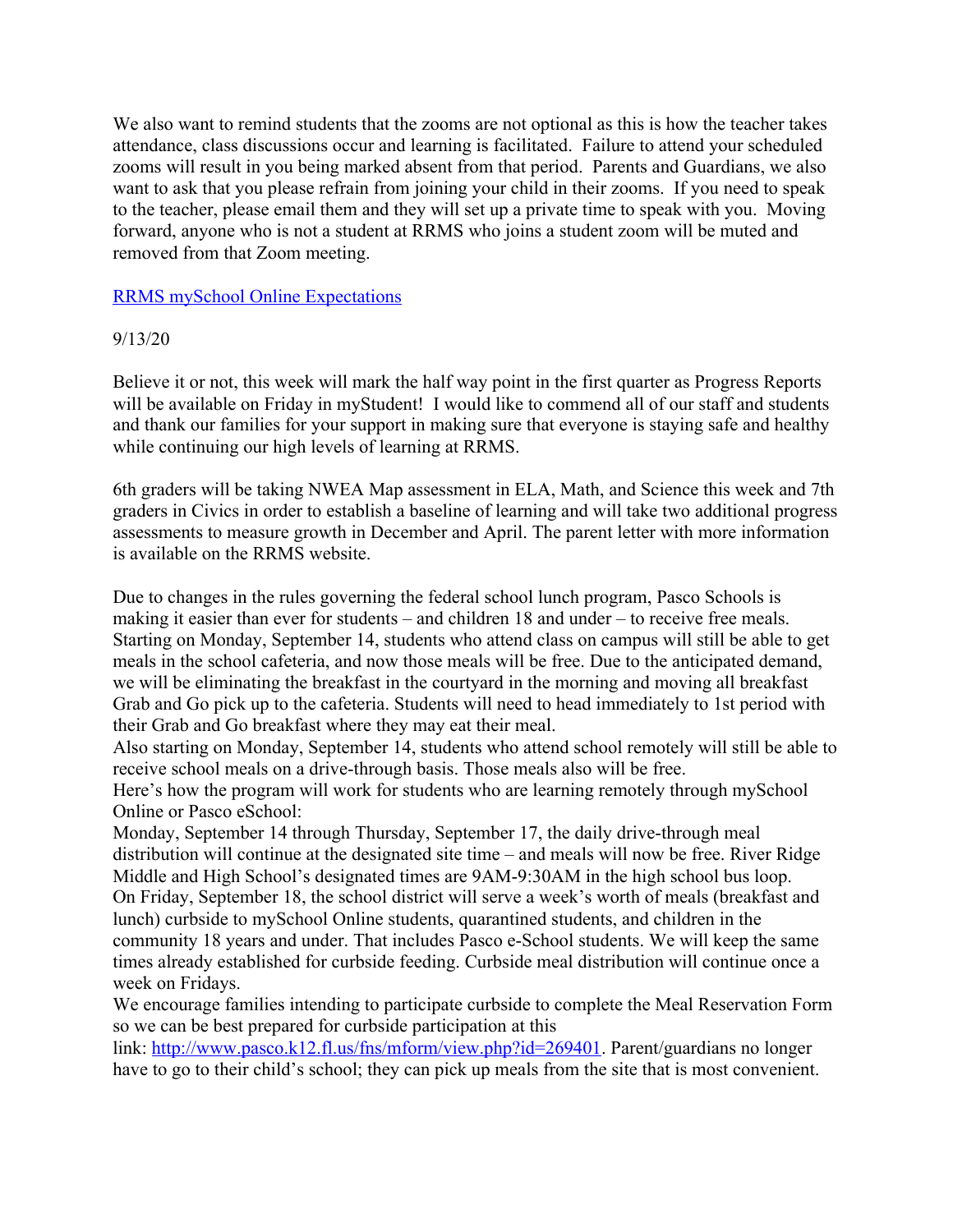For more information on Pasco's school meal programs, visit the Food and Nutrition Services web page at: https://connectplus.pasco.k12.fl.us/do/fns/

Congratulations to all of our fall sports athletes! Practices begin this week at 2:15PM. Athletes must have their masks and own water bottle to participate. There will be parent meetings with in person and Zoom options this week. The coaches will provide more information.

Volleyball will be Tuesday, Sept. 15th at 4:15PM in the Cafeteria

Cheerleading will be Wednesday, Sept. 16th at 4PM in the Cafeteria

Football will be Thursday, Sept. 17th at 4:45PM in the Cafeteria

We are looking forward to a great season and have instituted some new procedures for our athletic events then in year's past.

We will have limited seating at all athletic events. We will not sell tickets at the gates. All tickets must be purchased on TicketSpicket.com. The vendor has told us that River Ridge Middle School tickets should be available by Friday, September 18th. When we reach the new limited capacity there will be no more people allowed into the event. This will be the same at away events as well, tickets can be pre-ordered online using the vendor, and tickets will be limited for away volleyball games to only 4 tickets per athlete due to limited capacity in middle school gymnasiums.

When attending River Ridge events, masks are required and proper social distancing must be maintained. Please understand that while you may be alright sitting near people, others may not feel comfortable. Again, it is mandatory that you please wear a mask and agree to social distance. The clear bag and Pasco County's Patron Code of Conduct is also in effect and can be found on our website. Should you not believe in following these District policies please do not plan on attending.

After all games (home and away), parents and fans will not be allowed onto the field/court. We ask that parents and fans make plans to meet off campus after games. Parents driving athletes are asked to meet them at the car.

At away games, athletes will go straight to the bus after games. We ask that parents and friends respect this and have a plan to meet up after return to school.

It is important to remember that schools are allowing sports to continue only if safety procedures can be maintained both on the field and in the stands.

Please visit the RRMS website and social media pages for a fall sports information video and guidelines.

There will be a required Active Threat Plan drill this week.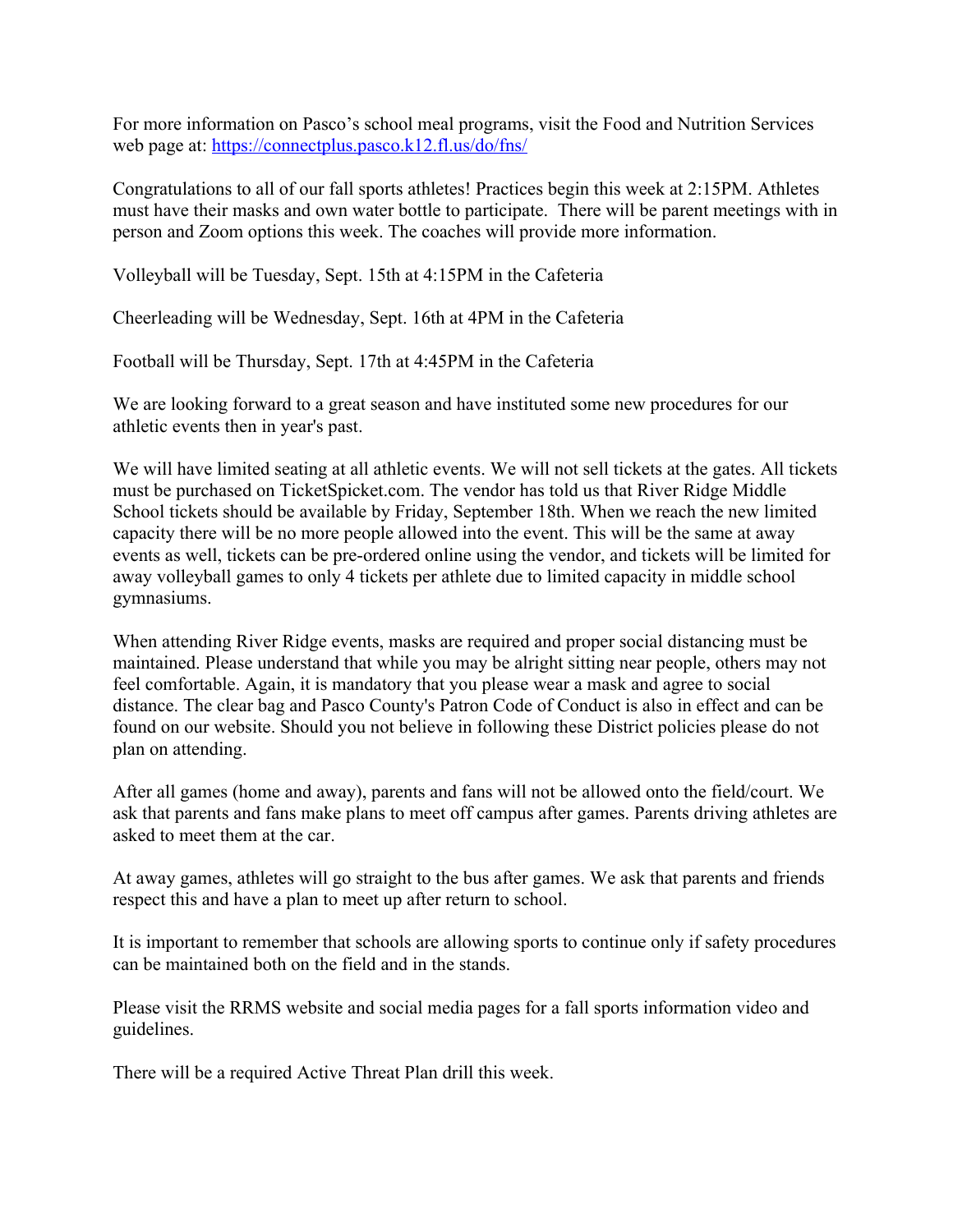Online applications for National Junior Honor Society for 7th and 8th graders only and Royal Ambassadors for students in all grades will be coming out this week on the RRMS website and will be posted on the myLearning announcements as well. These will be due by Monday, September 28th.

Finally, as a component of our Royal Rewards student and staff recognition, we would love for families to give shout outs to our deserving staff who are working so hard in these stressful times. We will be selecting Staff Members of the Week to highlight based off of the community shout outs that we receive through our social media and website. It's easy and takes only a minute to let someone know they are making a positive impact!

Thank you for partnering with us in your child's education. Let's make it a great River Ridge week!

### 9/6/20

There is no school on Monday, September 7th in observance of Labor Day.

Students continues NWEA Map assessment in ELA, Math, and Science this week in 7th grade in order to establish a baseline of learning and will take two additional progress assessments to measure growth in December and April. The parent letter with more information is available on the RRMS website.

Fridays will be our Royal Spirit Days and this week we will be celebrating Patriot Day and the National Day of Service so make sure you wear your red, white, and blue this Friday. This Friday, September 11th is also the final day to make a change to your child's learning option for the foreseeable future due to a need to maintain instructional continuity for the quarter. If you would like to change your child's learning option, please visit the RRMS website and click the large black button that says Change Learning Option. You will receive a confirmation from the RRMS administration with directions for next steps. If you have any questions, please don't hesitate to reach out.

This week in athletics... Fall Sports tryouts will begin on Tuesday, September 8th through Thursday, September 10th with football and cheerleading going from 2:15PM-4PM/4:30PM. Volleyball try outs begin on Wednesday, September 9th through Friday, September 11th from 2:15PM-4PM. Please make sure that you have all athletic paperwork and an up to date physical completed prior to trying out. If you have any questions, please contact Coach Brando, our athletic director. Good luck!

During these unusual times, our athletic events will be handled much differently than in years past. We will have limited seating at all athletic events. We will not sell tickets at the gates. All tickets must be purchased on TicketSpicket.com. When we reach the new limited capacity there will be no more people allowed into the event. This will be the same at away events as well, tickets can be pre-ordered online using the vendor, and tickets will be limited to only 4 tickets per athlete due to limited capacity in middle school gymnasiums.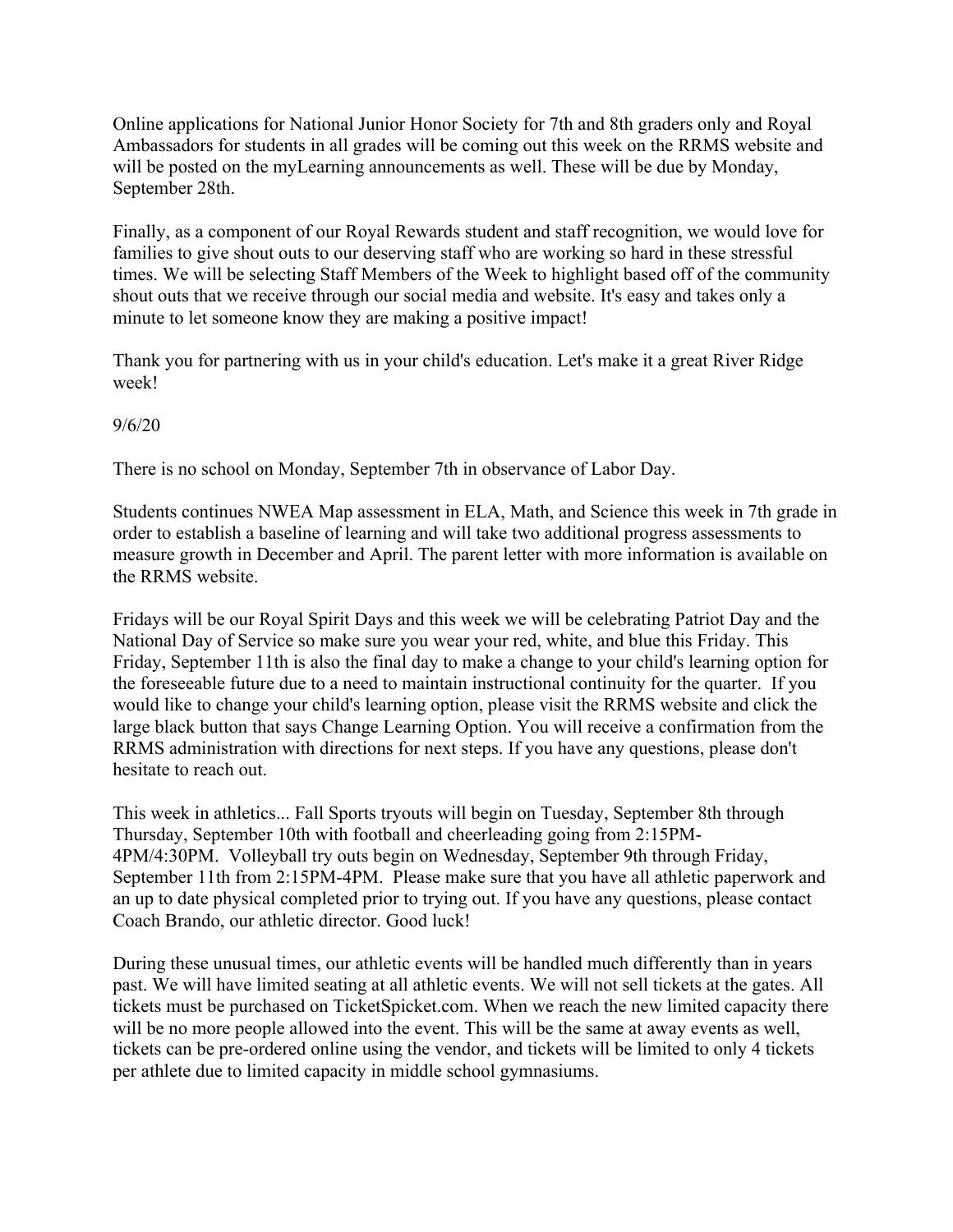When attending River Ridge Events, masks are required and proper social distancing must be maintained. Please understand that while you may be alright sitting near people, others may not feel comfortable. Again, it is mandatory that you please wear a mask and agree to social distance. Should you not believe in following these District policies please do not plan on attending.

After all games (home and away), parents and fans will not be allowed onto the field/court. We ask that parents and fans make plans to meet off campus after games. Parents driving athletes are asked to meet them at the car.

At away games, athletes will go straight to the bus after games. We ask that parents and friends respect this and have a plan to meet up after return to school.

It is important to remember that schools are allowing sports to continue only if safety procedures can be maintained both on the field and in the stands.

Please make sure that you are connected with River Ridge by visiting our website, following us on Facebook, Instagram, and Twitter @rrmsroyalknight. As always, if you have any questions or need clarifications, please don't hesitate to contact us. #We Are Better Together! So proud #WeAreRoyal!

-----------------------------

#### 8/30/20

Good afternoon Royal Families. We had an absolutely fantastic first week with our students safely back on campus and at home online! The students are taking the Stay Safe protocols very seriously, wearing their masks, washing hands/sanitizing, and social distancing. For those students who are online, we thank you for your patience as we know there was some technology challenges. We are striving to make every day better!

This week in each class there were several informational videos that were shared and processed with students including the Student Code of Conduct, Safety Plan, Active Threat Plan, and the Castle Expectations video. These are all available on our website for students and their families to view for reference.

On Monday, August 31st, the learning options request window reopens to allow families to select if they wish to come back to traditional setting or to go to mySchool Online. There is a request form tab on our website that must be completed and approved by an administrator in order for a student to change learning options. This will take at least 24 hours. If you are interested in making a change, please complete the form as soon as possible.

Link: https://rrms.pasco.k12.fl.us/mform/view.php?id=58271

On Monday evening at 6:30PM, the RRMS PTSA will be hosting a general assembly meeting by Zoom. Please contact the PTSA at riverridgemsptsa@gmail.com to access the link.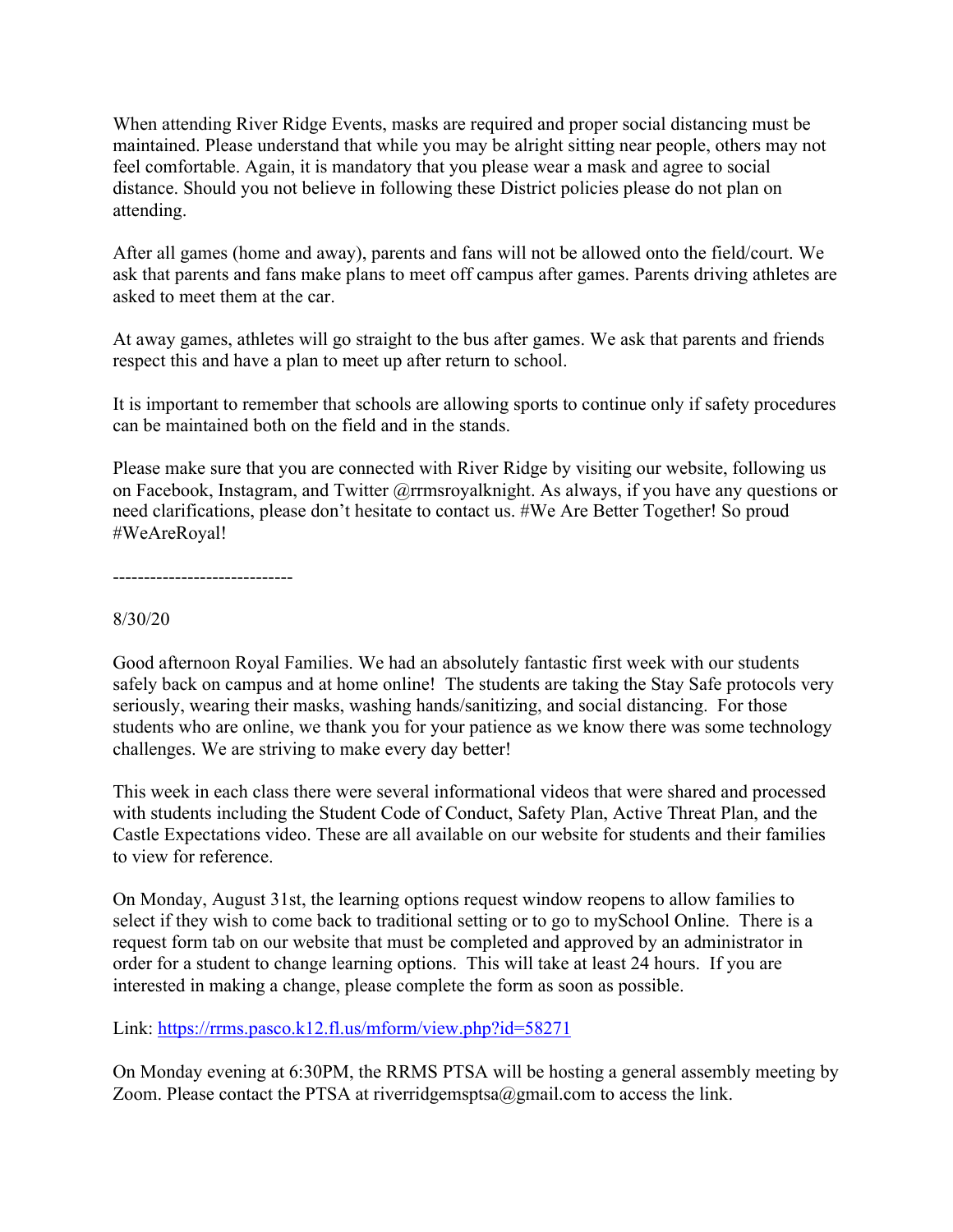Students will begin NWEA Map assessment in ELA, Math, and Science this week through September 15th in order to establish a baseline of learning and will take two additional progress assessments to measure growth in December and April. The parent letter with more information is available on the RRMS website.

Fridays will be our Royal Spirit Days so make sure you wear your purple, black and silver to Rep the Ridge. Finally, there will be no school on Monday, September 7th in celebration of Labor Day.

Fall Sports tryouts will begin on Tuesday, September 8th through Thursday, September 10th with football and cheerleading going from 2:15PM-4PM. Volleyball try outs begin on Wednesday, September 9th through Friday, September 11th from 2:15PM-4PM. Please make sure that you have all athletic paperwork and an up to date physical completed prior to trying out. If you have any questions, please contact Coach Brando, our athletic director.

Please make sure that you are connected with River Ridge by visiting our website, following us on Facebook, Instagram, and Twitter @rrmsroyalknight. As always, if you have any questions or need clarifications, please don't hesitate to contact us. #We Are Better Together! So proud #WeAreRoyal!

#### 8/23/20

Good afternoon Royal Knights. This is Mrs. Murphy, Principal of River Ridge Middle School. I am looking forward to welcoming back all of our Royal Knights tomorrow morning when school starts at 7:30AM. The campus will be open to students starting at 7:10AM. Before coming on campus daily, students should review and answer the Student Self Screener located on the RRMS website in the red header. Students who are car riders should only be dropped off and picked up in the middle school car loop. We ask that you be patient and courteous as there is usually a lot of traffic during the first few weeks. If at all possible, we are recommending that if your child is assigned a bus to please use the bus transportation as it limits the traffic. When students arrive on campus, they will be greeted by our Royal staff and should go to the media center and the grade level hallways to find their first period classes lists. Schedules will reopen in myStudent on Sunday evening. It is highly recommended that students take a picture of their schedule and make it a screensaver on their phone or print a copy. This school year students will go directly to their first period classes every morning as there is no congregating in the hallways or courtyards.

All students will receive new copies of their schedules in first period. Students should only follow the schedule they receive in first period as there have been some schedule changes.

Please make sure that you view the Welcome Back and Castle Expectations on our website prior to coming on campus as it will ease the transition back to school and make you aware of all of our new safety and health procedures.

For those students who are on mySchool Online, you should log into myLearning at 7:30AM every day following the regular bell schedule. Please check the announcements for Zoom links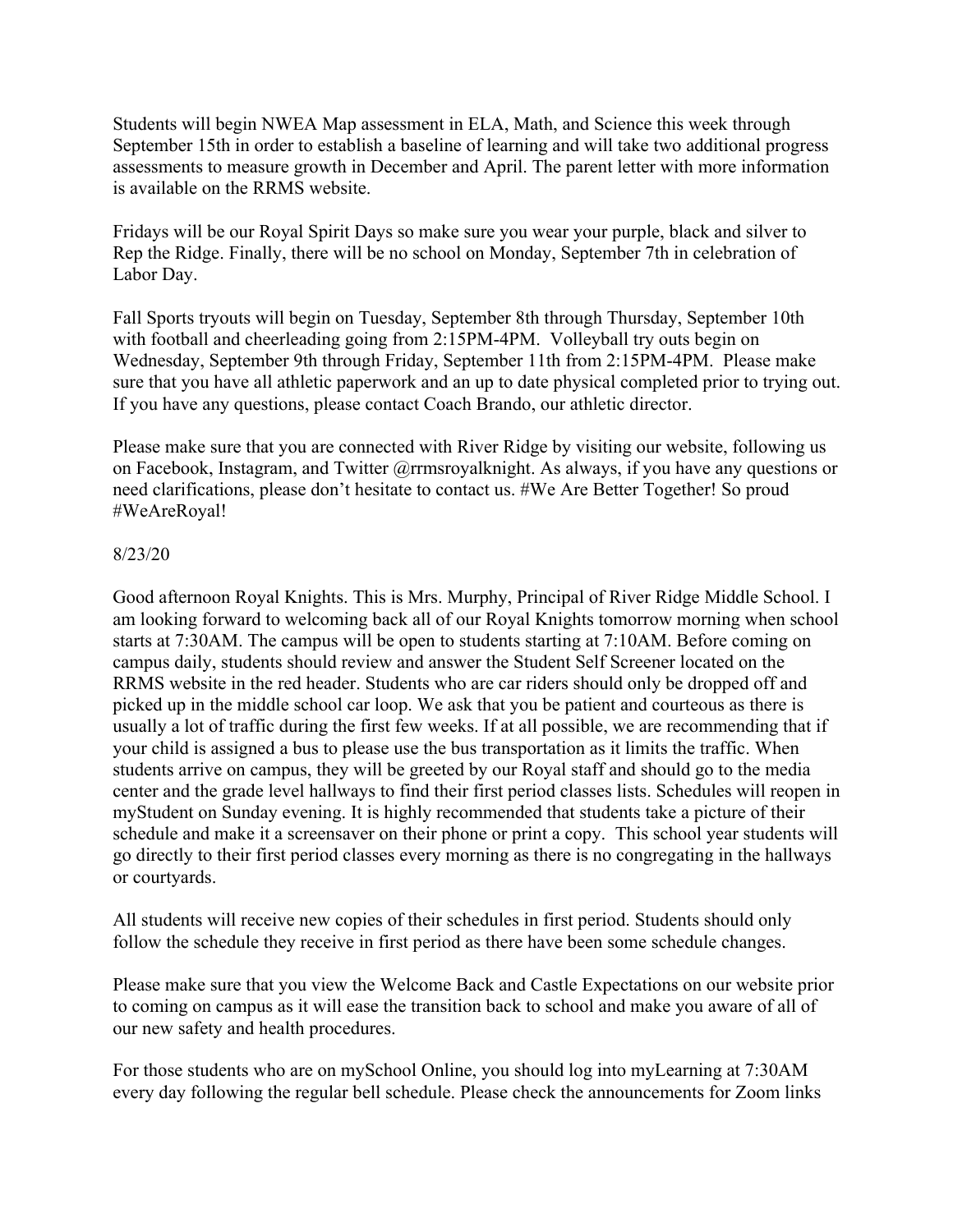and daily assignments. If you have a questions, please contact your teacher. For those families who have not picked up their mySchool Online materials, please do not come to the school during the school hours. We will have another pick up on Wednesday, August 26th from 4PM-6PM in the middle school car loop.

In the afternoon, the bus line up is posted on our website and will also be around campus so that students are aware which row their bus will be in at the middle school bus loop.

Finally, school supply lists are on the RRMS website and have been mailed/distributed to all families through Storm the Castle, mySchool pick up and the Back to School newsletter. All students are required to wear masks. We highly recommend that students also have their own personal hand sanitizer, water bottle as there will be no drinking from fountains only filling, earbuds, calculator, and bring your own electronic device either a computer or tablet to alleviate the need to share devices. Classroom supplies can be brought in through out the first week.

Please make sure that you are connected with River Ridge by visiting our website, following us on Facebook, Instagram, and Twitter @rrmsroyalknight. Friday will be our Royal Spirit Day so make sure you wear your purple, black and silver to Rep the Ridge. As always, if you have any questions or need clarifications, please don't hesitate to contact us. I can't wait to see our Royal Family back on campus or virtually ready to make this the best year ever at River Ridge Middle School as we meet challenge with perseverance because We Are Better Together! So proud #WeAreRoyal!

#### 8/16/2020

We are excited to welcome our students on Monday, August 24th for the first day of the 20-21 school year! It is very important that you review all of the information on our website regarding the River Ridge Middle School's ReOpening Plan to partner with us in an a collective effort for a successful reopening. Many things are going to look, feel and be different, but we are truly excited to welcome all of our Royal Knights back to the Castle (whether, it's in a traditional or virtual setting) because…We Are #BetterTogether!

School safety is a collective responsibility and it will take the efforts of all of our Royal students, staff and families to keep River Ridge clean and safe. It will be important for families to emphasize and **model healthy behaviors** at home and to talk to their students about changes to expect this school year (social distancing, face coverings, hand hygiene, etc.). Please review the 20-21 RRMS Castle Expectations video on our website and social media to better understand our "new normal" and the procedures that have been put in place to maintain a safe learning environment. We also have developed a Collective Responsibility Plan document and RRMS Student Expectations Plan document to provide additional information that is also located on our website and in the back to school newsletter that was mailed home and explanation of a student's day both on mySchool Online and Traditional.

On Monday of this week, we are excited to welcome our amazing staff back on campus to continue to prepare for the first day of school. On Wednesday, August 19th, we invite the returning 7th and 8th grade Royals to walk their schedules and pick up pre-paid items from